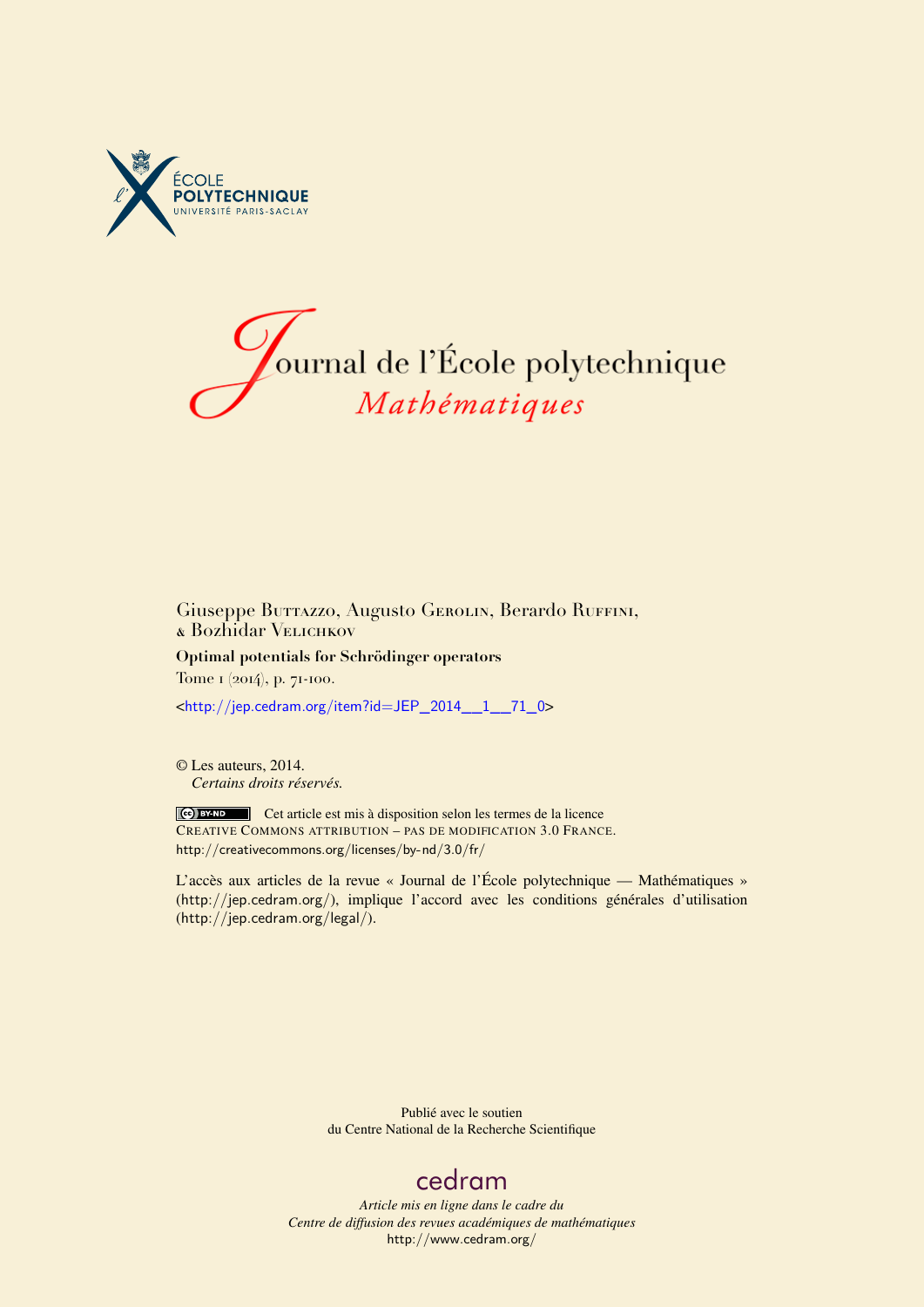# <span id="page-1-0"></span>Journal de l'École polytechnique Tome 1, 2014, p. 71–100 DOI: 10.5802/jep.4

# OPTIMAL POTENTIALS FOR SCHRÖDINGER OPERATORS

## by Giuseppe Buttazzo, Augusto Gerolin, Berardo Ruffini & Bozhidar Velichkov

ABSTRACT. — We consider the Schrödinger operator  $-\Delta + V(x)$  on  $H_0^1(\Omega)$ , where  $\Omega$  is a given domain of  $\mathbb{R}^d$ . Our goal is to study some optimization problems where an optimal potential  $V \geq 0$  has to be determined in some suitable admissible classes and for some suitable optimization criteria, like the energy or the Dirichlet eigenvalues.

Résumé (Potentiels optimaux pour les opérateurs de Schrödinger). — Nous considérons l'opérateur de Schrödinger  $-\Delta + V(x)$  sur  $H_0^1(\Omega)$ , où Ω est un domaine fixé de ℝ<sup>d</sup>. Nous étudions certains problèmes d'optimisation pour lesquels un potentiel optimal  $V \geq 0$  doit être déterminé dans une certaine classe admissible et pour certains critères d'optimisation tels que l'énergie ou les valeurs propres de Dirichlet.

### **CONTENTS**

#### 1. Introduction

In this paper we consider optimization problems of the form

$$
(1.1)\qquad \qquad \min\big\{F(V): V \in \mathcal{V}\big\},\
$$

for functionals F, depending on the Schrödinger operator −∆+V (x) with *potential* V belonging to a prescribed admissible class  $\mathcal V$  of Lebesgue measurable functions on a

Mathematical subject classification (2010). — 49J45, 35J10, 49R05, 35P15, 35J05.

Keywords. — Schrödinger operators, optimal potentials, spectral optimization, capacity.

This work is part of the project 2010A2TFX2 *"Calcolo delle Variazioni"* funded by the Italian Ministry of Research and University. The first, second and third authors are members of the Gruppo Nazionale per l'Analisi Matematica, la Probabilità e le loro Applicazioni (GNAMPA) of the Istituto Nazionale di Alta Matematica (INdAM).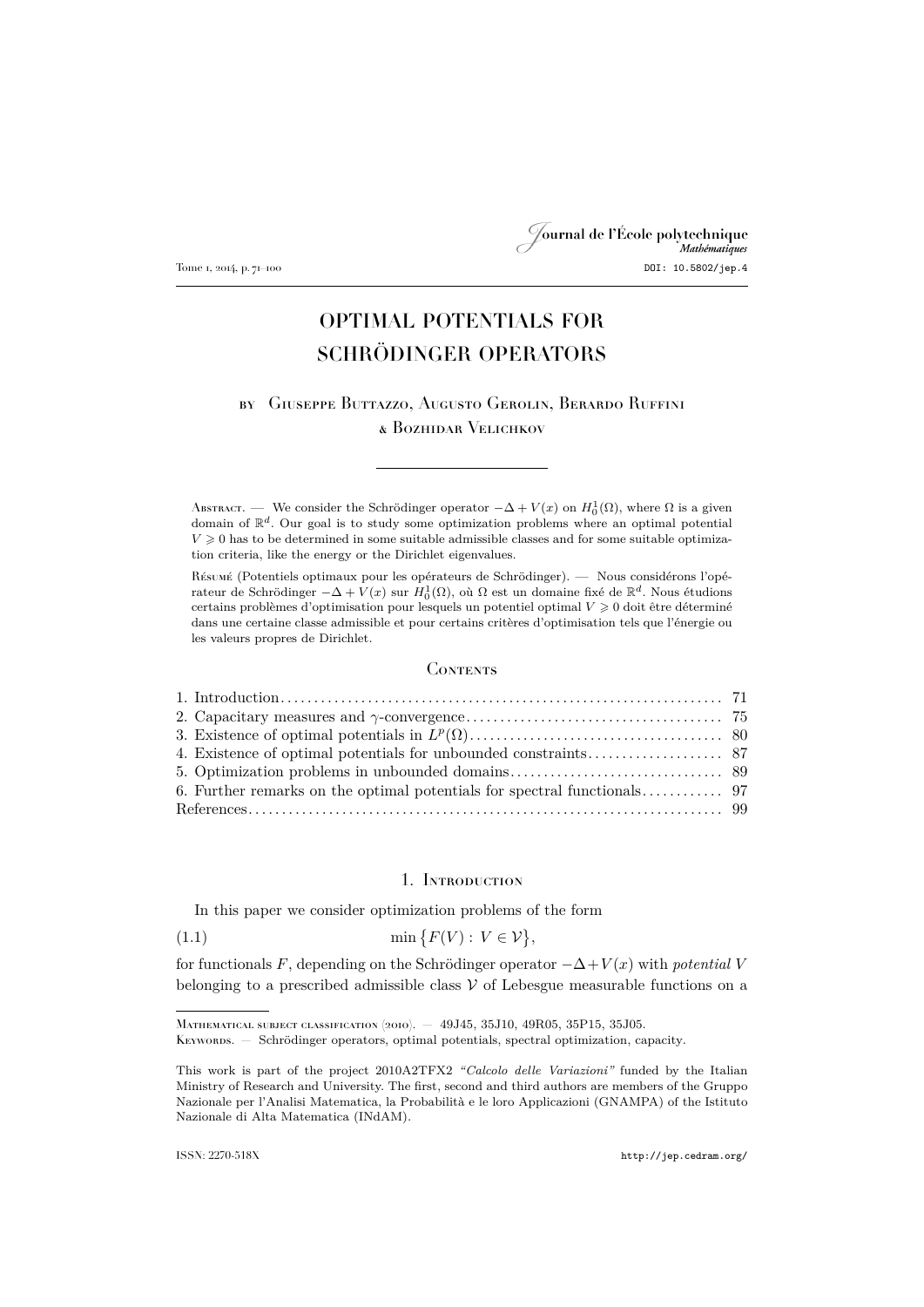<span id="page-2-0"></span>set  $\Omega \subset \mathbb{R}^d$ , which is typically chosen to be a bounded open set or the entire space  $\Omega = \mathbb{R}^d$ . Problems of this type have been studied, for example, by Ashbaugh-Harrell [\[2\]](#page-29-0), Egnell [\[15\]](#page-29-0), Essen [\[16\]](#page-30-0), Harrell [\[20\]](#page-30-0), Talenti [\[24\]](#page-30-0) and, more recently, by Carlen-Frank-Lieb [\[12\]](#page-29-0). We refer to the monograph [\[22\]](#page-30-0), and to the references therein, for a complete list of references and as a comprehensive guide to the known results about the problem.

In our framework we include very general cost functionals, as for example the following.

*Integral functionals.* – Given a function  $f \in L^2(\Omega)$  we consider the solution  $u_V$  to the elliptic PDE

$$
-\Delta u + Vu = f \text{ in } \Omega, \qquad u \in H_0^1(\Omega).
$$

The integral cost functionals we may consider are of the form

$$
F(V) = \int_{\Omega} j(x, u_V(x), \nabla u_V(x)) dx,
$$

where  $j$  is a suitable integrand that we assume convex in the gradient variable and bounded from below. One may take, for example,

$$
j(x, s, z) \geqslant -a(x) - c|s|^2,
$$

with  $a \in L^1(\Omega)$  and c smaller than the first Dirichlet eigenvalue of the Laplace operator  $-\Delta$  in  $\Omega$ . In particular, the energy  $\mathcal{E}_f(V)$  defined by

(1.2) 
$$
\mathcal{E}_f(V) = \inf \left\{ \int_{\Omega} \left( \frac{1}{2} |\nabla u|^2 + \frac{1}{2} V(x) u^2 - f(x) u \right) dx : u \in H_0^1(\Omega) \right\},
$$

belongs to this class since, integrating by parts its Euler-Lagrange equation, we have

$$
\mathcal{E}_f(V) = -\frac{1}{2} \int_{\Omega} f(x) u_V dx,
$$

which corresponds to the integral functional above with

$$
j(x, s, z) = -\frac{1}{2}f(x)s.
$$

*Spectral functionals.* — For every admissible potential  $V \geq 0$  we consider the spectrum  $\Lambda(V)$  of the Schrödinger operator  $-\Delta + V(x)$  on  $H_0^1(\Omega)$ . If  $\Omega$  is bounded or has finite measure, or if the potential  $V$  satisfies some suitable integrability properties, then the operator  $-\Delta + V(x)$  has compact resolvent and so its spectrum  $\Lambda(V)$  is discrete:

$$
\Lambda(V) = (\lambda_1(V), \lambda_2(V), \dots),
$$

where  $\lambda_k(V)$  are the eigenvalues counted with their multiplicity. The spectral cost functionals we may consider are of the form

$$
F(V) = \Phi(\Lambda(V)),
$$

for suitable functions  $\Phi : \mathbb{R}^{\mathbb{N}} \to (-\infty, +\infty]$ . For instance, taking  $\Phi(\Lambda) = \lambda_k$  we obtain

$$
F(V) = \lambda_k(V).
$$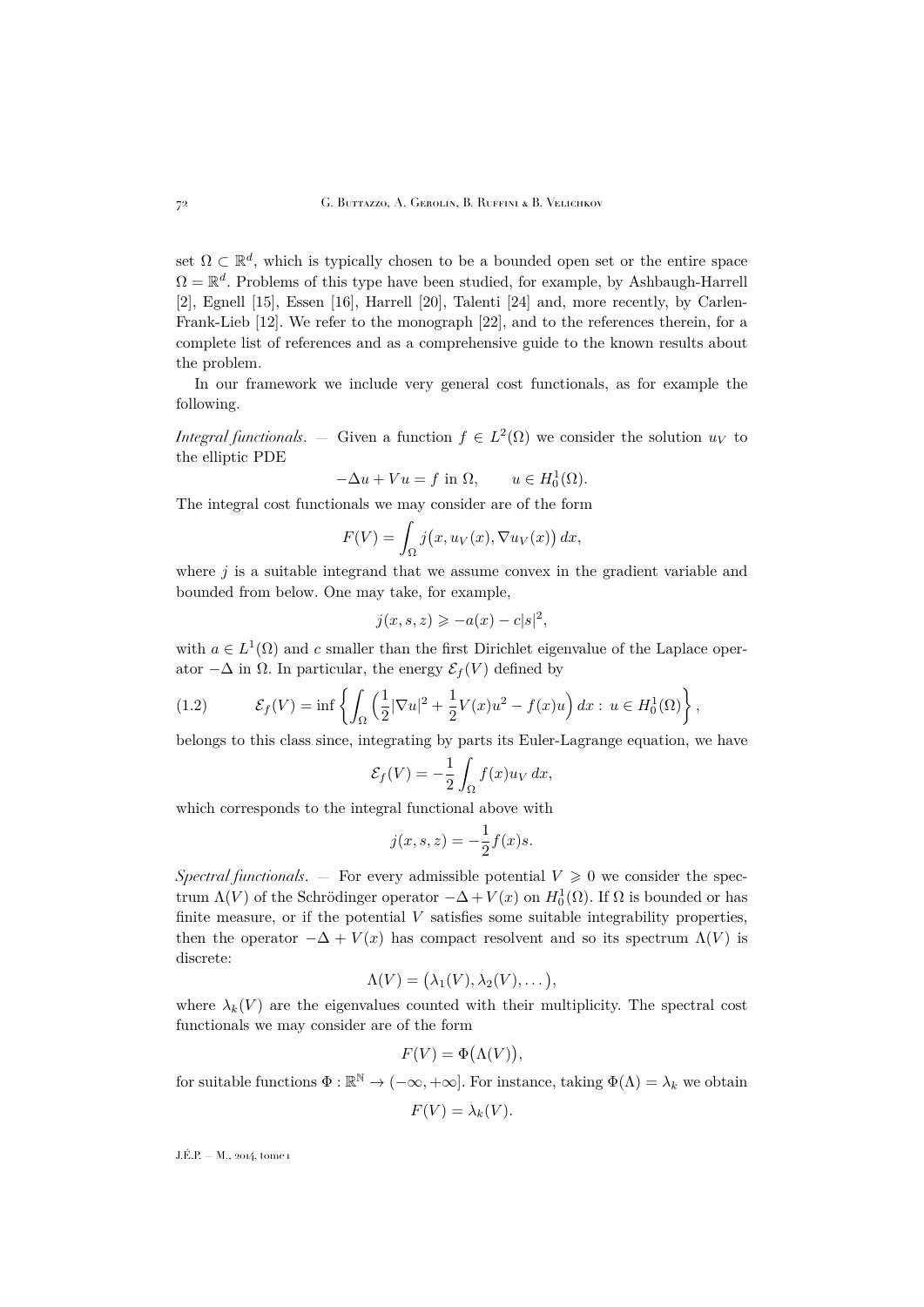<span id="page-3-0"></span>The *class of admissible potentials* V we consider satisfies an integrability condition, namely

(1.3) 
$$
\mathcal{V} = \left\{ V : \Omega \to [0, +\infty] : V \text{ Lebesgue measurable, } \int_{\Omega} \Psi(V) \, dx \leq 1 \right\},
$$

for a suitable function  $\Psi : [0, +\infty] \to [0, +\infty]$ . It is worth remarking that the requirement  $V \geq 0$  is not, in general, necessary for the well-posedness of problem [\(1.1\)](#page-1-0), but allowing  $V$  to change sign radically changes the conduct of the problem. An instance of optimization problem for sign-changing potentials can be found in the recent work [\[12\]](#page-29-0), where the authors study a quantitative stability for the first eigenvalue of the Schrödinger operator. The integrability constraint in (1.3) naturally appears in the following cases.

*Approximation of optimal sets*. — In the case of spectral and energy functionals F as above, the optimization problems related to the Schrödinger operators may be linked to the classical shape optimization theory<sup>(1)</sup> for problems of the form

 $\min \{ F(E) : E \subset \Omega, |E| \leq \text{constant} \}.$ 

Indeed, if we set  $V_E = 0$  in E and  $V_E = +\infty$  outside of E, then the Schrödinger operator  $-\Delta + V_E$  corresponds to the Dirichlet-Laplacian on the set E. This observation suggests, by one side, that we can approach problem  $(1.1)$  by means of techniques developed in the study of more classical shape optimization problems and, on the other hand, that we can approximate the potential  $V_E$ , corresponding to an optimal set  $E$ , by means of potentials that solve  $(1.1)$  under suitable constraints. We will show in Section [5](#page-19-0) that a good approximation is given by the family of constraints

$$
\Psi(V) = e^{-\alpha V}
$$

.

*Ground states of semilinear equations*. — If the cost functional F is of energy type, as  $F(V) = \lambda_1(V)$ , then the study of the optimization problem

$$
\min\left\{F(V): V:\Omega\longrightarrow [0,+\infty], \int_{\Omega} V^p dx = 1\right\}
$$

naturally reduces to the one of ground states of the equation

(1.4) 
$$
-\Delta \psi + |\psi|^s \psi = \lambda \psi, \qquad \psi \in H^1(\Omega) \cap L^{2+s}(\Omega).
$$

The case  $p > 0$  corresponds to the superlinear case  $s > 0$ , while the case of negative exponent  $p < 0$  corresponds to the sublinear case  $s < 0$ . Indeed, the potential  $V(x) = |\psi(x)|^s$  satisfies an integrability condition inherited from the ground state  $\psi$ . In the superlinear case  $s > 0$ , we have  $V \in L^p(\Omega)$  with  $p = (s + 2)/s$ , while in the sublinear case  $s \in (-1,0)$  we get  $\int_{\Omega} V^{-p} dx < +\infty$  with  $p = -(s+2)/s$ .

The paper is organized as follows. In Section [2](#page-5-0) we recall the concepts of capacitary measures and γ-convergence together with their main properties. Then we prove some preliminary results which will be exploited in the subsequent sections.

 $(1)$ For an introduction to the theory of shape optimization problems we refer to the papers [\[8\]](#page-29-0). [\[9\]](#page-29-0), [\[10\]](#page-29-0) and to the books [\[4\]](#page-29-0), [\[22\]](#page-30-0) and [\[23\]](#page-30-0).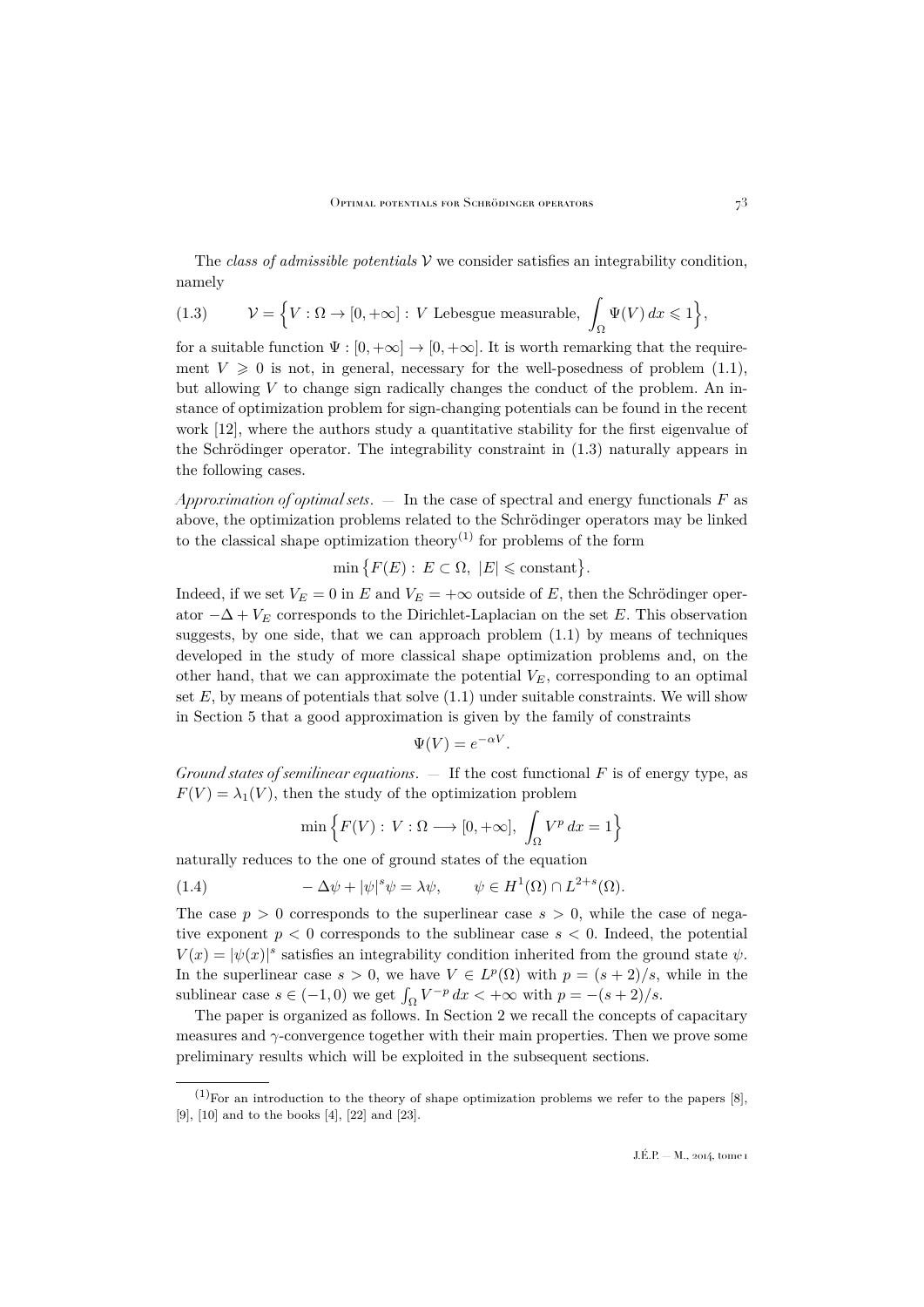In Section [3](#page-10-0) we prove two general results concerning the existence of optimal potentials in a bounded domain  $\Omega \subset \mathbb{R}^d$ . In Theorem [3.1](#page-10-0) we deal with constraints  $\mathcal V$  which are bounded subsets of  $L^p(\Omega)$ , while Theorem [3.4](#page-10-0) deals with the case of admissible classes consisting of suitable subsets of capacitary measures.

In Section [3](#page-10-0) our assumptions allow to take  $F(V) = -\mathcal{E}_f(V)$  and thus the optimization problem becomes the maximization of  $\mathcal{E}_f$  under the constraint  $\int_{\Omega} V^p dx \leq 1$ . We prove that for  $p \geq 1$ , there exists an optimal potential for the problem

$$
\max\Big\{\mathcal{E}_f(V): \int_{\Omega} V^p \, dx \leqslant 1\Big\}.
$$

The existence result is sharp in the sense that for  $p < 1$  the maximum cannot be achieved (see Remark [3.11\)](#page-16-0). For the existence issue in the case of a bounded domain, we follow the ideas of Egnell [\[15\]](#page-29-0), summarized in [\[22,](#page-30-0) Chapter 8]. The case  $p = 1$  is particularly interesting and we show that in this case the optimal potentials are of the form

$$
V=\frac{f}{M}\left(\chi_{\omega_{+}}-\chi_{\omega_{-}}\right),\,
$$

where  $\chi_U$  indicates the characteristic function of the set  $U, f \in L^2(\Omega)$ ,  $M = ||u_V||_{L^\infty(\Omega)}$ , and  $\omega_{\pm} = \{u = \pm M\}.$ 

In Section [4](#page-17-0) we deal with minimization problems of the form

(1.5) 
$$
\min\left\{F(V): \int_{\Omega} \Psi(V) dx \leq 1\right\},\
$$

and we prove existence for the problem  $(1.1)$  for a large class of functionals F and of constraints  $\Psi$ , including the particular cases

$$
\Psi(s) = s^{-p}
$$
 and  $\Psi(s) = e^{-\alpha s}$ .

These type of constraints are, as far as we know, new in the literature. In the case  $\Psi(s) = s^{-p}$  the equation reduces, as already pointed out, to the sublinear case of [\(1.4\)](#page-3-0).

In some cases the Schrödinger operator  $-\Delta + V(x)$  is compact even if  $\Omega$  is not bounded (see for instance [\[5\]](#page-29-0)). This allows to consider spectral optimization problems in unbounded domains as  $\Omega = \mathbb{R}^d$ . We deal with this case in Section [5,](#page-19-0) where we prove that for  $F = \mathcal{E}_f$  or  $F = \lambda_1$ , there exist solutions to problem (1.5) in  $\mathbb{R}^d$ , with  $\Psi(s) = s^{-p}$ . Moreover, we characterize the optimal potential V as an explicit function of the solution u to a quasi-linear PDE of the form  $(1.4)$ . Thus the qualitative properties of  $u$  immediately translate into qualitative properties for  $V$ . Thanks to this, we prove that, in the case  $F = \mathcal{E}_f$ ,  $1/V$  is compactly supported, provided f is compactly supported. In the case  $F = \lambda_1$  the same holds and the optimal potential V is an (explicit) function of the optimizers of a family of Gagliardo-Nirenberg-Sobolev inequalities (see Remark [5.7\)](#page-25-0).

In the final Section [6](#page-27-0) we make some further remarks about the state of the art of spectral optimization for Schrödinger operators on unbounded domains, and we apply the results of Section [5](#page-19-0) to get, in Theorem [6.1,](#page-28-0) the qualitative behavior of the optimal potential for  $F = \lambda_2$  for problem (1.5) with  $\Psi(s) = s^{-p}$ .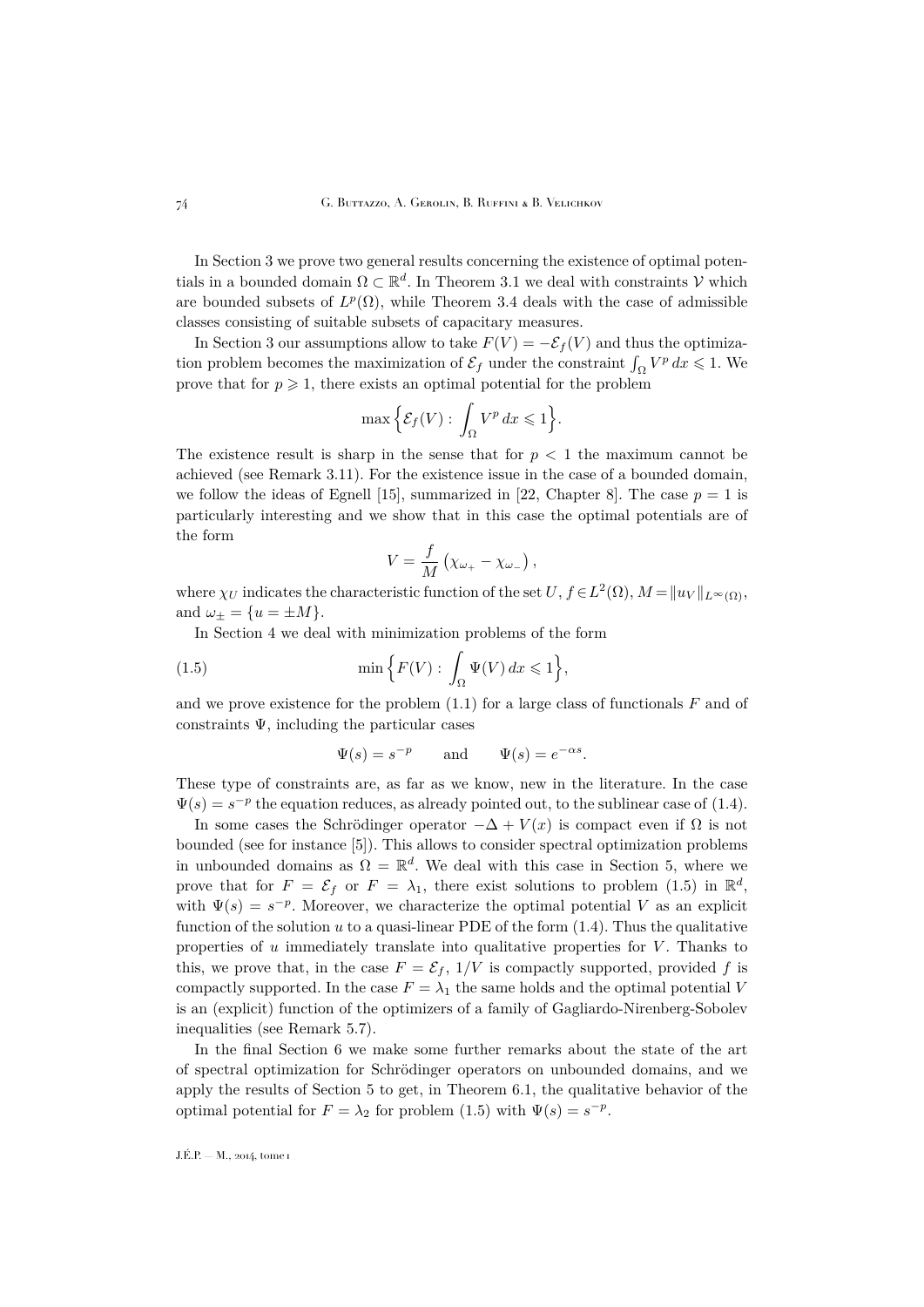#### 2. CAPACITARY MEASURES AND  $\gamma$ -CONVERGENCE

<span id="page-5-0"></span>For a subset  $E \subset \mathbb{R}^d$  its *capacity* is defined by

$$
\operatorname{cap}(E)=\inf\Big\{\int_{\mathbb{R}^d}|\nabla u|^2\,dx+\int_{\mathbb{R}^d}u^2\,dx:\,u\in H^1(\mathbb{R}^d),\;u\geqslant 1\;\text{in a neighborhood of}\;E\Big\}.
$$

If a property  $P(x)$  holds for all  $x \in \Omega$ , except for the elements of a set  $E \subset \Omega$  of capacity zero, we say that  $P(x)$  holds *quasi-everywhere* (shortly *q.e.*) in  $\Omega$ , whereas the expression *almost everywhere* (shortly *a.e.*) refers, as usual, to the Lebesgue measure, which we often denote by  $|\cdot|$ .

A subset A of  $\mathbb{R}^d$  is said to be *quasi-open* if for every  $\varepsilon > 0$  there exists an open subset  $A_\varepsilon$  of  $\mathbb{R}^d$ , with  $A \subset A_\varepsilon$ , such that  $cap(A_\varepsilon \setminus A) < \varepsilon$ . Similarly, a function  $u : \mathbb{R}^d \to \mathbb{R}$  is said to be *quasi-continuous* (respectively *quasi-lower semicontinuous*) if there exists a decreasing sequence of open sets  $(A_n)_n$  such that  $cap(A_n) \rightarrow 0$ and the restriction  $u_n$  of u to the complement  $A_n^c$  of  $A_n$  is continuous (respectively lower semicontinuous). It is well known (see for instance [\[18\]](#page-30-0)) that every function  $u \in H^1(\mathbb{R}^d)$  has a quasi-continuous representative  $\tilde{u}$ , which is uniquely defined up to a set of capacity zero, and given by

$$
\widetilde{u}(x) = \lim_{\varepsilon \to 0} \frac{1}{|B_{\varepsilon}(x)|} \int_{B_{\varepsilon}(x)} u(y) dy,
$$

where  $B_{\varepsilon}(x)$  denotes the ball of radius  $\varepsilon$  centered at x. We identify the (a.e.) equivalence class  $u \in H^1(\mathbb{R}^d)$  with the (q.e.) equivalence class of quasi-continuous representatives  $\tilde{u}$ .

We denote by  $\mathcal{M}^+(\mathbb{R}^d)$  the set of positive Borel measures on  $\mathbb{R}^d$  (not necessarily finite or Radon) and by  $\mathcal{M}_{\text{cap}}^+(\mathbb{R}^d) \subset \mathcal{M}^+(\mathbb{R}^d)$  the set of *capacitary measures*, i.e. the measures  $\mu \in \mathcal{M}^+(\mathbb{R}^d)$  such that  $\mu(E) = 0$  for any set  $E \subset \mathbb{R}^d$  of capacity zero. We note that when  $\mu$  is a capacitary measure, the integral  $\int_{\mathbb{R}^d} |u|^2 d\mu$  is well-defined for each  $u \in H^1(\mathbb{R}^d)$ , i.e. if  $\widetilde{u}_1$  and  $\widetilde{u}_2$  are two quasi-continuous representatives of u, then  $\int_{\mathbb{R}^d} |\widetilde{u}_1|^2 d\mu = \int_{\mathbb{R}^d} |\widetilde{u}_2|^2 d\mu.$ 

For a subset  $\Omega \subset \mathbb{R}^d$ , we define the Sobolev space  $H_0^1(\Omega)$  as

$$
H_0^1(\Omega) = \{ u \in H^1(\mathbb{R}^d) : u = 0 \text{ q.e. on } \Omega^c \}.
$$

Alternatively, by using the capacitary measure  $I_{\Omega}$  defined as

(2.1) 
$$
I_{\Omega}(E) = \begin{cases} 0 & \text{if } \operatorname{cap}(E \setminus \Omega) = 0 \\ +\infty & \text{if } \operatorname{cap}(E \setminus \Omega) > 0 \end{cases}
$$
 for every Borel set  $E \subset \mathbb{R}^d$ ,

the Sobolev space  $H_0^1(\Omega)$  can be defined as

$$
H_0^1(\Omega) = \left\{ u \in H^1(\mathbb{R}^d) : \int_{\mathbb{R}^d} |u|^2 dI_{\Omega} < +\infty \right\}.
$$

More generally, for any capacitary measure  $\mu \in \mathcal{M}^+_{\text{cap}}(\mathbb{R}^d)$ , we define the space

$$
H^1_{\mu} = \Big\{ u \in H^1(\mathbb{R}^d) : \int_{\mathbb{R}^d} |u|^2 \, d\mu < +\infty \Big\},\
$$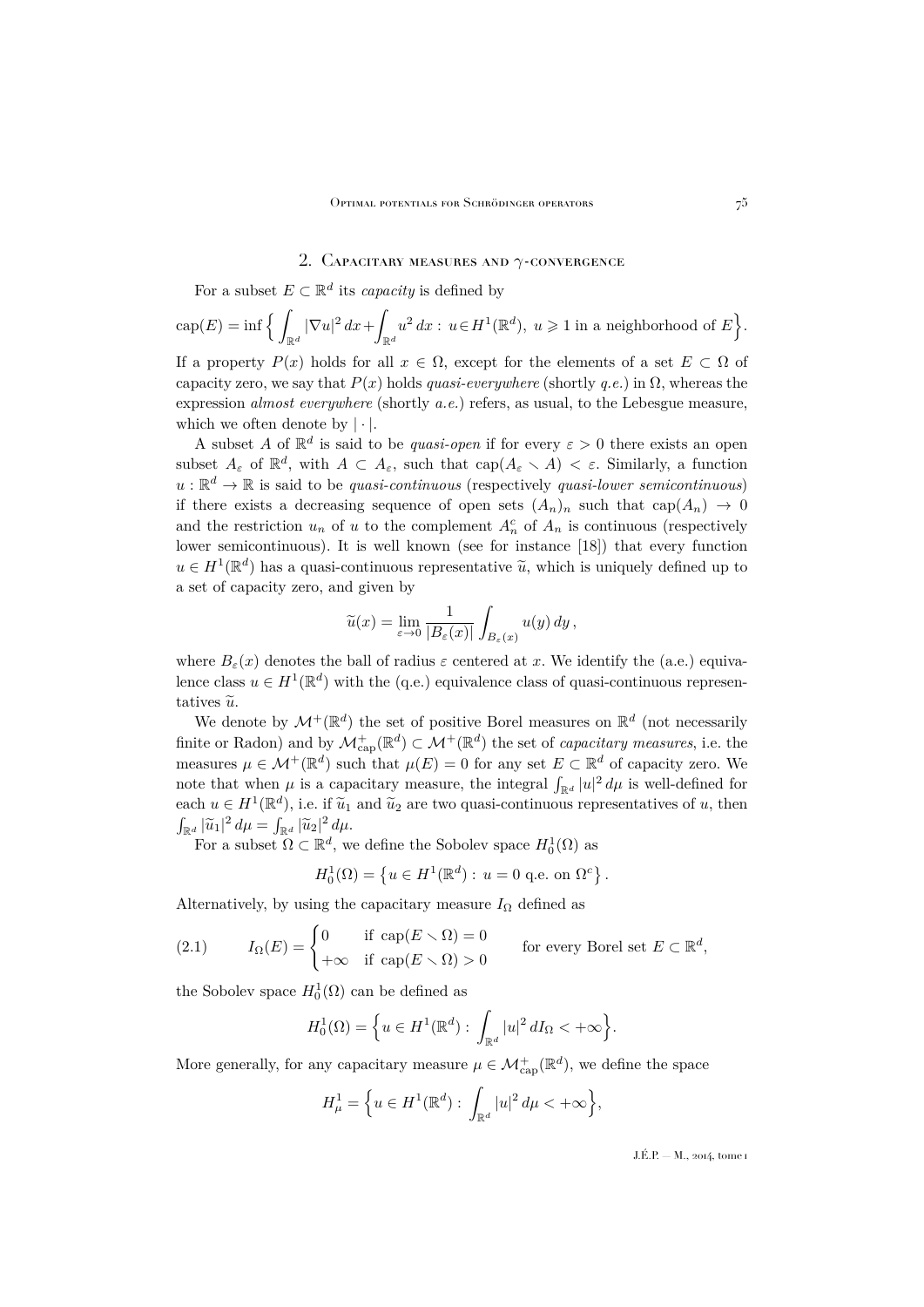<span id="page-6-0"></span>which is a Hilbert space when endowed with the norm  $||u||_{1,\mu}$ , where

$$
||u||_{1,\mu}^2 = \int_{\mathbb{R}^d} |\nabla u|^2 \, dx + \int_{\mathbb{R}^d} u^2 \, dx + \int_{\mathbb{R}^d} u^2 \, d\mu.
$$

If  $u \notin H^1_\mu$ , then we set  $||u||_{1,\mu} = +\infty$ .

For  $\Omega \subset \mathbb{R}^d$ , we define  $\mathcal{M}^+_{\text{cap}}(\Omega)$  as the space of capacitary measures  $\mu \in \mathcal{M}^+_{\text{cap}}(\mathbb{R}^d)$ such that  $\mu(E) = +\infty$  for any set  $E \subset \mathbb{R}^d$  such that  $cap(E \setminus \Omega) > 0$ . For  $\mu \in \mathcal{M}_{\text{cap}}^+(\mathbb{R}^d)$ , we denote with  $H^1_\mu(\Omega)$  the space  $H^1_{\mu\vee I_{\Omega}} = H^1_\mu \cap H^1_0(\Omega)$ .

DEFINITION 2.1. — Given a metric space  $(X, d)$  and sequence of functionals  $J_n : X \to Y$  $\mathbb{R} \cup \{+\infty\}$ , we say that  $J_n$  Γ-converges to the functional  $J : X \to \mathbb{R} \cup \{+\infty\}$ , if the following two conditions are satisfied:

(a) for every sequence  $x_n$  converging to  $x \in X$ , we have

$$
J(x) \leq \liminf_{n \to \infty} J_n(x_n);
$$

(b) for every  $x \in X$ , there exists a sequence  $x_n$  converging to x, such that

$$
J(x) = \lim_{n \to \infty} J_n(x_n).
$$

For all details and properties of Γ-convergence we refer to [\[13\]](#page-29-0); here we simply recall that, whenever  $J_n$  Γ-converges to J,

$$
\min_{x \in X} J(x) \leq \liminf_{n \to \infty} \min_{x \in X} J_n(x).
$$

DEFINITION 2.2. — We say that the sequence of capacitary measures  $\mu_n \in \mathcal{M}^+_{\text{cap}}(\Omega)$ ,  $\gamma$ -converges to the capacitary measure  $\mu \in \mathcal{M}^+_{\text{cap}}(\Omega)$  if the sequence of functionals  $\|\cdot\|_{1,\mu_n}$  Γ-converges to the functional  $\|\cdot\|_{1,\mu}$  in  $L^2(\Omega)$ , i.e. if the following two conditions are satisfied:

• for every sequence  $u_n \to u$  in  $L^2(\Omega)$  we have

$$
\int_{\mathbb{R}^d} |\nabla u|^2 \, dx + \int_{\mathbb{R}^d} u^2 \, d\mu \le \liminf_{n \to \infty} \left\{ \int_{\mathbb{R}^d} |\nabla u_n|^2 \, dx + \int_{\mathbb{R}^d} u_n^2 \, d\mu_n \right\};
$$

• for every  $u \in L^2(\Omega)$ , there exists  $u_n \to u$  in  $L^2(\Omega)$  such that

$$
\int_{\mathbb{R}^d} |\nabla u|^2 \, dx + \int_{\mathbb{R}^d} u^2 \, d\mu = \lim_{n \to \infty} \left\{ \int_{\mathbb{R}^d} |\nabla u_n|^2 \, dx + \int_{\mathbb{R}^d} u_n^2 \, d\mu_n \right\}.
$$

If  $\mu \in \mathcal{M}^+_{\text{cap}}(\Omega)$  and  $f \in L^2(\Omega)$  we define the functional  $J_\mu(f, \cdot) : L^2(\Omega) \to \mathbb{R} \cup \{+\infty\}$ by

(2.2) 
$$
J_{\mu}(f, u) = \frac{1}{2} \int_{\Omega} |\nabla u|^2 dx + \frac{1}{2} \int_{\Omega} u^2 d\mu - \int_{\Omega} fu dx.
$$

If  $\Omega \subset \mathbb{R}^d$  is a bounded open set,  $\mu \in \mathcal{M}^+_{\text{cap}}(\Omega)$  and  $f \in L^2(\Omega)$ , then the functional  $J_{\mu}(f, \cdot)$  has a unique minimizer  $u \in H^1_{\mu}$  that verifies the PDE formally written as

$$
-\Delta u + \mu u = f, \qquad u \in H^1_\mu(\Omega),
$$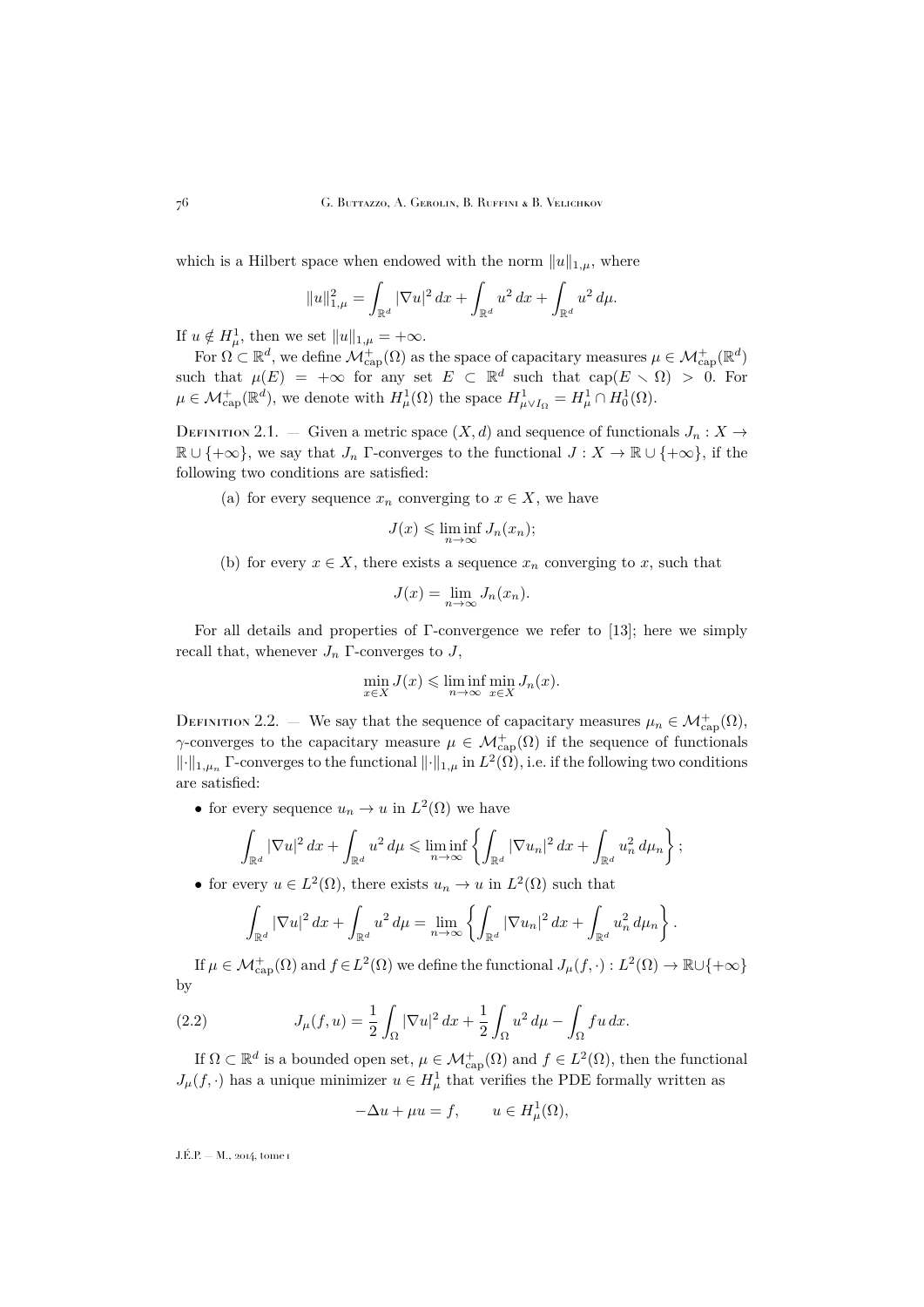<span id="page-7-0"></span>and whose precise meaning is given in the weak form

$$
\begin{cases}\n\int_{\Omega} \nabla u \cdot \nabla \varphi \, dx + \int_{\Omega} u \varphi \, d\mu = \int_{\Omega} f \varphi \, dx, & \forall \varphi \in H^1_{\mu}(\Omega), \\
u \in H^1_{\mu}(\Omega).\n\end{cases}
$$

The resolvent operator of  $-\Delta + \mu$ , that is the map  $\mathcal{R}_{\mu}$  that associates to every  $f \in L^2(\Omega)$  the solution  $u \in H^1_\mu(\Omega) \subset L^2(\Omega)$ , is a compact linear operator in  $L^2(\Omega)$ and so, it has a discrete spectrum

$$
0<\dots\leqslant \Lambda_k\leqslant \dots\leqslant \Lambda_2\leqslant \Lambda_1.
$$

Their inverses  $1/\Lambda_k$  are denoted by  $\lambda_k(\mu)$  and are the eigenvalues of the operator  $-\Delta + \mu$ .

In the case  $f = 1$  the solution will be denoted by  $w_{\mu}$  and when  $\mu = I_{\Omega}$  we will use the notation  $w_{\Omega}$  instead of  $w_{I_{\Omega}}$ . We also recall (see [\[4\]](#page-29-0)) that if  $\Omega$  is bounded, then the strong  $L^2$ -convergence of the minimizers  $w_{\mu_n}$  to  $w_{\mu}$  is equivalent to the  $\gamma$ -convergence of Definition [2.2.](#page-6-0)

REMARK 2.3.  $-$  An important well-known characterization of the  $\gamma$ -convergence is the following: a sequence  $\mu_n \gamma$ -converges to  $\mu$ , if and only if, the sequence of resolvent operators  $\mathcal{R}_{\mu_n}$  associated to  $-\Delta + \mu_n$ , converges (in the strong convergence of linear operators on  $L^2$ ) to the resolvent  $\mathcal{R}_{\mu}$  of the operator  $-\Delta + \mu$ . A consequence of this fact is that the spectrum of the operator  $-\Delta + \mu_n$  converges (pointwise) to the one of  $-\Delta + \mu$ .

REMARK 2.4. – The space  $\mathcal{M}^+_{\text{cap}}(\Omega)$  endowed with the  $\gamma$ -convergence is metrizable. If  $\Omega$  is bounded, one may take  $d_{\gamma}(\mu, \nu) = ||w_{\mu} - w_{\nu}||_{L^2}$ . Moreover, in this case, in [\[14\]](#page-29-0) it is proved that the space  $\mathcal{M}^+_{\text{cap}}(\Omega)$  endowed with the metric  $d_\gamma$  is compact.

PROPOSITION 2.5.  $-$  *Let*  $\Omega \subset \mathbb{R}^d$  *and let*  $V_n \in L^1(\Omega)$  *be a sequence weakly converging in*  $L^1(\Omega)$  *to a function* V. Then the capacitary measures  $V_n dx \gamma$ -converge to V dx.

*Proof.* – We have to prove that the solutions  $u_n = R_{V_n}(1)$  to

$$
\begin{cases}\n-\Delta u_n + V_n(x)u_n = 1 \\
u \in H_0^1(\Omega)\n\end{cases}
$$

weakly converge in  $H_0^1(\Omega)$  to the solution  $u = R_V(1)$  to

$$
\begin{cases}\n-\Delta u + V(x)u = 1 \\
u \in H_0^1(\Omega),\n\end{cases}
$$

or equivalently that the functionals

$$
J_n(u) = \int_{\Omega} |\nabla u|^2 dx + \int_{\Omega} V_n(x)u^2 dx
$$

Γ-converge in  $L^2(\Omega)$  to the functional

$$
J(u) = \int_{\Omega} |\nabla u|^2 dx + \int_{\Omega} V(x)u^2 dx.
$$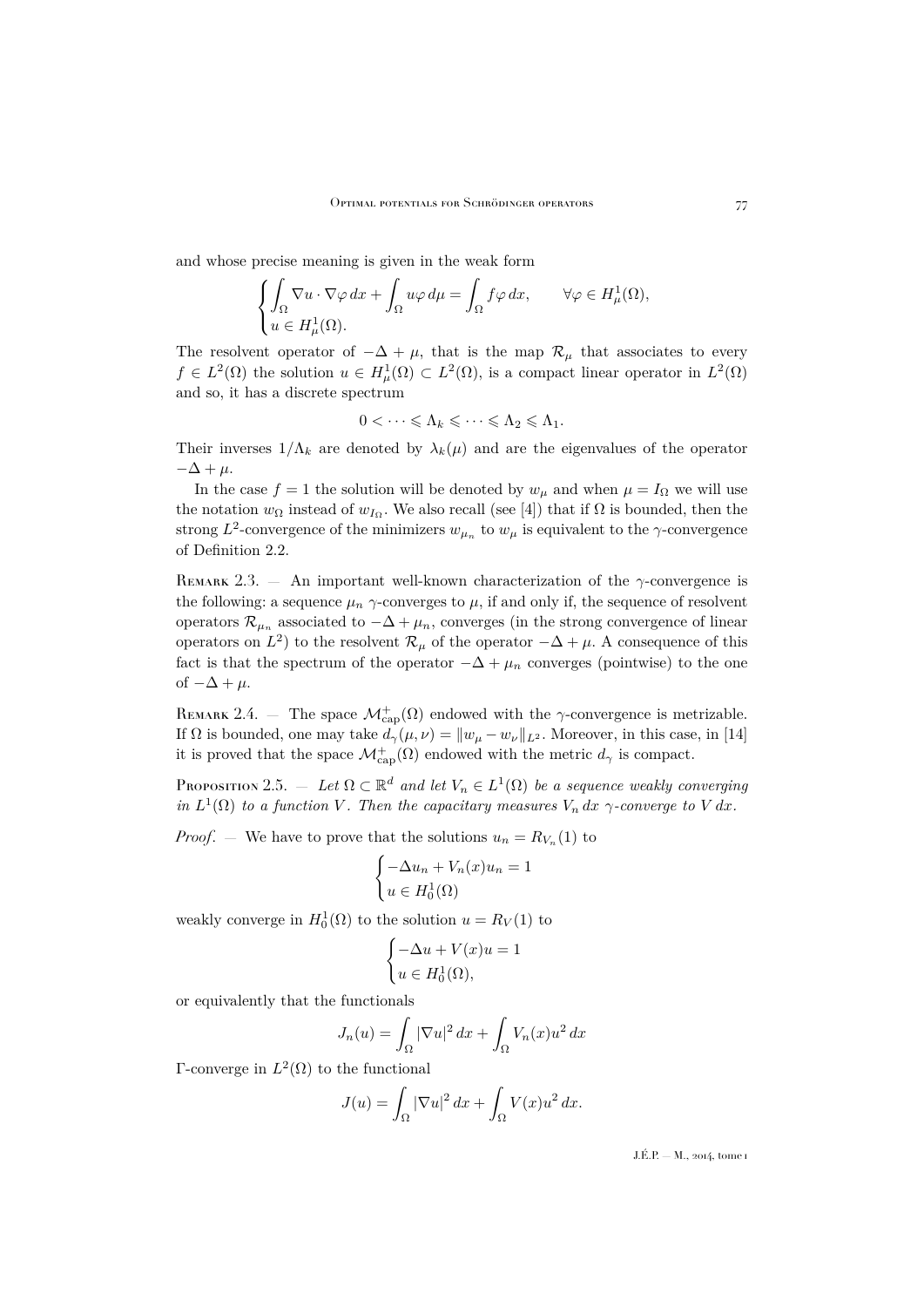<span id="page-8-0"></span>The Γ-liminf inequality (Definition [2.1](#page-6-0) (a)) is immediate since, if  $u_n \to u$  in  $L^2(\Omega)$ , we have

$$
\int_{\Omega} |\nabla u|^2 dx \leqslant \liminf_{n \to \infty} \int_{\Omega} |\nabla u_n|^2 dx
$$

by the lower semicontinuity of the  $H^1(\Omega)$  norm with respect to the  $L^2(\Omega)$ -convergence, and

$$
\int_{\Omega} V(x)u^2 dx \le \liminf_{n \to \infty} \int_{\Omega} V_n(x)u_n^2 dx
$$

by the strong-weak lower semicontinuity theorem for integral functionals (see for instance [\[7\]](#page-29-0)).

Let us now prove the Γ-limsup inequality (Definition [2.1](#page-6-0) (b)) which consists, given  $u \in H_0^1(\Omega)$ , in constructing a sequence  $u_n \to u$  in  $L^2(\Omega)$  such that

(2.3) 
$$
\limsup_{n \to \infty} \int_{\Omega} |\nabla u_n|^2 dx + \int_{\Omega} V_n(x) u_n^2 dx \le \int_{\Omega} |\nabla u|^2 dx + \int_{\Omega} V(x) u^2 dx.
$$

For every  $t > 0$  let  $u^t = (u \wedge t) \vee (-t)$ ; then, by the weak convergence of  $V_n$ , for t fixed we have

$$
\lim_{n \to \infty} \int_{\Omega} V_n(x) |u^t|^2 dx = \int_{\Omega} V(x) |u^t|^2 dx,
$$

and

$$
\lim_{t \to +\infty} \int_{\Omega} V(x)|u^t|^2 dx = \int_{\Omega} V(x)|u|^2 dx.
$$

Then, by a diagonal argument, we can find a sequence  $t_n \to +\infty$  such that

$$
\lim_{n \to \infty} \int_{\Omega} V_n(x) |u^{t_n}|^2 dx = \int_{\Omega} V(x) |u|^2 dx.
$$

Taking now  $u_n = u^{t_n}$ , and noticing that for every  $t > 0$ 

$$
\int_{\Omega} |\nabla u^t|^2 dx \leqslant \int_{\Omega} |\nabla u|^2 dx,
$$

we obtain  $(2.3)$  and so the proof is complete.

In the case of weak\* convergence of measures the statement of Proposition [2.5](#page-7-0) is no longer true, as the following proposition shows.

PROPOSITION 2.6. — Let  $\Omega \subset \mathbb{R}^d$  ( $d \geqslant 2$ ) be a bounded open set and let V, W be *two functions in the class*  $L^1_+(\Omega)$  *of nonnegative integrable functions on*  $\Omega$  *such that*  $V \geq W$ . Then, there exists a sequence  $V_n \in L^1_+(\Omega)$ , uniformly bounded in  $L^1(\Omega)$ , such *that the sequence of measures*  $V_n(x) dx$  *converges weakly\* to*  $V(x) dx$  *and*  $\gamma$ *-converges to*  $W(x) dx$ *.* 

*Proof*<sup>(2)</sup>. – Without loss of generality we can suppose  $\int_{\Omega}(V - W) dx = 1$ . Let  $\mu_n$ be a sequence of probability measures on  $\Omega$  weakly<sup>\*</sup> converging to  $(V - W) dx$  and such that each  $\mu_n$  is a finite sum of Dirac masses. For each  $n \in \mathbb{N}$  consider a sequence of positive functions  $V_{n,m} \in L^1(\Omega)$  such that  $\int_{\Omega} V_{n,m} dx = 1$  and  $V_{n,m} dx$  converges

 $(2)$ The idea of this proof was suggested by Dorin Bucur.

J.É.P. — M., 2014, tome 1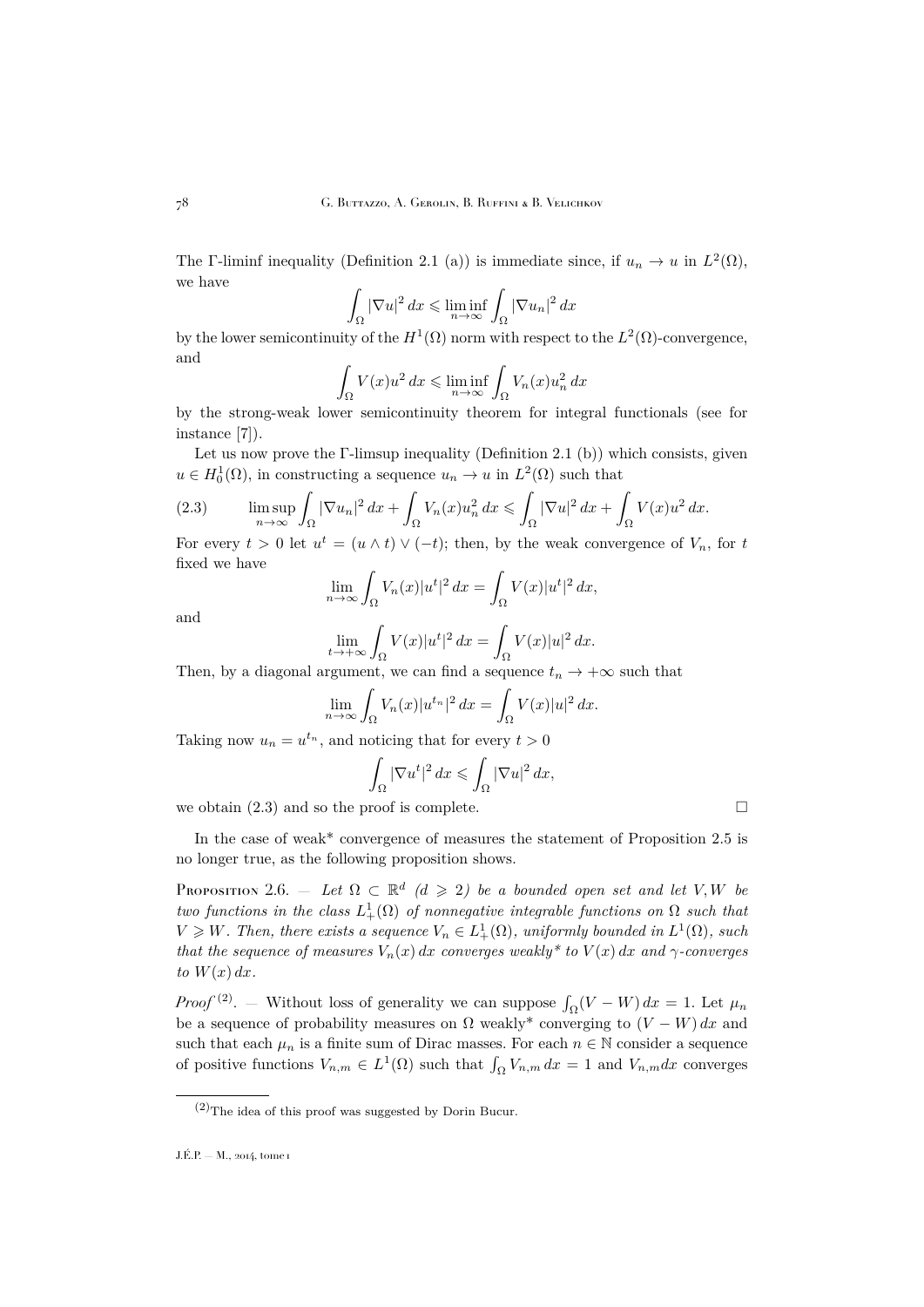<span id="page-9-0"></span>weakly<sup>\*</sup> to  $\mu_n$  as  $m \to \infty$ . Moreover, we choose  $V_{n,m}$  as a convex combination of functions of the form  $|B_{1/m}|^{-1}\chi_{B_{1/m}(x_j)}$ .

We now prove that for fixed  $n \in \mathbb{N}$ ,  $(V_{n,m} + W) dx$   $\gamma$ -converges, as  $m \to \infty$ , to W dx or, equivalently, that the sequence  $w_{W+V_{n,m}}$  converges in  $L^2$  to  $w_W$ , as  $m \to \infty$ . Indeed, by the weak maximum principle, we have

$$
w_{W+I_{\Omega_{m,n}}} \leqslant w_{W+V_{n,m}} \leqslant w_W,
$$

where  $\Omega_{m,n} = \Omega \setminus \bigcup_j B_{1/m}(x_j)$  and  $I_{\Omega_{m,n}}$  is as in [\(2.1\)](#page-5-0).

Since a point has zero capacity in  $\mathbb{R}^d$  ( $d \geq 2$ ) there exists a sequence  $\phi_m \to 0$ strongly in  $H^1(\mathbb{R}^d)$  with  $\phi_m = 1$  on  $B_{1/m}(0)$  and  $\phi_m = 0$  outside  $B_{1/\sqrt{m}}(0)$ . We have

$$
\int_{\Omega} |w_W - w_{W + I_{\Omega_{m,n}}}|^2 dx \leq 2\|w_W\|_{L^{\infty}} \int_{\Omega} (w_W - w_{W + I_{\Omega_{m,n}}}) dx
$$
  
\n
$$
= 4\|w_W\|_{L^{\infty}} (E(W + I_{\Omega_{m,n}}) - E(W))
$$
  
\n
$$
\leq 4\|w_W\|_{L^{\infty}} \Big(\int_{\Omega} \frac{1}{2} |\nabla w_m|^2 + \frac{1}{2} W w_m^2 - w_m dx
$$
  
\n
$$
- \int_{\Omega} \frac{1}{2} |\nabla w_W|^2 + \frac{1}{2} W w_W^2 - w_W dx \Big),
$$

where  $w_m$  is any function in  $\in H_0^1(\Omega_{m,n})$ . Taking

$$
w_m(x) = w_W(x) \prod_j \left(1 - \phi_m(x - x_j)\right),
$$

since  $\phi_m \to 0$  strongly in  $H^1(\mathbb{R}^d)$ , it is easy to see that  $w_m \to w_W$  strongly in  $H^1(\Omega)$ and so, by (2.4),  $w_{W+I_{\Omega_{m,n}}} \to w_W$  in  $L^2(\Omega)$  as  $m \to \infty$ . Since the weak convergence of probability measures and the  $\gamma$ -convergence are both induced by metrics, a diagonal sequence argument brings to the conclusion.

REMARK 2.7. — When  $d=1$ , a result analogous to Proposition [2.5](#page-7-0) is that any sequence  $(\mu_n)$  weakly<sup>\*</sup> converging to  $\mu$  is also  $\gamma$ -converging to  $\mu$ . This is an easy consequence of the compact embedding of  $H_0^1(\Omega)$  into the space of continuous functions on  $\Omega$ .

We note that the hypothesis  $V \geq W$  in Proposition [2.6](#page-8-0) is necessary. Indeed, we have the following proposition, whose proof is contained in [\[11,](#page-29-0) Theorem 3.1] and we report it here for the sake of completeness.

Proposition 2.8.  $-$  *Let*  $\mu_n \in \mathcal{M}_{\mathop{\rm cap}}^+(\Omega)$  *be a sequence of capacitary and Radon measures weakly\* converging to the measure* ν *and* γ*-converging to the capacitary measure*  $\mu \in \mathcal{M}_{\mathop{\rm cap}}^+(\Omega)$ *. Then*  $\mu \leqslant \nu$  *in*  $\Omega$ *.* 

*Proof.* — We note that it is enough to show that  $\mu(K) \leq \nu(K)$  whenever  $K \subset\subset \Omega$  is a compact set. Let u be a nonnegative smooth function with compact support in  $\Omega$ such that  $u \leq 1$  in  $\Omega$  and  $u = 1$  on K; we have

$$
\mu(K) \leq \int_{\Omega} u^2 d\mu \leq \liminf_{n \to \infty} \int_{\Omega} u^2 d\mu_n = \int_{\Omega} u^2 d\nu \leq \nu (\{u > 0\}).
$$

Since u is arbitrary, we have the conclusion by the Borel regularity of  $\nu$ .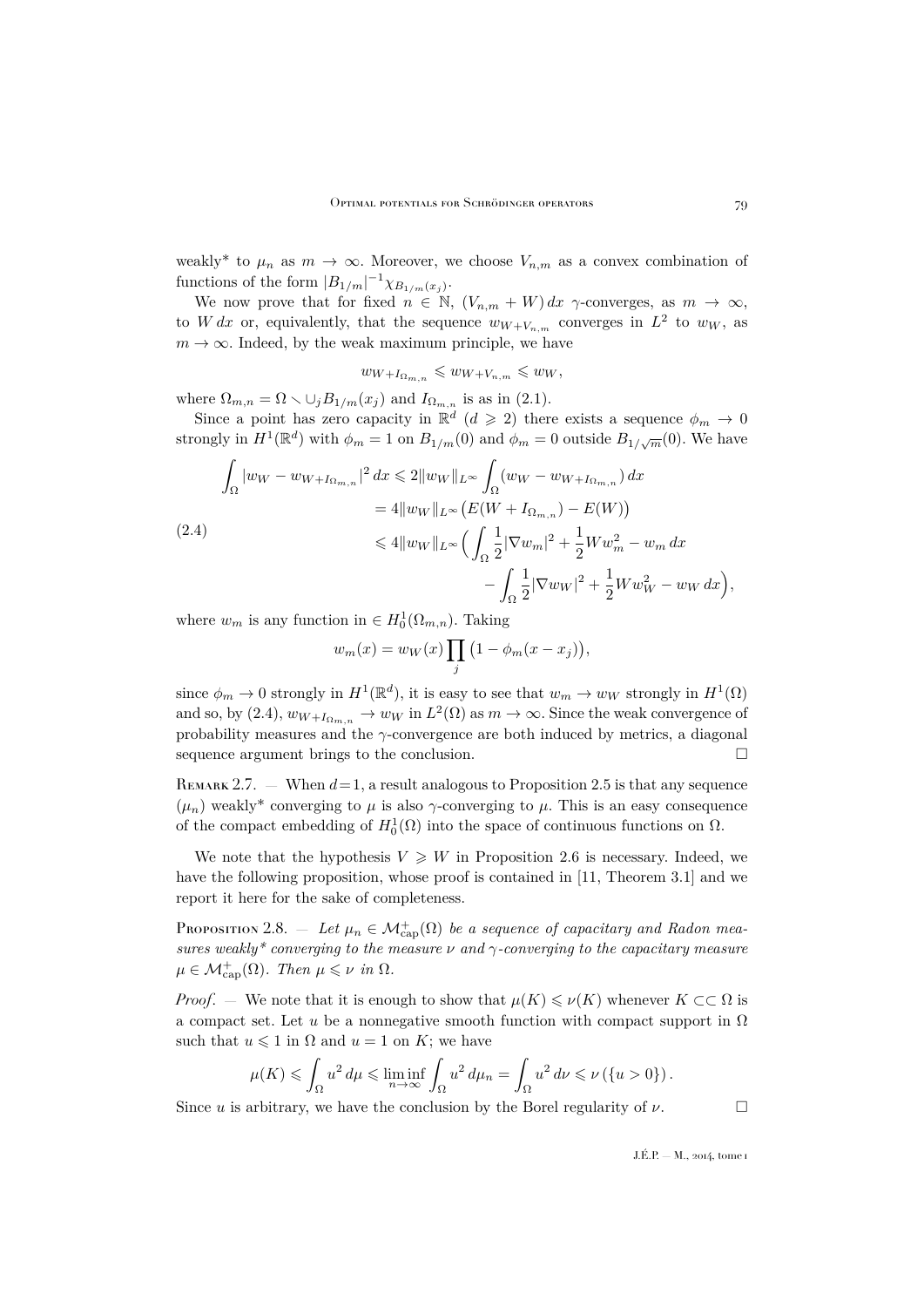## 3. Existence of optimal potentials in  $L^p(\Omega)$

<span id="page-10-0"></span>In this section we consider the optimization problem

(3.1) 
$$
\min\Big\{F(V): V:\Omega\to[0,+\infty], \int_{\Omega}V^p\,dx\leqslant 1\Big\},\
$$

where  $p > 0$  and  $F(V)$  is a cost functional acting on Schrödinger potentials, or more generally on capacitary measures. Typically,  $F(V)$  is the minimum of some functional  $J_V: H_0^1(\Omega) \to \mathbb{R}$  depending on V. A natural assumption in this case is the lower semicontinuity of the functional F with respect to the  $\gamma$ -convergence, that is

$$
F(\mu) \leq \liminf_{n \to \infty} F(\mu_n),
$$
 whenever  $\mu_n \longrightarrow \gamma \mu.$ 

THEOREM 3.1.  $-$  Let  $F: L^1_+(\Omega) \to \mathbb{R}$  be a functional, lower semicontinuous with *respect to the*  $\gamma$ -convergence, and let  $V$  be a weakly  $L^1(\Omega)$  compact set. Then the *problem*

$$
\min\left\{F(V): V \in \mathcal{V}\right\},\
$$

*admits a solution.*

*Proof.* – Let  $(V_n)$  be a minimizing sequence in V. By the compactness assumption on  $V$ , we may assume that  $V_n$  tends weakly  $L^1(\Omega)$  to some  $V \in V$ . By Proposition [2.5,](#page-7-0) we have that  $V_n$   $\gamma$ -converges to V and so, by the semicontinuity of F,

$$
F(V) \leq \liminf_{n \to \infty} F(V_n),
$$

which gives the conclusion.  $\square$ 

REMARK 3.2. — Theorem 3.1 applies for instance to the integral functionals and to the spectral functionals considered in the introduction; it is not difficult to show that they are lower semicontinuous with respect to the  $\gamma$ -convergence.

REMARK  $3.3.$  — In some special cases the solution to  $(3.1)$  can be written explicitly in terms of the solution to some partial differential equation on  $\Omega$ . This is the case of the Dirichlet Energy (see Propositions [3.6](#page-12-0) and [3.9\)](#page-14-0), and of the first eigenvalue of the Dirichlet Laplacian  $\lambda_1$  (see [\[21,](#page-30-0) Chapter 8]).

The compactness assumption on the admissible class  $\mathcal V$  for the weak  $L^1(\Omega)$  convergence in Theorem 3.1 is for instance satisfied if  $\Omega$  has finite measure and V is a convex closed and bounded subset of  $L^p(\Omega)$ , with  $p > 1$ . When V is only bounded in  $L^1(\Omega)$  Theorem 3.1 does not apply, since minimizing sequences may weakly<sup>\*</sup> converge to a measure. It is then convenient to extend our analysis to the case of functionals defined on capacitary measures, in which a result analogous to Theorem 3.1 holds.

THEOREM 3.4.  $-$  Let  $\Omega \subset \mathbb{R}^d$  be a bounded open set and let  $F : \mathcal{M}_{\mathrm{cap}}^+(\Omega) \to \mathbb{R}$  be a *functional lower semicontinuous with respect to the* γ*-convergence. Then the problem*

(3.2) 
$$
\min\left\{F(\mu): \mu \in \mathcal{M}^+_{\text{cap}}(\Omega), \ \mu(\Omega) \leq 1\right\},\
$$

*admits a solution.*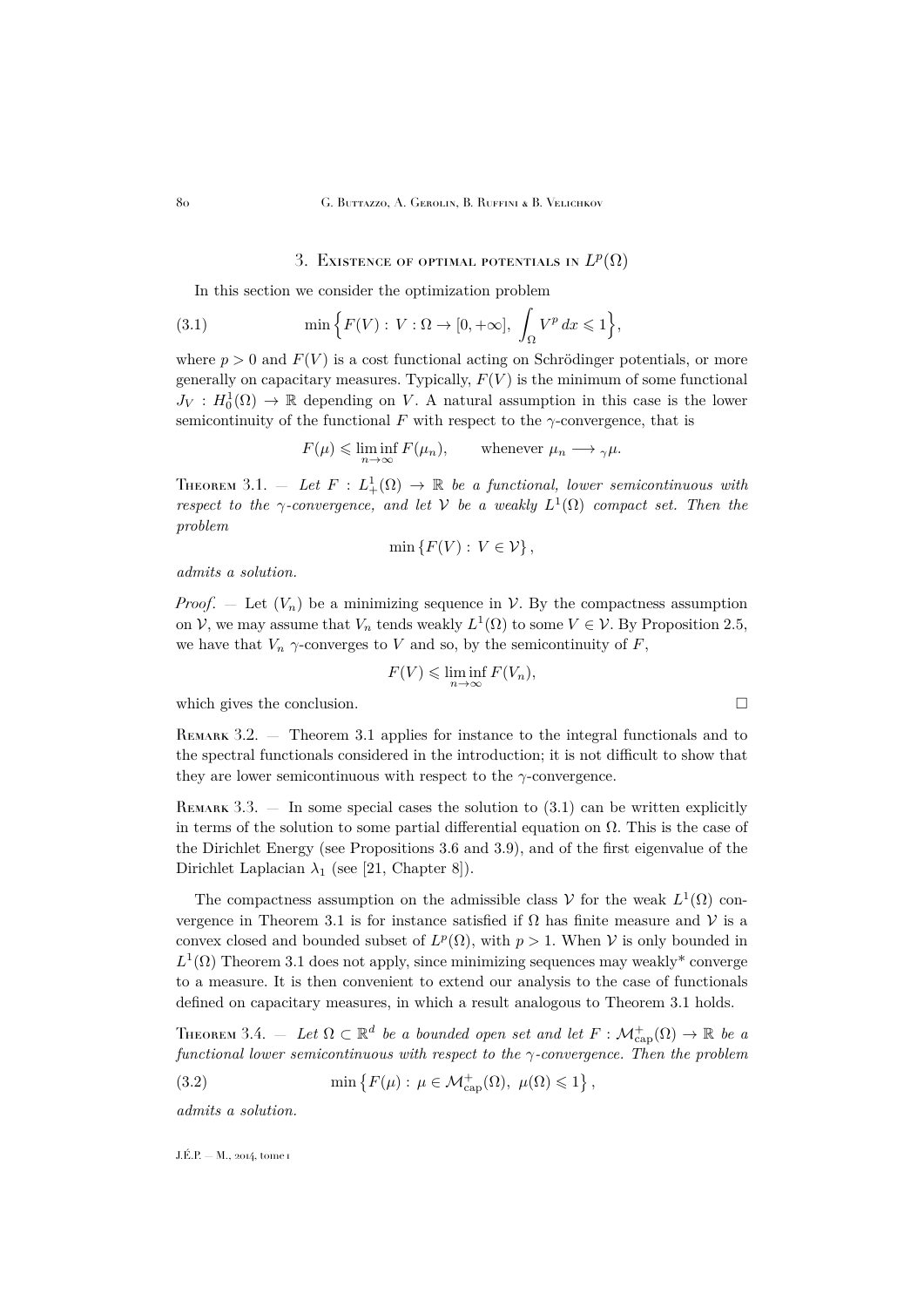<span id="page-11-0"></span>*Proof.* – Let  $(\mu_n)$  be a minimizing sequence. Then, up to a subsequence  $\mu_n$  converges weakly\* to some measure  $\nu$  and  $\gamma$ -converges to some measure  $\mu \in \mathcal{M}_{\text{cap}}^+(\Omega)$ . By Proposition [2.8,](#page-9-0) we have that  $\mu(\Omega) \leq \nu(\Omega) \leq 1$  and so,  $\mu$  is a solution to [\(3.2\)](#page-10-0).  $\Box$ 

We notice that, since the class of Schrödinger potentials is dense, with respect to the  $\gamma$ -convergence, in the class  $\mathcal{M}^+_{\text{cap}}(\Omega)$  of capacitary measures (see [\[14\]](#page-29-0)), the minimum in [\(3.2\)](#page-10-0) coincides with

$$
\inf \left\{ F(V) : V \geqslant 0, \int_{\Omega} V dx \leqslant 1 \right\}
$$

whenever  $F$  is a  $\gamma$ -continuous cost functional.

The following example shows that the optimal solution to problem [\(3.2\)](#page-10-0) is not, in general, a function  $V(x)$ , even when the optimization criterion is the energy  $\mathcal{E}_f$ introduced in [\(1.2\)](#page-2-0). On the other hand, an explicit form for the optimal potential  $V(x)$ will be provided in Proposition [3.9](#page-14-0) assuming that the right-hand side f is in  $L^2(\Omega)$ .

EXAMPLE 3.5. — Let  $\Omega = (-1, 1)$  and consider the functional

$$
F(\mu) = -\min\left\{\frac{1}{2}\int_{-1}^1 |u'|^2 dx + \frac{1}{2}\int_{-1}^1 u^2 d\mu - u(0) : u \in H_0^1(-1,1)\right\}.
$$

Then, for any  $\mu$  such that  $\mu(\Omega) \leq 1$ , we have

$$
(3.3) \ \ F(\mu) \geqslant -\min\bigg\{\frac{1}{2}\int_{-1}^{1}|u'|^{2} dx + \frac{1}{2}\big(\sup_{(-1,1)}u\big)^{2} - u(0): \ u \in H_{0}^{1}(-1,1), \ u \geqslant 0\bigg\}.
$$

By a symmetrization argument, the minimizer  $u$  of the right-hand side of  $(3.3)$  is radially decreasing; moreover, u is linear on the set  $u < M$ , where  $M = \sup u$ , and so it is of the form

$$
u(x) = \begin{cases} \frac{M}{1-\alpha}x + \frac{M}{1-\alpha}, & x \in [-1, -\alpha], \\ M, & x \in [-\alpha, \alpha], \\ -\frac{M}{1-\alpha}x + \frac{M}{1-\alpha}, & x \in [\alpha, 1], \end{cases}
$$

for some  $\alpha \in [0,1]$ . A straightforward computation gives  $\alpha = 0$  and  $M = 1/3$ . Thus, u is also the minimizer of

$$
F(\delta_0) = -\min\left\{\frac{1}{2}\int_{-1}^1 |u'|^2 dx + \frac{1}{2}u(0)^2 - u(0) : u \in H_0^1(-1,1)\right\},\,
$$

and so  $\delta_0$  is the solution to

$$
\min\left\{F(\mu):\,\mu(\Omega)\leqslant 1\right\}.
$$

In the rest of this section we consider the particular case  $F(V) = -\mathcal{E}_f(V)$ , in which we can identify the optimal potential through the solution to a nonlinear PDE. Let  $\Omega \subset \mathbb{R}^d$  be a bounded open set and let  $f \in L^2(\Omega)$ . By Theorem [3.1,](#page-10-0) the problem

(3.4) 
$$
\min\{-\mathcal{E}_f(V): V \in \mathcal{V}\} \quad \text{with} \quad \mathcal{V} = \Big\{V \geq 0, \int_{\Omega} V^p dx \leq 1\Big\},
$$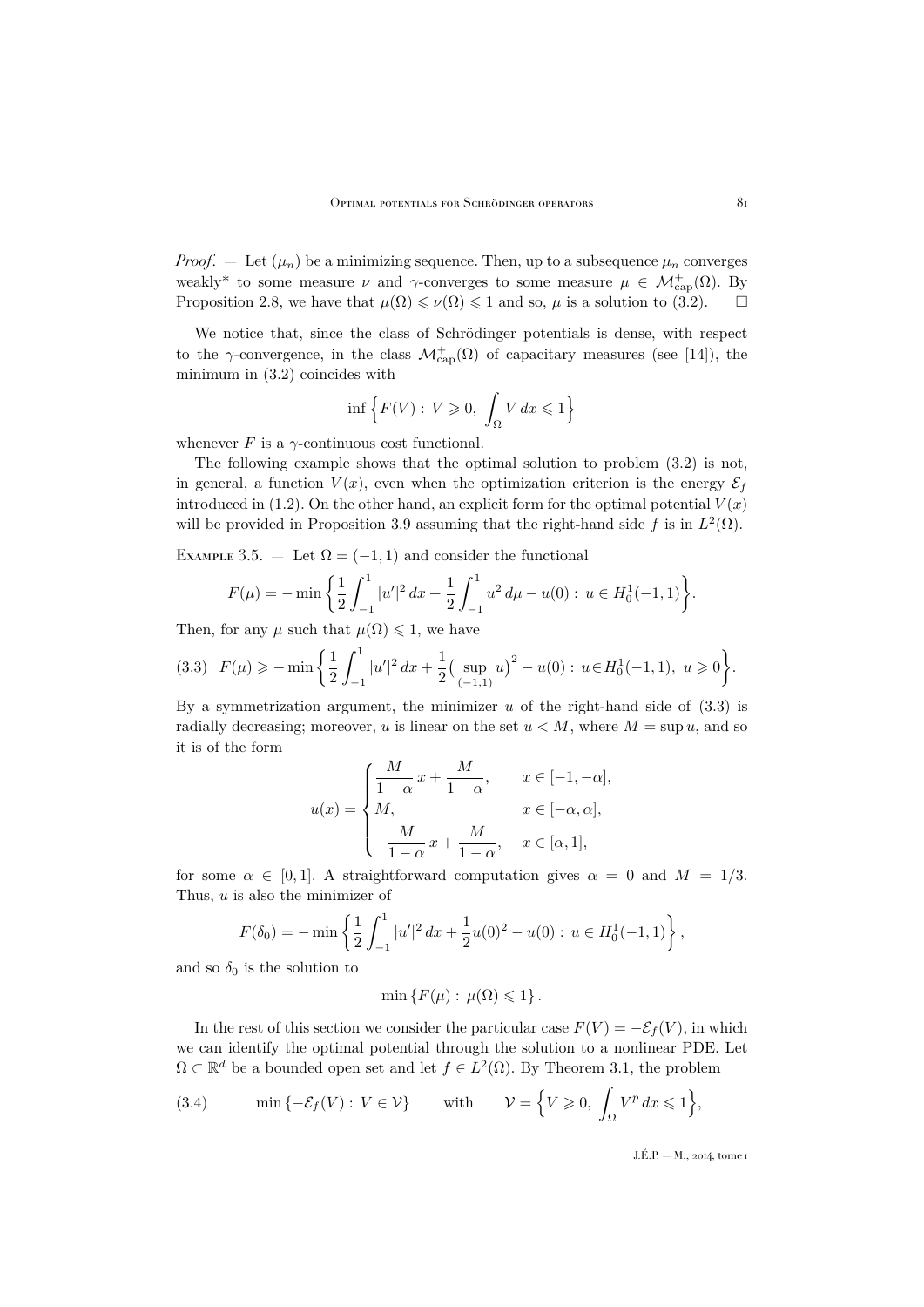<span id="page-12-0"></span>admits a solution, where  $\mathcal{E}_f(V)$  is the energy functional defined in [\(1.2\)](#page-2-0). We notice that, replacing  $-\mathcal{E}_f(V)$  by  $\mathcal{E}_f(V)$ , makes problem [\(3.4\)](#page-11-0) trivial, with the only solution  $V \equiv 0$ . Minimization problems for  $\mathcal{E}_f$  will be considered in Section [4](#page-17-0) for admissible classes of the form

$$
\mathcal{V} = \Big\{ V \geqslant 0, \int_{\Omega} V^{-p} dx \leqslant 1 \Big\}.
$$

Analogous results for  $F(V) = -\lambda_1(V)$  were proved in [\[21,](#page-30-0) Theorem 8.2.3].

PROPOSITION 3.6. — Let  $\Omega \subset \mathbb{R}^d$  be a bounded open set,  $1 < p < \infty$  and  $f \in L^2(\Omega)$ . *Then the problem* [\(3.4\)](#page-11-0) *has a unique solution*

$$
V_p = \left(\int_{\Omega} |u_p|^{2p/(p-1)} dx\right)^{-1/p} |u_p|^{2/(p-1)},
$$

where  $u_p \in H_0^1(\Omega) \cap L^{2p/(p-1)}(\Omega)$  *is the minimizer of the functional* 

(3.5) 
$$
J_p(u) := \frac{1}{2} \int_{\Omega} |\nabla u|^2 dx + \frac{1}{2} \left( \int_{\Omega} |u|^{2p/(p-1)} dx \right)^{(p-1)/p} - \int_{\Omega} uf \, dx.
$$

*Moreover, we have*  $\mathcal{E}_f(V_p) = J_p(u_p)$ *.* 

*Proof*. — We first note that we have

$$
(3.6) \quad \max_{V \in \mathcal{V}} \min_{u \in H_0^1(\Omega)} \int_{\Omega} \left( \frac{1}{2} |\nabla u|^2 + \frac{1}{2} u^2 V - u f \right) dx \leq \min_{u \in H_0^1(\Omega)} \max_{V \in \mathcal{V}} \int_{\Omega} \left( \frac{1}{2} |\nabla u|^2 + \frac{1}{2} u^2 V - u f \right) dx,
$$

where the maximums are taken over all positive functions  $V \in L^p(\Omega)$  with  $\int_{\Omega} V^p dx \leq 1$ . For a fixed  $u \in H_0^1(\Omega)$ , the maximum on the right-hand side (if finite) is achieved for a function V such that  $\Lambda pV^{p-1} = u^2$ , where  $\Lambda$  is a Lagrange multiplier. By the condition  $\int_{\Omega} V^p dx = 1$  we obtain that the maximum is achieved for

$$
V = \left(\int_{\Omega} |u|^{2p/(p-1)} dx\right)^{-1/p} |u|^{2/(p-1)}.
$$

Substituting in (3.6), we obtain

$$
\max \left\{ \mathcal{E}_f(V) : V \in \mathcal{V} \right\} \leqslant \min \left\{ J_p(u) : u \in H_0^1(\Omega) \right\}.
$$

Let  $u_n$  be a minimizing sequence for  $J_p$ . Since inf  $J_p \leq 0$ , we can assume  $J_p(u_n) \leq 0$ for each  $n \in \mathbb{N}$ . Thus, we have

$$
(3.7) \quad \frac{1}{2} \int_{\Omega} |\nabla u_n|^2 \, dx + \frac{1}{2} \left( \int_{\Omega} |u_n|^{2p/(p-1)} \, dx \right)^{(p-1)/p} \leqslant \int_{\Omega} u_n f \, dx \leqslant C \|f\|_{L^2(\Omega)} \|\nabla u_n\|_{L^2},
$$

where C is a constant depending on  $\Omega$ . Thus we obtain

(3.8) 
$$
\int_{\Omega} |\nabla u_n|^2 dx + \left( \int_{\Omega} |u_n|^{2p/(p-1)} dx \right)^{(p-1)/p} \leq 4C^2 \|f\|_{L^2(\Omega)}^2,
$$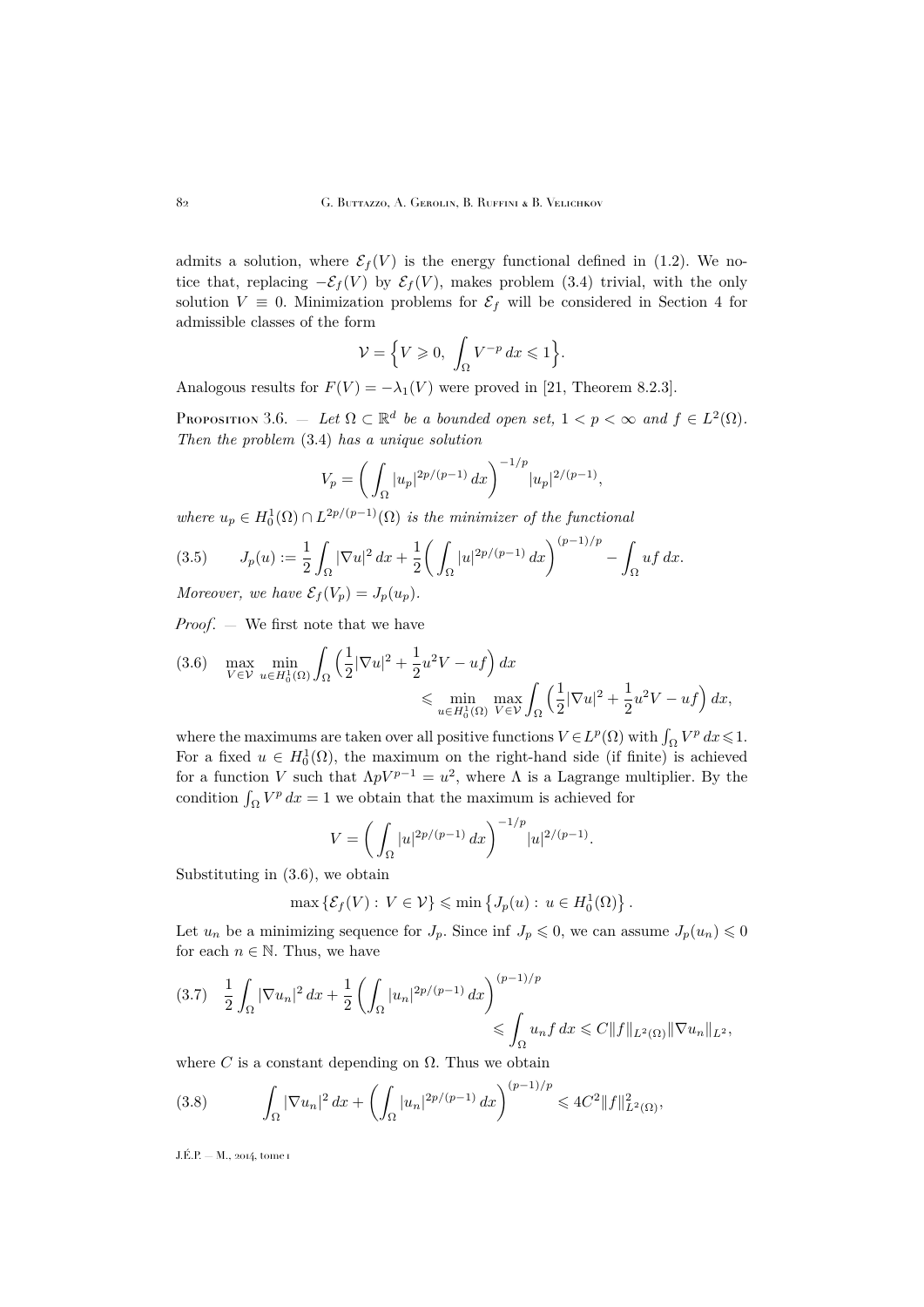<span id="page-13-0"></span>and so, up to subsequence  $u_n$  converges weakly in  $H_0^1(\Omega)$  and  $L^{2p/(p-1)}(\Omega)$  to some  $u_p \in H_0^1(\Omega) \cap L^{2p/(p-1)}(\Omega)$ . By the semicontinuity of the  $L^2$ -norm of the gradient and the  $L^{2p/(p-1)}$ -norm and the fact that  $\int_{\Omega} fu_n dx \to \int_{\Omega} fu_p dx$ , as  $n \to \infty$ , we have that  $u_p$  is a minimizer of  $J_p$ . By the strict convexity of  $J_p$ , we have that  $u_p$  is unique. Moreover, by [\(3.7\)](#page-12-0) and [\(3.8\)](#page-12-0),  $J_p(u_p) > -\infty$ . Writing down the Euler-Lagrange equation for  $u_p$ , we obtain

$$
-\Delta u_p + \left(\int_{\Omega} |u_p|^{2p/(p-1)} dx\right)^{-1/p} |u_p|^{2/(p-1)} u_p = f.
$$

Setting

$$
V_p = \left(\int_{\Omega} |u_p|^{2p/(p-1)} dx\right)^{-1/p} |u_p|^{2/(p-1)},
$$

we have that  $\int_{\Omega} V_p^p dx = 1$  and  $u_p$  is the solution to

$$
-\Delta u_p + V_p u_p = f.
$$

In particular, we have  $J_p(u_p) = \mathcal{E}_f(V_p)$  and so  $V_p$  solves [\(3.4\)](#page-11-0). The uniqueness of  $V_p$ follows by the uniqueness of  $u_p$  and the equality case in the Hölder inequality

$$
\int_{\Omega} u^2 V dx \leqslant \left( \int_{\Omega} V^p dx \right)^{1/p} \left( \int_{\Omega} |u|^{2p/(p-1)} dx \right)^{(p-1)/p}
$$
  

$$
\leqslant \left( \int_{\Omega} |u|^{2p/(p-1)} dx \right)^{(p-1)/p} .
$$

When the functional F is  $-\mathcal{E}_f$ , then the existence result holds also in the case  $p = 1$ . Before we give the proof of this fact in Proposition [3.9,](#page-14-0) we need some preliminary results. We also note that the analogous results were obtained in the case  $F = -\lambda_1$ (see [\[21,](#page-30-0) Theorem 8.2.4]) and in the case  $F = -\mathcal{E}_f$ , where f is a positive function (see [\[11\]](#page-29-0)).

REMARK 3.7. – Let  $u_p$  be the minimizer of  $J_p$ , defined in [\(3.5\)](#page-12-0). By [\(3.8\)](#page-12-0), we have the estimate √

$$
\|\nabla u_p\|_{L^2(\Omega)} + \|u_p\|_{L^{2p/(p-1)}(\Omega)} \leq 2\sqrt{2} C \|f\|_{L^2(\Omega)},
$$

where C is the constant from [\(3.7\)](#page-12-0). Moreover, we have  $u_p \in H^2_{loc}(\Omega)$  and for each open set  $\Omega' \subset\subset \Omega$ , there is a constant C not depending on p such that

$$
||u_p||_{H^2(\Omega')} \leqslant C(f, \Omega').
$$

Indeed,  $u_p$  satisfies the PDE

(3.9) 
$$
-\Delta u + c|u|^\alpha u = f,
$$

with  $c > 0$  and  $\alpha = 2/(p - 1)$ , and standard elliptic regularity arguments (see [\[17,](#page-30-0) Section 6.3]) give that  $u \in H^2_{loc}(\Omega)$ . To show that  $||u_p||_{H^2(\Omega')}$  is bounded independently of p we apply the Nirenberg operator  $\partial_k^h u = \frac{u(x+h e_k)-u(x)}{h}$  on both sides of (3.9), and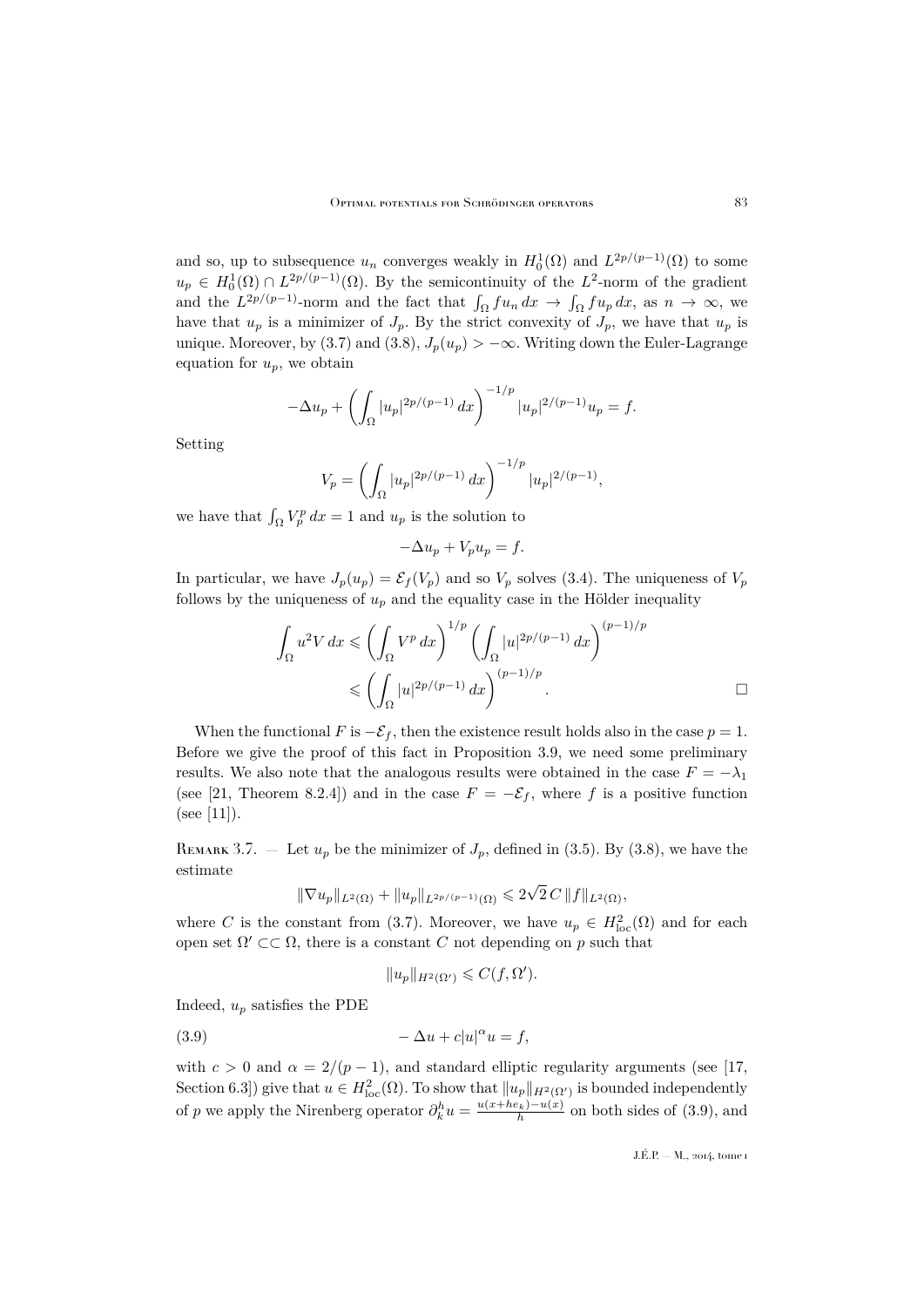<span id="page-14-0"></span>multiplying by  $\phi^2 \partial_k^h u$ , where  $\phi$  is an appropriate cut-off function which equals 1 on  $\Omega'$ , we have

$$
\begin{split} \int_{\Omega}\phi^2|\nabla\partial_k^h u|^2\,dx + \int_{\Omega}\nabla(\partial_k^h u)\nabla(\phi^2)\partial_k^h u\,dx + c(\alpha+1)\int_{\Omega}\phi^2|u|^\alpha|\partial_k^h u|^2\,dx \\ &\quad=-\int f\partial_k^h(\phi^2\partial_k^h u)\,dx, \end{split}
$$

for all  $k = 1, \ldots, d$ . Some straightforward manipulations now give

$$
\|\nabla^2 u\|_{L^2(\Omega')}^2 \leq \sum_{k=1}^d \int_{\Omega} \phi^2 |\nabla \partial_k u|^2 dx \leq C(\Omega') \left( \|f\|_{L^2(\{\phi^2 > 0\})} + \|\nabla u\|_{L^2(\Omega)} \right).
$$

LEMMA 3.8.  $-$  Let  $\Omega \subset \mathbb{R}^d$  be a bounded open set and let  $f \in L^2(\Omega)$ . Consider the  $\mathit{functional}\ J_1:L^2(\Omega)\rightarrow\mathbb{R}\ \mathit{defined}\ by$ 

(3.10) 
$$
J_1(u) := \frac{1}{2} \int_{\Omega} |\nabla u|^2 dx + \frac{1}{2} ||u||_{\infty}^2 - \int_{\Omega} uf \, dx.
$$

*Then,*  $J_p$   $\Gamma$ -converges in  $L^2(\Omega)$  to  $J_1$ , as  $p \to 1$ , where  $J_p$  is defined in [\(3.5\)](#page-12-0).

*Proof.* – Let  $v_n \in L^2(\Omega)$  be a sequence of positive functions converging in  $L^2$  to  $v \in L^2(\Omega)$  and let  $\alpha_n \to +\infty$ . Then, we have that

(3.11) 
$$
||v||_{L^{\infty}(\Omega)} \leq \liminf_{n \to \infty} ||v_n||_{L^{\alpha_n}(\Omega)}.
$$

In fact, suppose first that  $||v||_{L^{\infty}} = M < +\infty$  and let  $\omega_{\varepsilon} = \{v > M - \varepsilon\}$ , for some  $\varepsilon > 0$ . Then, we have

$$
\liminf_{n\to\infty}||v_n||_{L^{\alpha_n}(\Omega)} \geq \lim_{n\to\infty}|\omega_{\varepsilon}|^{(1-\alpha_n)/\alpha_n} \int_{\omega_{\varepsilon}} v_n dx = |\omega_{\varepsilon}|^{-1} \int_{\omega_{\varepsilon}} v dx \geq M-\varepsilon,
$$

and so, letting  $\varepsilon \to 0$ , we have  $\liminf_{n\to\infty} ||v_n||_{L^{\alpha_n}(\Omega)} \geq M$ . If  $||v||_{L^{\infty}} = +\infty$ , then setting  $\omega_k = \{v > k\}$ , for any  $k \ge 1$ , and arguing as above, we obtain (3.11).

Let  $u_n \to u$  in  $L^2(\Omega)$ . Then, by the semicontinuity of the  $L^2$  norm of the gradient and (3.11) and the continuity of the term  $\int_{\Omega} uf \, dx$ , we have

$$
J_1(u) \leqslant \liminf_{n \to \infty} J_{p_n}(u_n),
$$

for any decreasing sequence  $p_n \to 1$ . On the other hand, for any  $u \in L^2$ , we have  $J_{p_n}(u) \to J_1(u)$  as  $n \to \infty$  and so, we have the conclusion.

PROPOSITION 3.9.  $-$  *Let*  $\Omega \subset \mathbb{R}^d$  *be a bounded open set and*  $f \in L^2(\Omega)$ *. Then there is a unique solution to problem* [\(3.4\)](#page-11-0) *with*  $p = 1$ *, given by* 

$$
V_1 = \frac{1}{M} \left( \chi_{\omega_+} f - \chi_{\omega_-} f \right),
$$

 $where M = ||u_1||_{L^{\infty}(\Omega)}, \omega_+ = \{u_1 = M\}, \omega_- = \{u_1 = -M\}, being u_1 \in H_0^1(\Omega) \cap L^{\infty}(\Omega)$ *the unique minimizer of the functional* J1*, defined in* (3.10)*. In particular,*  $\int_{\omega_+} f \, dx - \int_{\omega_-} f \, dx = M, \ f \geqslant 0 \ on \ \omega_+ \ and \ f \leqslant 0 \ on \ \omega_-.$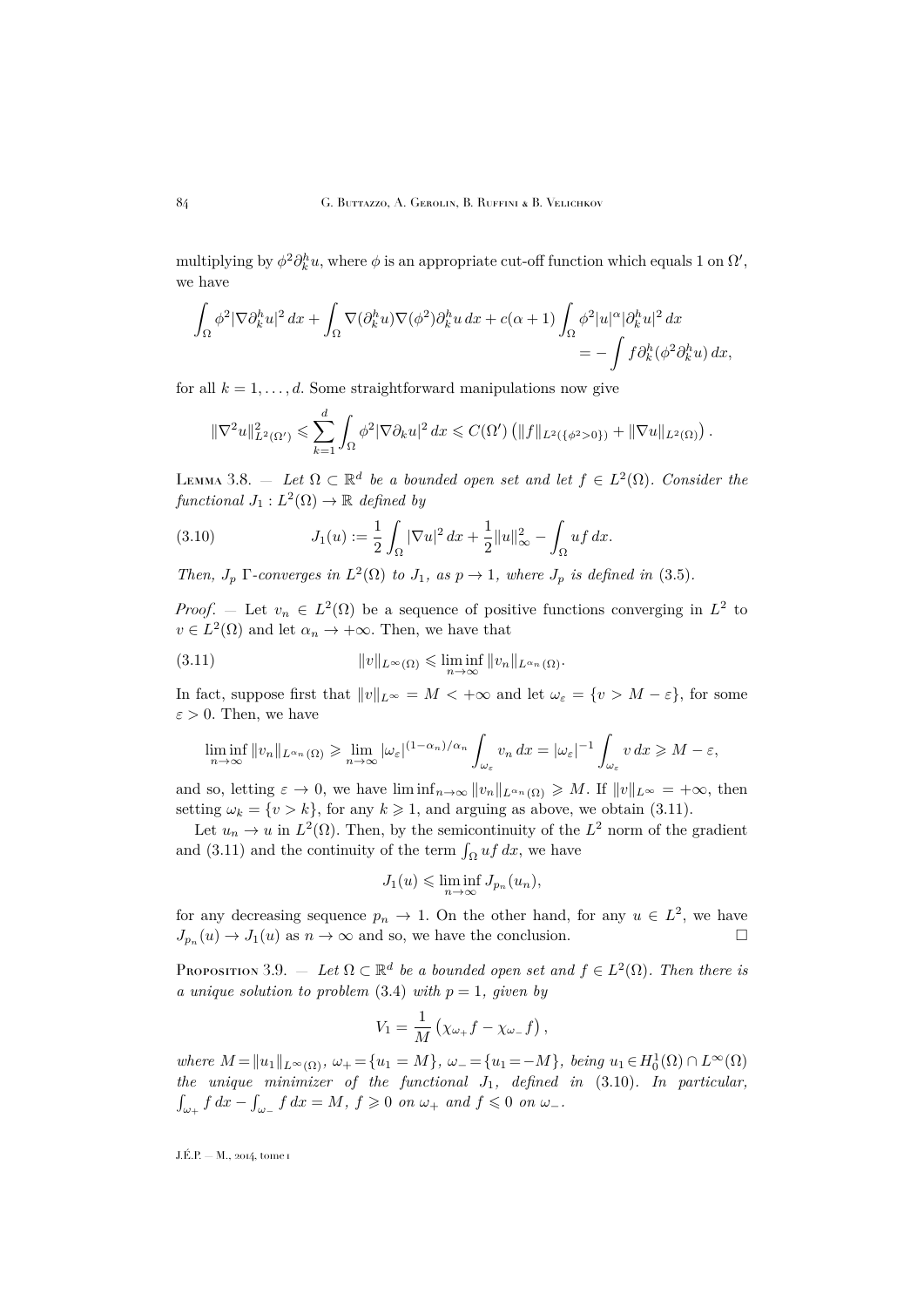*Proof.* – For any  $u \in H_0^1(\Omega)$  and any  $V \geq 0$  with  $\int_{\Omega} V dx \leq 1$  we have

$$
\int_{\Omega} u^2 V dx \leqslant ||u||_{\infty}^2 \int_{\Omega} V dx \leqslant ||u||_{\infty}^2,
$$

where for sake of simplicity, we write  $\|\cdot\|_{\infty}$  instead of  $\|\cdot\|_{L^{\infty}(\Omega)}$ . Arguing as in the proof of Proposition [3.6,](#page-12-0) we obtain the inequalities

$$
\frac{1}{2} \int_{\Omega} |\nabla u|^2 dx + \frac{1}{2} \int_{\Omega} u^2 V dx - \int_{\Omega} uf dx \leq J_1(u),
$$
  

$$
\max \left\{ \mathcal{E}_f(V) : \int_{\Omega} V \leq 1 \right\} \leq \min \left\{ J_1(u) : u \in H_0^1(\Omega) \right\}.
$$

As in [\(3.7\)](#page-12-0), we have that a minimizing sequence of  $J_1$  is bounded in  $H_0^1(\Omega) \cap L^\infty(\Omega)$ and thus by semicontinuity there is a minimizer  $u_1 \in H_0^1(\Omega) \cap L^\infty(\Omega)$  of  $J_1$ , which is also unique, by the strict convexity of  $J_1$ . Let  $u_p$  denotes the minimizer of  $J_p$  as in Proposition [3.6.](#page-12-0) Then, by Remark [3.7,](#page-13-0) we have that the family  $u_p$  is bounded in  $H_0^1(\Omega)$  and in  $H^2(\Omega')$  for each  $\Omega' \subset\subset \Omega$ . Then, we have that each sequence  $u_{p_n}$  has a subsequence converging weakly in  $L^2(\Omega)$  to some  $u \in H^2_{loc}(\Omega) \cap H^1_0(\Omega)$ . By Lemma [3.8,](#page-14-0) we have  $u = u_1$  and so,  $u_1 \in H^2_{loc}(\Omega) \cap H^1_0(\Omega)$ . Thus  $u_{p_n} \to u_1$  in  $L^2(\Omega)$ .

Let us define  $M = ||u_1||_{\infty}$  and  $\omega = \omega_+ \cup \omega_-$ . We claim that  $u_1$  satisfies, on  $\Omega$ , the PDE

$$
(3.12)\qquad \qquad -\Delta u + \chi_{\omega} f = f.
$$

Indeed, setting  $\Omega_t = \Omega \cap \{|u| < t\}$  for  $t > 0$ , we compute the variation of  $J_1$  with respect to any function  $\varphi \in H_0^1(\Omega_{M-\varepsilon})$ . Namely we consider functions of the form  $\varphi = \psi w_{\varepsilon}$  where  $w_{\varepsilon}$  is the solution to  $-\Delta w_{\varepsilon} = 1$  on  $\Omega_{M-\varepsilon}$ , and  $w_{\varepsilon} = 0$  on  $\partial \Omega_{M-\varepsilon}$ . Thus we obtain that  $-\Delta u_1 = f$  on  $\Omega_{M-\varepsilon}$  and letting  $\varepsilon \to 0$  we conclude, thanks to the Monotone Convergence Theorem, that

$$
-\Delta u_1 = f \qquad \text{on } \Omega_M = \Omega \setminus \omega.
$$

Moreover, since  $u_1 \in H^2_{loc}(\Omega)$ , we have that  $\Delta u_1 = 0$  on  $\omega$  and so, we obtain (3.12). Since  $u_1$  is the minimizer of  $J_1$ , we have that for each  $\varepsilon \in \mathbb{R}$ ,  $J_1((1+\varepsilon)u_1)-J_1(u_1) \geq 0$ . Taking the derivative of this difference at  $\varepsilon = 0$ , we obtain

$$
\int_{\Omega} |\nabla u_1|^2 \, dx + M^2 = \int_{\Omega} f u_1 \, dx.
$$

By (3.12), we have  $\int_{\Omega} |\nabla u_1|^2 dx = \int_{\Omega \setminus \omega} fu_1 dx$  and so

$$
M = \int_{\omega_+} f \, dx - \int_{\omega_-} f \, dx.
$$

Setting  $V_1 := \frac{1}{M} (\chi_{\omega_+} f - \chi_{\omega_-} f)$ , we have that  $\int_{\Omega} V_1 dx = 1, -\Delta u_1 + V_1 u_1 = f$  in  $H^{-1}(\Omega)$  and

$$
J_1(u_1) = \frac{1}{2} \int_{\Omega} |\nabla u_1|^2 dx + \frac{1}{2} \int_{\Omega} u_1^2 V_1 dx - \int_{\Omega} u_1 f dx.
$$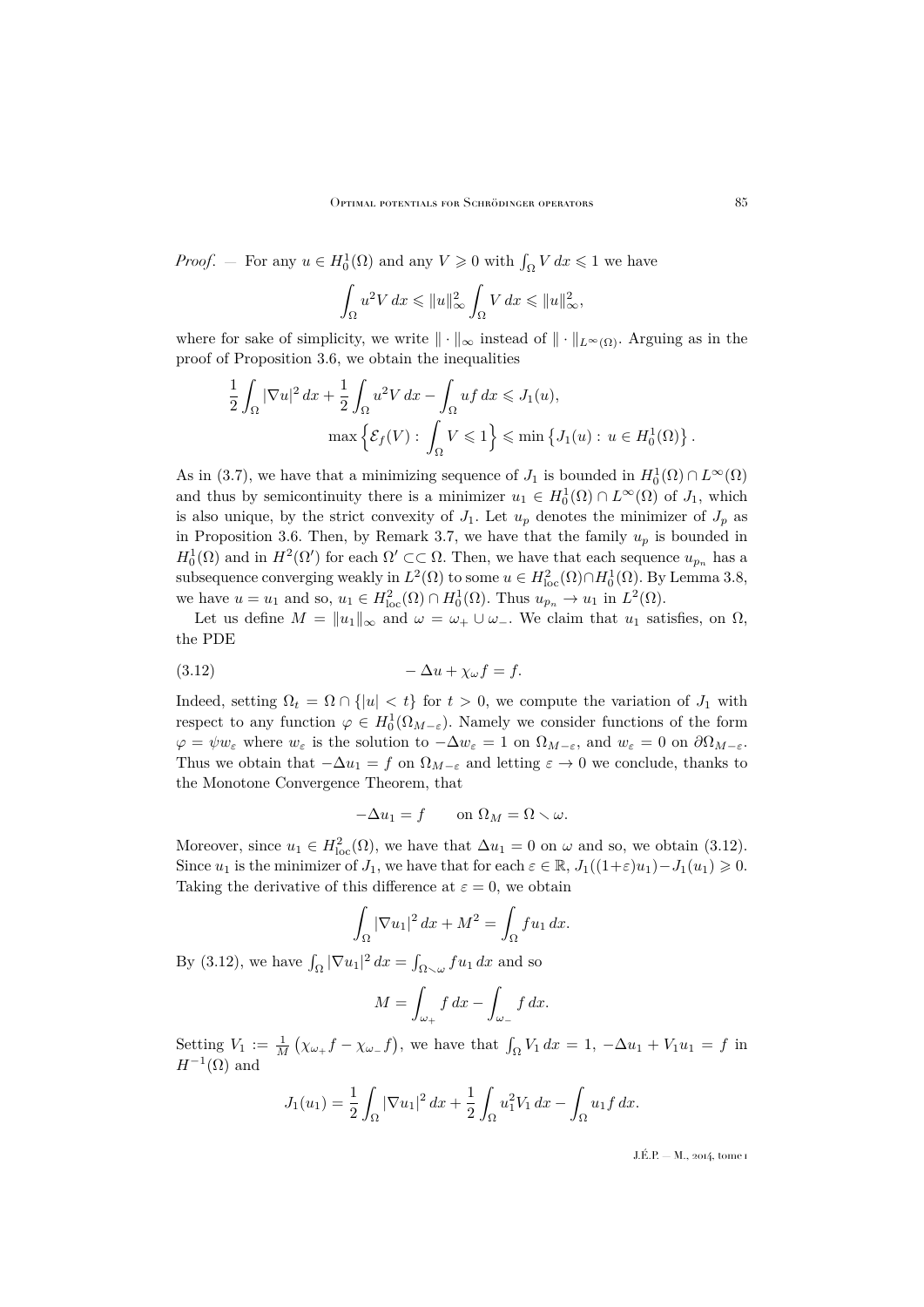<span id="page-16-0"></span>We are left to prove that  $V_1$  is admissible, i.e.  $V_1 \geq 0$ . To do this, consider  $w_{\varepsilon}$  the energy function of the quasi-open set  $\{u \lt M - \varepsilon\}$  and let  $\varphi = w_{\varepsilon} \psi$  where  $\psi \in C_c^{\infty}(\mathbb{R}^d)$ ,  $\psi \geqslant 0$ . Since  $\varphi \geqslant 0$ , we get that

$$
0 \leqslant \lim_{t \to 0^+} \frac{J_1(u_1 + t\varphi) - J_1(u_1)}{t} = \int_{\Omega} \langle \nabla u_1, \nabla \varphi \rangle \, dx - \int_{\Omega} f \varphi \, dx.
$$

This inequality holds for any  $\psi$  so that, integrating by parts, we obtain

$$
-\Delta u_1 - f \geqslant 0
$$

almost everywhere on  $\{u_1 < M - \varepsilon\}$ . In particular, since  $\Delta u_1 = 0$  almost everywhere on  $\omega = \{u = -M\}$ , we obtain that  $f \leq 0$  on  $\omega$ . Arguing in the same way, and considering test functions supported on  $\{u_1 \geq -M + \varepsilon\}$ , we can prove that  $f \geq 0$ on  $\omega_+$ . This implies  $V_1 \geq 0$  as required.

REMARK 3.10. — Under some additional assumptions on  $\Omega$  and f one can obtain some more precise regularity results for  $u_1$ . In fact, in [\[15,](#page-29-0) Theorem A1] it was proved that if  $\partial\Omega \in C^2$  and if  $f \in L^{\infty}(\Omega)$  is positive, then  $u_1 \in C^{1,1}(\overline{\Omega})$ .

REMARK 3.11.  $-$  In the case  $p < 1$  problem [\(3.4\)](#page-11-0) does not admit, in general, a solution, even for regular f and  $\Omega$ . We give a counterexample in dimension one, which can be easily adapted to higher dimensions.

Let  $\Omega = (0,1)$ ,  $f = 1$ , and let  $x_{n,k} = k/n$  for any  $n \in \mathbb{N}$  and  $k = 1, \ldots, n-1$ . We define the capacitary measures  $\mu_n = I_{\Omega \setminus K_n}$  where  $K_n = \{k/n : k = k = 1, \ldots, n-1\}$ and  $I_{\Omega\setminus K_n}$  is defined in [\(2.1\)](#page-5-0). Let  $w_n$  be the minimizer of the functional  $J_{\mu_n}(1,\cdot)$ , defined in [\(2.2\)](#page-6-0). Then  $w_n$  vanishes at  $x_{n,k}$ , for  $k = 1, \ldots, n-1$ , and so we have

$$
\mathcal{E}(\mu_n) = n \min \left\{ \frac{1}{2} \int_0^{1/n} |u'|^2 dx - \int_0^{1/n} u dx : u \in H_0^1(0, 1/n) \right\} = -\frac{C}{n^2},
$$

where  $C > 0$  is a constant.

For any fixed n and j, let  $V_j^n$  be the sequence of positive functions such that  $\int_0^1 |V_j^n|^p dx = 1$ , defined by

(3.13) 
$$
V_j^n = C_n \sum_{k=1}^{n-1} j^{1/p} \chi_{\left[\frac{k}{n} - \frac{1}{j}, \frac{k}{n} + \frac{1}{j}\right]} < \sum_{k=1}^{n-1} I_{\Omega \setminus \left[\frac{k}{n} - \frac{1}{j}, \frac{k}{n} + \frac{1}{j}\right]},
$$

where  $C_n$  is a constant depending on n, and I is as in [\(2.1\)](#page-5-0). By the compactness of the  $\gamma$ -convergence, we have that, up to a subsequence,  $V_j^n dx \gamma$ -converges to some capacitary measure  $\mu$  as  $j \to \infty$ . On the other hand it is easy to check that  $\sum_{k=1}^{n-1} I_{\Omega \setminus \left[\frac{k}{n}-\frac{1}{j},\frac{k}{n}+\frac{1}{j}\right]}$   $\gamma$ -converges to  $\mu_n$  as  $j \to \infty$ . By (3.13), we have that  $\mu \leq \mu_n$ . In order to show that  $\mu = \mu_n$  it is enough to check that each nonnegative function  $u \in H_0^1((0,1))$ , for which  $\int u^2 d\mu < +\infty$ , vanishes at  $x_{n,k}$  for  $k = 1, \ldots, n-1$ . Suppose that  $u(k/n) > 0$ . By the definition of the  $\gamma$ -convergence, there is a sequence  $u_j \in H_0^1(\Omega) = H_{V_j^n}^1(\Omega)$  such that  $u_j \to u$  weakly in  $H_0^1(\Omega)$  and  $\int u_j^2 V_j^n dx \leq C$ , for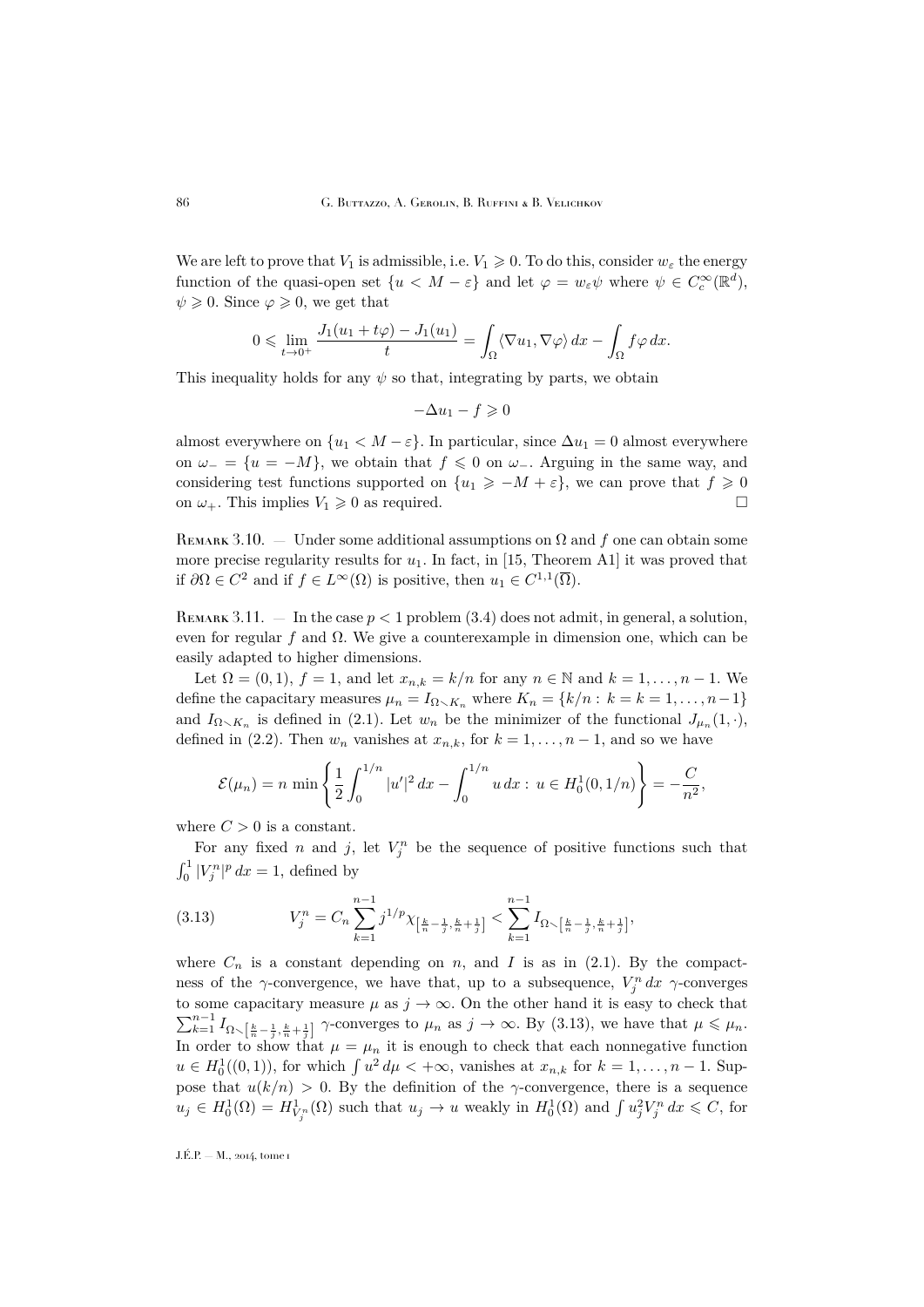<span id="page-17-0"></span>some constant C not depending on  $j \in \mathbb{N}$ . Since  $u_j$  are uniformly 1/2-Hölder continuous, we can suppose that  $u_i \geq \varepsilon > 0$  on some interval A containing  $k/n$ . But then for j large enough A contains  $[k/n-1/j, k/n+1/j]$  so that

$$
C \geq \int_0^1 u_j^2 V_j^n dx \geq \int_{k/n - 1/j}^{k/n + 1/j} u_j^2 V_j^n dx \geq 2C_n \varepsilon^2 j^{1/p - 1},
$$

which is a contradiction for  $p < 1$ . Thus, we have that  $\mu = \mu_n$  and so  $V_j^n$   $\gamma$ -converges to  $\mu_n$  as  $j \to \infty$ . In particular,  $\mathcal{E}(\mu_n) = \lim_{j \to \infty} \mathcal{E}_1(V_j^n)$  and since the left-hand side converges to zero as  $n \to \infty$ , we can choose a diagonal sequence  $V_{j_n}^n$  such that  $\mathcal{E}(V_{j_n}^n) \to 0$  as  $n \to \infty$ . Since there is no admissible functional V such that  $\mathcal{E}_1(V) = 0$ , we have the conclusion.

#### 4. Existence of optimal potentials for unbounded constraints

In this section we consider the optimization problem

$$
(4.1) \qquad \qquad \min\left\{F(V): V \in \mathcal{V}\right\},
$$

where  $V$  is an admissible class of nonnegative Borel functions on the bounded open set  $\Omega \subset \mathbb{R}^d$  and F is a cost functional on the family of capacitary measures  $\mathcal{M}^+_{\text{cap}}(\Omega)$ . The admissible classes we study depend on a function  $\Psi : [0, +\infty] \to [0, +\infty]$ 

$$
\mathcal{V} = \Big\{ V : \Omega \to [0, +\infty] : \, V \text{ Lebesgue measurable, } \int_{\Omega} \Psi(V) \, dx \leqslant 1 \Big\}.
$$

THEOREM 4.1.  $-$  Let  $\Omega \subset \mathbb{R}^d$  be a bounded open set and let  $\Psi : [0, +\infty] \to [0, +\infty]$  be *an injective function satisfying the condition*

(4.2) *there exist*  $p > 1$  *such that the function*  $s \mapsto \Psi^{-1}(s^p)$  *is convex.* 

*Then, for any functional*  $F : \mathcal{M}_{cap}^+(\Omega) \to \mathbb{R}$  which is increasing and lower semicon*tinuous with respect to the* γ*-convergence, the problem* (4.1) *has a solution, provided the admissible set* V *is nonempty.*

*Proof.* — Let  $V_n \in V$  be a minimizing sequence for problem (4.1). Then,  $v_n :=$  $(\Psi(V_n))^{1/p}$  is a bounded sequence in  $L^p(\Omega)$  and so, up to a subsequence,  $v_n$  converges weakly in  $L^p(\Omega)$  to some function v. We will prove that  $V := \Psi^{-1}(v^p)$  is a solution to (4.1). Clearly  $V \in V$  and so it remains to prove that  $F(V) \leq \liminf_{n} F(V_n)$ . In view of the compactness of the  $\gamma$ -convergence on the class  $\mathcal{M}^{\dagger}_{\text{cap}}(\Omega)$  of capacitary measures (see Section [2\)](#page-5-0), we can suppose that, up to a subsequence,  $V_n \gamma$ -converges to a capacitary measure  $\mu \in \mathcal{M}^+_{\text{cap}}(\Omega)$ . We claim that the following inequalities hold true:

(4.3) 
$$
F(V) \leq F(\mu) \leq \liminf_{n \to \infty} F(V_n).
$$

In fact, the second inequality in  $(4.3)$  is the lower semicontinuity of F with respect to the γ-convergence, while the first needs a more careful examination. By the definition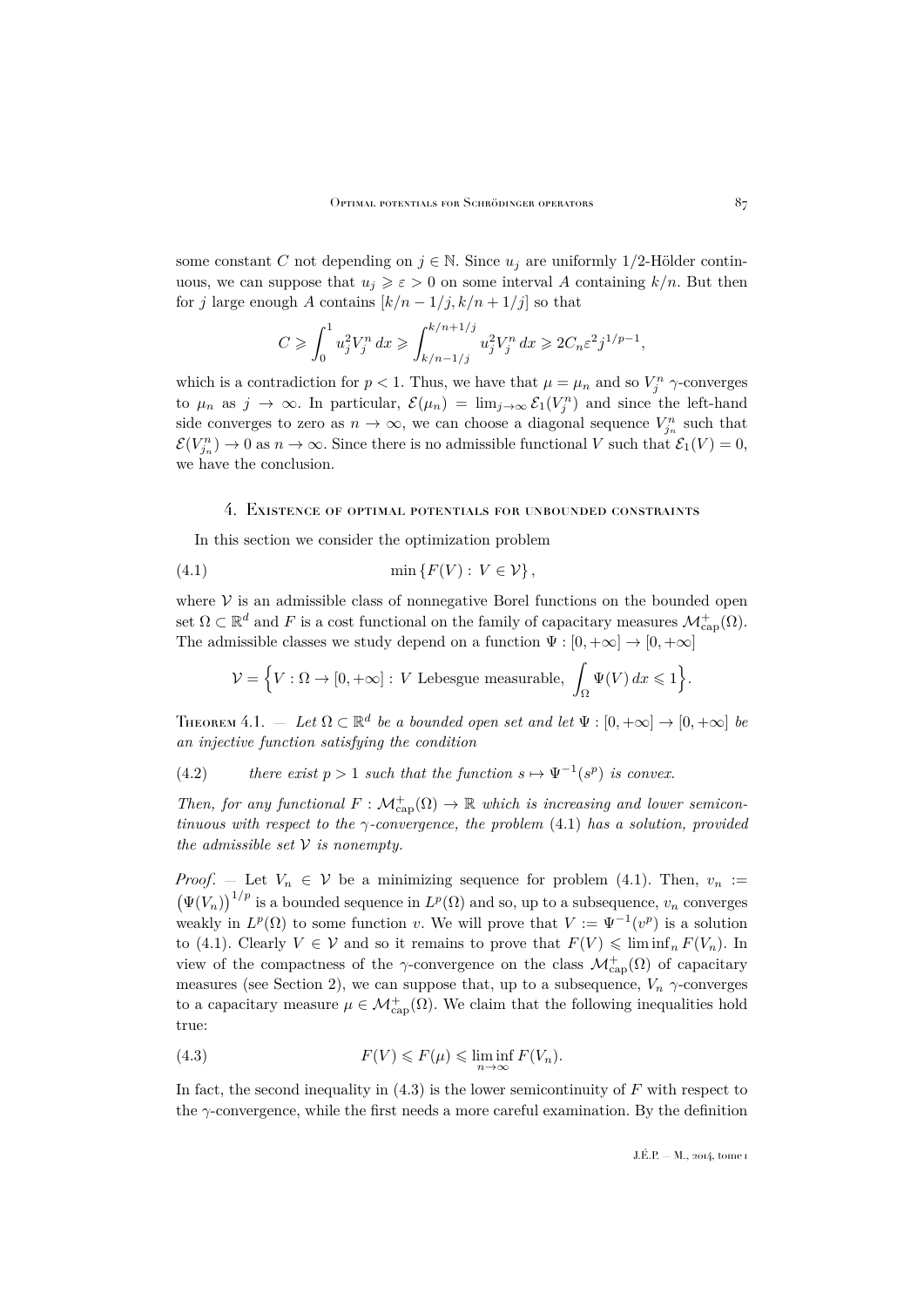<span id="page-18-0"></span>of  $\gamma$ -convergence, we have that for any  $u \in H_0^1(\Omega)$ , there is a sequence  $u_n \in H_0^1(\Omega)$ which converges to u in  $L^2(\Omega)$  and is such that

$$
\int_{\Omega} |\nabla u|^2 dx + \int_{\Omega} u^2 d\mu = \lim_{n \to \infty} \int_{\Omega} |\nabla u_n|^2 dx + \int_{\Omega} u_n^2 V_n dx
$$

$$
= \lim_{n \to \infty} \int_{\Omega} |\nabla u_n|^2 dx + \int_{\Omega} u_n^2 \Psi^{-1}(v_n^p) dx
$$

$$
\geq \int_{\Omega} |\nabla u|^2 dx + \int_{\Omega} u^2 \Psi^{-1}(v^p) dx
$$

$$
= \int_{\Omega} |\nabla u|^2 dx + \int_{\Omega} u^2 V dx,
$$

where the inequality in (4.4) is due to strong-weak lower semicontinuity of integral functionals (see for instance  $[7]$ ), which follows by assumption  $(4.2)$ . Thus, for any  $u \in H_0^1(\Omega)$ , we have

$$
\int_{\Omega} u^2 d\mu \geqslant \int_{\Omega} u^2 V dx,
$$

which gives  $V \leq \mu$ . Since F is assumed to be monotone increasing, we obtain the first inequality in  $(4.3)$  and so the conclusion.

REMARK 4.2. — The condition on the function  $\Psi$  in Theorem [4.1](#page-17-0) is satisfied for instance by the following functions:

(1)  $\Psi(s) = s^{-p}$ , for any  $p > 0$ ; (2)  $\Psi(s) = e^{-\alpha s}$ , for any  $\alpha > 0$ .

In some special cases, the solution to the optimization problem [\(4.1\)](#page-17-0) can be computed explicitly through the solution to some PDE, as in Proposition [3.6.](#page-12-0) This occurs for instance when  $F = \lambda_1$  or when  $F = \mathcal{E}_f$ , with  $f \in L^2(\Omega)$ . We note that, by the variational formulation

$$
\lambda_1(V) = \min\Big\{\int_{\Omega} |\nabla u|^2 dx + \int_{\Omega} u^2 V dx : u \in H_0^1(\Omega), \int_{\Omega} u^2 dx = 1\Big\},\
$$

we can rewrite problem [\(4.1\)](#page-17-0) as

$$
(4.5) \quad \min\left\{\min_{\|u\|_2=1}\left\{\int_{\Omega}|\nabla u|^2\,dx+\int_{\Omega}u^2V\,dx\right\}\colon V\geqslant 0,\,\,\int_{\Omega}\Psi(V)\,dx\leqslant 1\right\}
$$

$$
=\min_{\|u\|_2=1}\left\{\min\left\{\int_{\Omega}|\nabla u|^2\,dx+\int_{\Omega}u^2V\,dx\colon V\geqslant 0,\,\,\int_{\Omega}\Psi(V)\,dx\leqslant 1\right\}\right\}.
$$

One can compute that, if  $\Psi$  is differentiable with  $\Psi'$  invertible, then the second minimum in (4.5) is achieved for

(4.6) 
$$
V = (\Psi')^{-1} (\Lambda_u u^2),
$$

where  $\Lambda_u$  is a constant such that  $\int_{\Omega} \Psi((\Psi')^{-1}(\Lambda_u u^2)) dx = 1$ . Thus, the solution to the problem on the right hand side of (4.5) is given through the solution to

(4.7) 
$$
\min \left\{ \int_{\Omega} |\nabla u|^2 dx + \int_{\Omega} u^2 (\Psi')^{-1} (\Lambda_u u^2) dx : u \in H_0^1(\Omega), \int_{\Omega} u^2 dx = 1 \right\}.
$$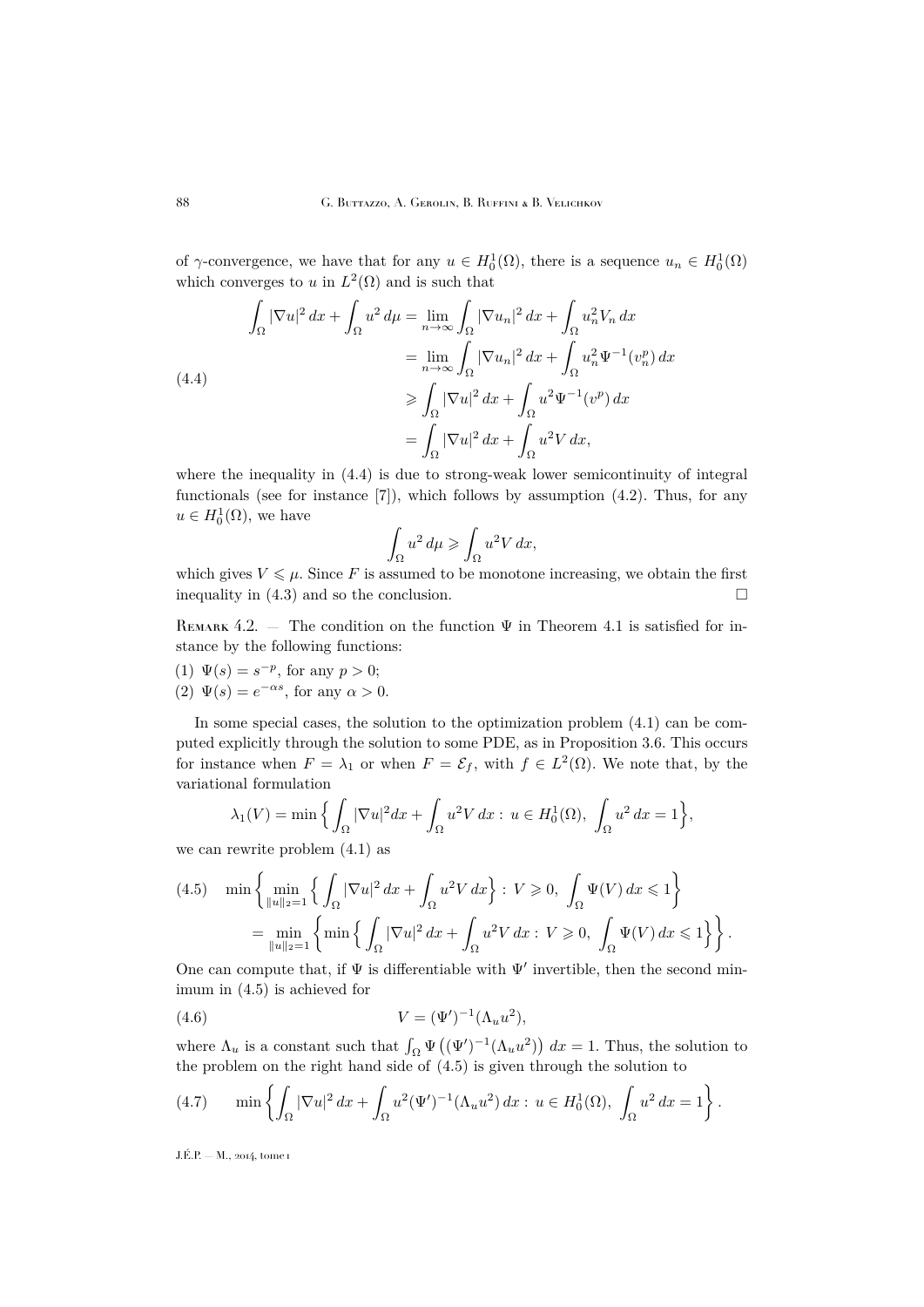<span id="page-19-0"></span>Analogously, we obtain that the optimal potential for the Dirichlet Energy  $\mathcal{E}_f$  is given by  $(4.6)$ , where this time u is a solution to

(4.8) 
$$
\min \left\{ \int_{\Omega} \frac{1}{2} |\nabla u|^2 dx + \int_{\Omega} \frac{1}{2} u^2 (\Psi')^{-1} (\Lambda_u u^2) dx - \int_{\Omega} f u dx : u \in H_0^1(\Omega) \right\}.
$$

Thus we obtain the following result.

COROLLARY 4.3. — *Under the assumptions of Theorem [4.1](#page-17-0), for the functionals*  $F = \lambda_1$ and  $F = \mathcal{E}_f$  there exists a solution to [\(4.1\)](#page-17-0) given by  $V = (\Psi')^{-1}(\Lambda_u u^2)$ , where  $u \in H_0^1(\Omega)$  *is a minimizer of* [\(4.7\)](#page-18-0)*, in the case*  $F = \lambda_1$ *, and of* (4.8)*, in the case*  $F = \mathcal{E}_f$ .

EXAMPLE 4.4. – If  $\Psi(x) = x^{-p}$  with  $p > 0$ , the optimal potentials for  $\lambda_1$  and  $\mathcal{E}_f$  are given by

$$
V = \left(\int_{\Omega} |u|^{2p/(p+1)} dx\right)^{1/p} u^{-2/(p+1)},
$$

where u is the minimizer of  $(4.7)$  and  $(4.8)$ , respectively. We also note that, in this case

$$
\int_{\Omega} u^2 (\Psi')^{-1} (\Lambda_u u^2) \, dx = \left( \int_{\Omega} |u|^{2p/(p+1)} \, dx \right)^{(1+p)/p}
$$

EXAMPLE 4.5. – If  $\Psi(x) = e^{-\alpha x}$  with  $\alpha > 0$ , the optimal potentials for  $\lambda_1$  and  $\mathcal{E}_f$  are given by

$$
V = \frac{1}{\alpha} \left( \log \left( \int_{\Omega} u^2 dx \right) - \log (u^2) \right),
$$

where u is the minimizer of  $(4.7)$  and  $(4.8)$ , respectively. We also note that, in this case

$$
\int_{\Omega} u^2 (\Psi')^{-1} (\Lambda_u u^2) dx = \frac{1}{\alpha} \left( \int_{\Omega} u^2 dx \int_{\Omega} \log (u^2) dx - \int_{\Omega} u^2 \log (u^2) dx \right).
$$

### 5. Optimization problems in unbounded domains

In this section we consider optimization problems for which the domain region is the entire Euclidean space  $\mathbb{R}^d$ . General existence results, in the case when the design region  $\Omega$  is unbounded, are hard to achieve since most of the cost functionals are not semicontinuous with respect to the  $\gamma$ -convergence in these domains. For example, it is not hard to check that if  $\mu$  is a capacitary measure, infinite outside the unit ball  $B_1$ , then, for every  $x_n \to \infty$ , the sequence of translated measures  $\mu_n = \mu(\cdot + x_n)$  $\gamma$ -converges to the capacitary measure

$$
I_{\varnothing}(E) = \begin{cases} 0, & \text{if } \operatorname{cap}(E) = 0, \\ +\infty, & \text{if } \operatorname{cap}(E) > 0. \end{cases}
$$

Thus increasing and translation invariant functionals are never lower semicontinuous with respect to the  $\gamma$ -convergence. In some special cases, as the Dirichlet Energy or the first eigenvalue of the Dirichlet Laplacian, one can obtain existence results by a more direct methods, as those in Proposition [3.6.](#page-12-0)

.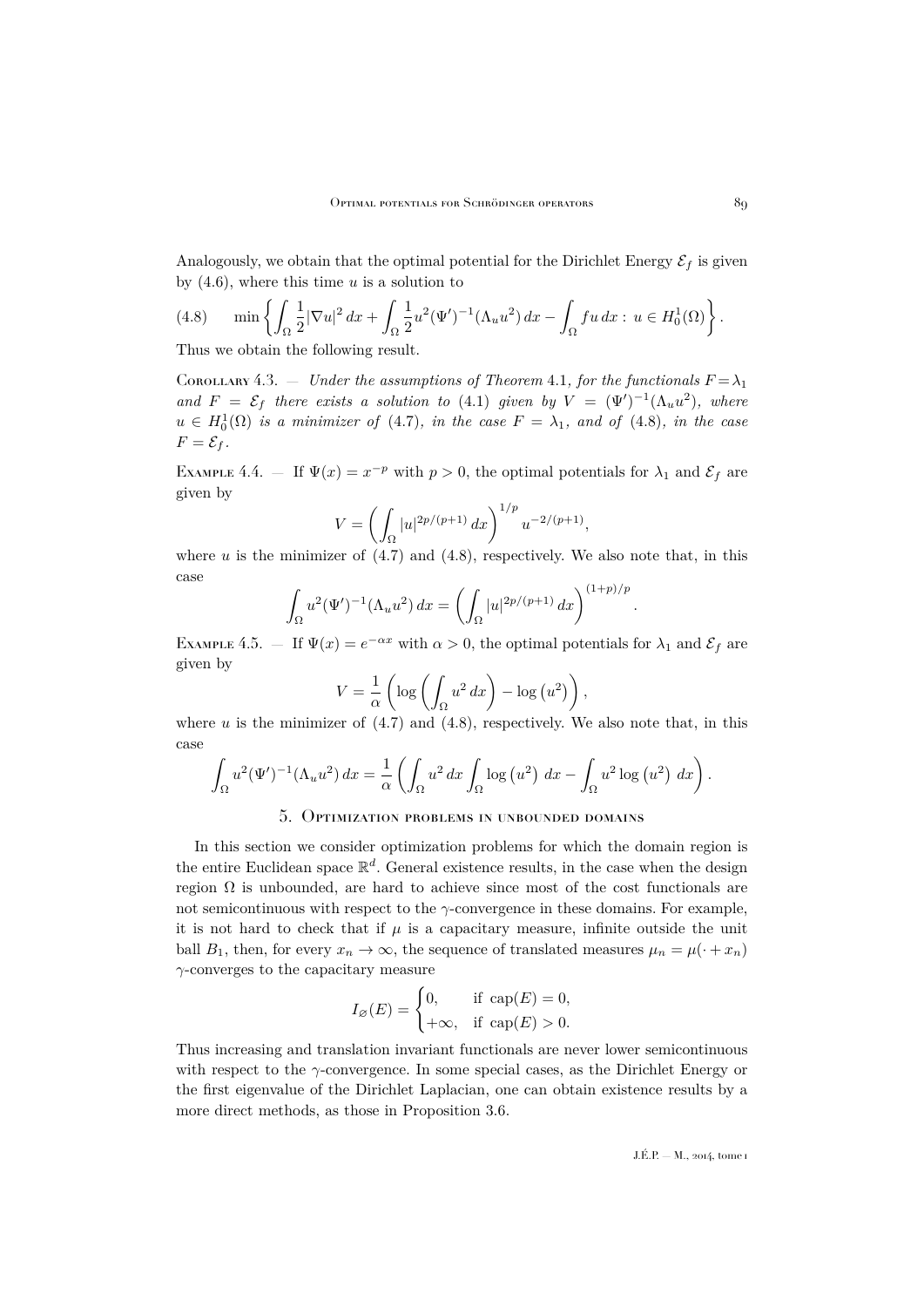For a potential  $V \ge 0$  and a function  $f \in L^q(\mathbb{R}^d)$ , we define the Dirichlet energy  $\mathcal{E}_f(V)$  as in [\(1.2\)](#page-2-0). In some cases it is convenient to work with the space  $\dot{H}^1(\mathbb{R}^d)$ , obtained as the closure of  $C_c^{\infty}(\mathbb{R}^d)$  with respect to the  $L^2$  norm of the gradient, instead of the classical Sobolev space  $H^1(\mathbb{R}^d)$ . In fact, since the energy only contains the term  $|\nabla u|^2$ , its minimizers are not necessarily in  $L^2(\mathbb{R}^d)$ . We recall that if  $d \geqslant 3$ , the Gagliardo-Nirenberg-Sobolev inequality

(5.1) 
$$
||u||_{L^{2d/(d-2)}} \leq C_d ||\nabla u||_{L^2}, \qquad \forall u \in \dot{H}^1(\mathbb{R}^d),
$$

holds, while in the cases  $d \leq 2$ , we have respectively

$$
(5.2) \quad \|u\|_{L^{\infty}} \leqslant \left(\frac{r+2}{2}\right)^{2/(r+2)} \|u\|_{L^r}^{r/(r+2)} \|u'\|_{L^2}^{2/(r+2)}, \qquad \forall r \geqslant 1, \ \forall u \in \dot{H}^1(\mathbb{R});
$$
\n
$$
(5.3) \quad \|u\|_{L^{r+2}} \leqslant \left(\frac{r+2}{2}\right)^{2/(r+2)} \|u\|_{L^r}^{r/(r+2)} \|\nabla u\|_{L^2}^{2/(r+2)} \qquad \forall r > 1, \ \forall u \in \dot{H}^1(\mathbb{R}^2).
$$

$$
(5.3) \quad \|u\|_{L^{r+2}} \leqslant \left(\frac{r+2}{2}\right)^{2/(r+2)} \|u\|_{L^r}^{r/(r+2)} \|\nabla u\|_{L^2}^{2/(r+2)}, \qquad \forall r \geqslant 1, \ \forall u \in \dot{H}^1(\mathbb{R}^2).
$$

5.1. OPTIMAL POTENTIALS IN  $L^p(\mathbb{R}^d)$ .  $\qquad$  In this section we consider the maximization problems for the Dirichlet energy  $\mathcal{E}_f$  among potentials  $V \geq 0$  satisfying a constraint of the form  $||V||_{L^p} \le 1$ . We note that the results in this section hold in a generic unbounded domain  $\Omega$ . Nevertheless, for sake of simplicity, we restrict our attention to the case  $\Omega = \mathbb{R}^d$ .

Proposition 5.1. — *Let* p > 1 *and let* q *be in the interval with end-points*  $a = 2p/(p+1)$  and  $b = \max\{1, 2d/(d+2)\}$  *(with a included for every*  $d \ge 1$ *,* and *b* included for every  $d \neq 2$ ). Then, for every  $f \in L^q(\mathbb{R}^d)$ , there is a unique *solution to the problem*

(5.4) 
$$
\max \left\{ \mathcal{E}_f(V) : V \geq 0, \int_{\mathbb{R}^d} V^p dx \leq 1 \right\}.
$$

*Proof.* — Arguing as in Proposition [3.6,](#page-12-0) we have that for  $p > 1$  the optimal potential  $V_p$  is given by

(5.5) 
$$
V_p = \left(\int_{\mathbb{R}^d} |u_p|^{2p/(p-1)} dx\right)^{-1/p} |u_p|^{2/(p-1)},
$$

where  $u_p$  is the solution to the problem

$$
(5.6) \quad \min\left\{\frac{1}{2}\int_{\mathbb{R}^d}|\nabla u|^2\,dx+\frac{1}{2}\left(\int_{\mathbb{R}^d}|u|^{2p/(p-1)}\,dx\right)^{(p-1)/p}-\int_{\mathbb{R}^d}uf\,dx:\right.\\
u\in \dot{H}^1(\mathbb{R}^d)\cap L^{2p/(p-1)}(\mathbb{R}^d)\right\}.
$$

Thus, it is enough to prove that there exists a solution to (5.6). For a minimizing sequence  $u_n$  we have

$$
\frac{1}{2}\int_{\mathbb{R}^d}|\nabla u_n|^2\,dx+\frac{1}{2}\left(\int_{\mathbb{R}^d}|u_n|^{2p/(p-1)}\,dx\right)^{(p-1)/p}\leqslant\int_{\mathbb{R}^d}u_nf\,dx\leqslant C\|f\|_{L^q}\|u_n\|_{L^{q'}}.
$$

<span id="page-20-0"></span>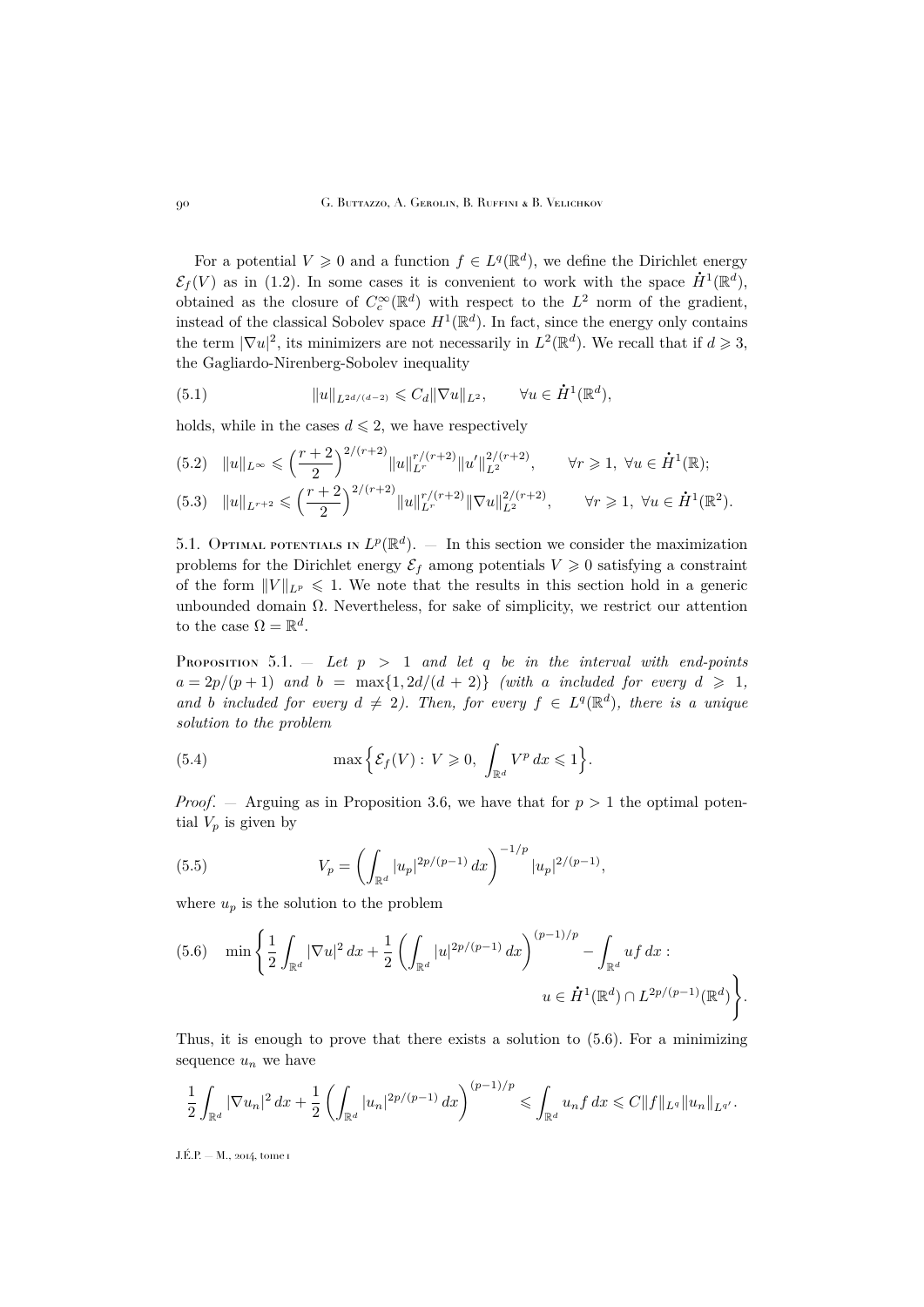<span id="page-21-0"></span>Suppose that  $d \ge 3$ . Interpolating q' between  $2p/(p-1)$  and  $2d/(d-2)$  and using the Gagliardo-Nirenberg-Sobolev inequality  $(5.1)$ , we obtain that there is a constant  $C$ , depending only on  $p, d$  and  $f$ , such that

$$
\frac{1}{2} \int_{\mathbb{R}^d} |\nabla u_n|^2 \, dx + \frac{1}{2} \left( \int_{\mathbb{R}^d} |u_n|^{2p/(p-1)} \, dx \right)^{(p-1)/p} \leqslant C.
$$

Thus we can suppose that  $u_n$  converges weakly in  $\dot{H}^1(\mathbb{R}^d)$  and in  $L^{2p/(p-1)}(\mathbb{R}^d)$  and so, the problem [\(5.6\)](#page-20-0) has a solution. In the case  $d \leq 2$ , the claim follows since, by using [\(5.2\)](#page-20-0), [\(5.3\)](#page-20-0) and interpolation, we can still estimate  $||u_n||_{L_q}$  by means of  $||\nabla u_n||_{L^2}$  and  $||u_n||_{L^{2p/(p-1)}}$ .

Repeating the arguments of Propositions [3.6](#page-12-0) and [3.9,](#page-14-0) one obtains an existence result for  $(5.4)$  in the case  $p = 1$ , too.

**PROPOSITION** 5.2.  $-$  Let  $f \in L^{q}(\mathbb{R}^{d})$ , where  $q \in [1, \frac{2d}{d+2}]$ , if  $d \geq 3$ , and  $q = 1$ , if  $d = 1, 2$ *. Then there is a unique solution*  $V_1$  *to problem* [\(5.4\)](#page-20-0) *with*  $p = 1$ *, which is given by*

$$
V_1 = \frac{f}{M} \left( \chi_{\omega_+} - \chi_{\omega_-} \right),
$$

 $where M = ||u_1||_{L^{\infty}(\mathbb{R}^d)}, \omega_+ = \{u_1 = M\}, \omega_- = \{u_1 = -M\}, and u_1 is the unique$ *minimizer of*

$$
\min \left\{ \frac{1}{2} \int_{\mathbb{R}^d} |\nabla u|^2 \, dx + \frac{1}{2} \|u\|_{L^\infty}^2 - \int_{\mathbb{R}^d} u f \, dx : u \in \dot{H}^1(\mathbb{R}^d) \cap L^\infty(\mathbb{R}^d) \right\}.
$$

*In particular,*  $\int_{\omega_+} f \, dx - \int_{\omega_-} f \, dx = M$ ,  $f \geqslant 0$  *on*  $\omega_+$  *and*  $f \leqslant 0$  *on*  $\omega_-$ *.* 

We note that, when  $p = 1$ , the support of the optimal potential  $V_1$  is contained in the support of the function f. This is not the case if  $p > 1$ , as the following example shows.

EXAMPLE 5.3. — Let  $f = \chi_{B(0,1)}$  and  $p > 1$ . By our previous analysis we know that there exist a solution  $u_p$  to problem [\(5.6\)](#page-20-0) and a solution  $V_p$  to problem [\(5.4\)](#page-20-0) given by [\(5.5\)](#page-20-0). We note that  $u_p$  is positive, radially decreasing and satisfies the equation

$$
-u''(r) - \frac{d-1}{r}u'(r) + Cu^{\alpha} = 0, \qquad r \in (1, +\infty),
$$

where  $\alpha = 2p/(p-1) > 2$  and C is a positive constant. Thus, we have that

$$
u_p(r) = kr^{2/(1-\alpha)},
$$

where k is an explicit constant depending on C, d and  $\alpha$ . In particular, we have that  $u_p$ is not compactly supported on  $\mathbb{R}^d$  (see Figure [5.1\)](#page-22-0).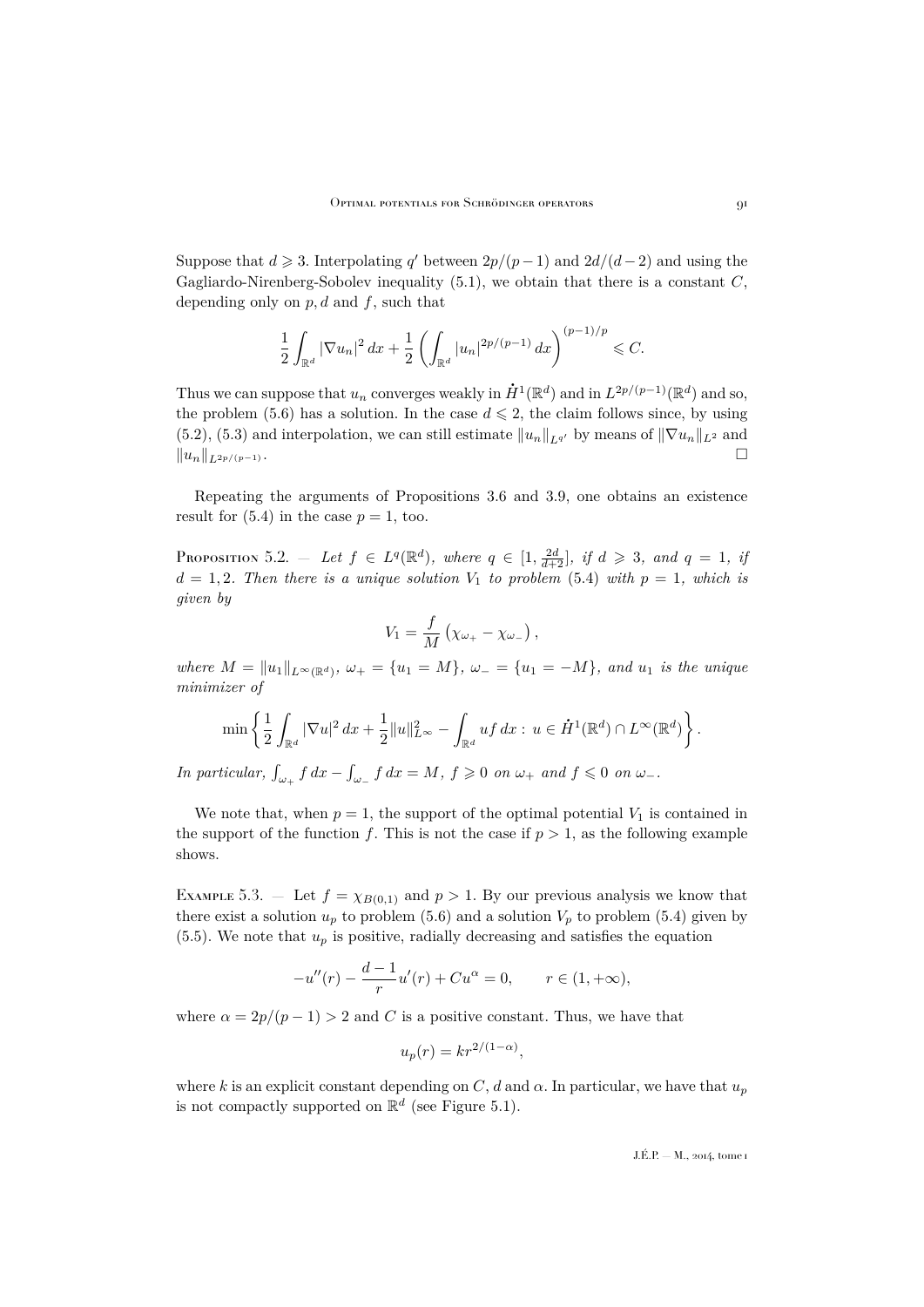<span id="page-22-0"></span>

FIGURE 5.1. The solution  $u_p$  to problem [\(5.6\)](#page-20-0), with  $p > 1$  and  $f =$  $\chi_{B(0,1)}$  does not have a compact support.

5.2. Optimal potentials with unbounded constraint. — In this subsection we consider the problems

(5.7) 
$$
\min\left\{\mathcal{E}_f(V): V \geqslant 0, \int_{\mathbb{R}^d} V^{-p} dx \leqslant 1\right\},\
$$

(5.8) 
$$
\min \Big\{ \lambda_1(V) : V \geq 0, \int_{\mathbb{R}^d} V^{-p} dx \leq 1 \Big\},\
$$

for  $p > 0$  and  $f \in L^q(\mathbb{R}^d)$ . We will see in Proposition 5.4 that in order to have existence for  $(5.7)$  the parameter q must satisfy some constraint, depending on the value of p and on the dimension  $d$ . Namely, we need  $q$  to satisfy the following conditions

(5.9)  
\n
$$
q \in \left[\frac{2d}{d+2}, \frac{2p}{p-1}\right], \text{ if } d \geqslant 3 \text{ and } p > 1,
$$
\n
$$
q \in \left[\frac{2d}{d+2}, +\infty\right], \text{ if } d \geqslant 3 \text{ and } p \leqslant 1,
$$
\n
$$
q \in \left(1, \frac{2p}{p-1}\right], \text{ if } d = 2 \text{ and } p > 1,
$$
\n
$$
q \in \left(1, +\infty\right], \text{ if } d = 2 \text{ and } p \leqslant 1,
$$
\n
$$
q \in \left[1, \frac{2p}{p-1}\right], \text{ if } d = 1 \text{ and } p > 1,
$$
\n
$$
q \in \left[1, +\infty\right], \text{ if } d = 1 \text{ and } p \leqslant 1.
$$

We say that  $q = q(p, d) \in [1, +\infty]$  is *admissible* if it satisfies (5.9). Note that  $q = 2$  is admissible for any  $d \geq 1$  and any  $p > 0$ .

PROPOSITION 5.4.  $-$  *Let*  $p > 0$  *and*  $f \in L^q(\mathbb{R}^d)$ , where q *is admissible in the sense of* (5.9). Then the minimization problem (5.7) has a solution  $V_p$  given by

(5.10) 
$$
V_p = \left(\int_{\mathbb{R}^d} |u_p|^{2p/(p+1)} dx\right)^{1/p} |u_p|^{-2/(1+p)},
$$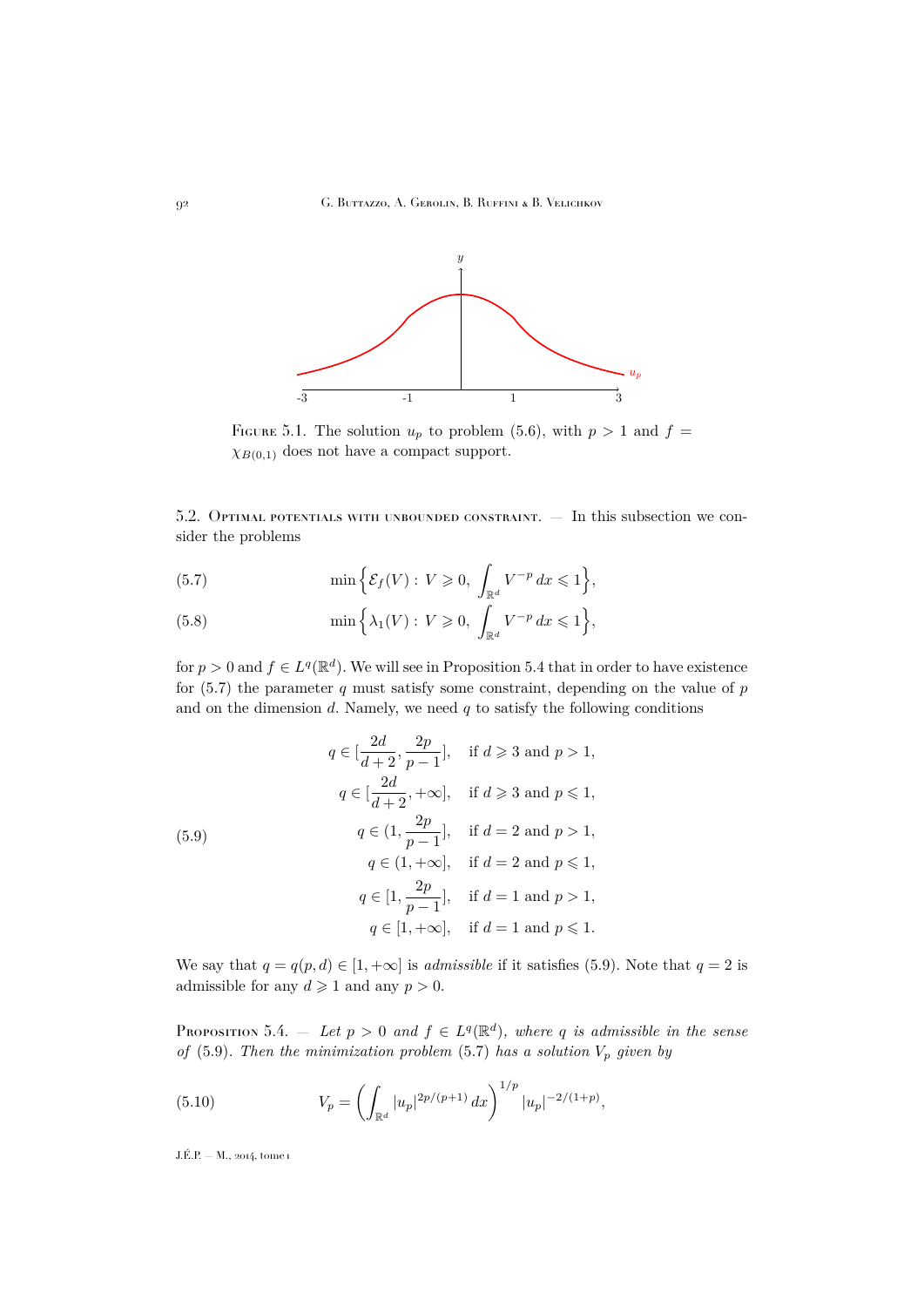<span id="page-23-0"></span>*where* u<sup>p</sup> *is a minimizer of*

$$
(5.11) \quad \min\bigg\{\frac{1}{2}\int_{\mathbb{R}^d}|\nabla u|^2\,dx+\frac{1}{2}\left(\int_{\mathbb{R}^d}|u|^{2p/(p+1)}\,dx\right)^{(p+1)/p}-\int_{\mathbb{R}^d}uf\,dx:\right.\\
u\in \dot{H}^1(\mathbb{R}^d),\ |u|^{2p/(p+1)}\in L^1(\mathbb{R}^d)\bigg\}.
$$

*Moreover, if*  $p \geq 1$ *, then the functional in* (5.11) *is convex, its minimizer is unique and so is the solution to* [\(5.7\)](#page-22-0)*.*

*Proof.*  $\blacksquare$  By means of [\(5.1\)](#page-20-0), [\(5.2\)](#page-20-0) and [\(5.3\)](#page-20-0), and thanks to the admissibility of q, we get the existence of a solution to (5.11) through an interpolation argument similar to the one used in the proof of Proposition [5.1.](#page-20-0) The existence of an optimal potential follows by the same argument as in Corollary [4.3.](#page-19-0)  $\square$ 

In Example [5.3,](#page-21-0) we showed that the optimal potentials for [\(5.4\)](#page-20-0), may be supported on the whole  $\mathbb{R}^d$ . The analogous question for the problem  $(5.7)$  is whether the optimal potentials given by [\(5.10\)](#page-22-0) have a bounded set of finiteness  $\{V_p < +\infty\}$ . In order to answer this question, it is sufficient to study the support of the solutions  $u_p$  to (5.11), which solve the equation

(5.12) 
$$
-\Delta u + C_p|u|^{-2/(p+1)}u = f,
$$

where  $C_p > 0$  is a constant depending on p.

PROPOSITION 5.5.  $-$  *Let*  $p > 0$  *and let*  $f \in L^q(\mathbb{R}^d)$ *, for*  $q > d/2$ *, be a nonnegative function with a compact support. Then every solution*  $u_p$  *to problem* (5.11) *has a compact support.*

*Proof.* — With no loss of generality we may assume that f is supported in the unit ball of  $\mathbb{R}^d$ . We first prove the result when f is radially decreasing. In this case  $u_p$  is also radially decreasing and nonnegative. Let v be the function defined by  $v(|x|) = u_p(x)$ . Thus  $v$  satisfies the equation

(5.13) 
$$
\begin{cases} -v'' - \frac{d-1}{r}v' + C_p v^s = 0 & r \in (1, +\infty), \\ v(1) = u_p(1), \end{cases}
$$

where  $s = (p-1)/(p+1)$  and  $C_p > 0$  is a constant depending on p. Since  $v \ge 0$  and  $v' \leq 0$ , we have that v is convex. Moreover, since

$$
\int_{1}^{+\infty} v^2 r^{d-1} dr < +\infty, \qquad \int_{1}^{+\infty} |v'|^2 r^{d-1} dr < +\infty,
$$

we have that  $v, v'$  and  $v''$  vanish at infinity. Multiplying (5.13) by  $v'$  we obtain

$$
\left(\frac{v'(r)^2}{2} - C_p \frac{v(r)^{s+1}}{s+1}\right)' = -\frac{d-1}{r}v'(r)^2 \leq 0.
$$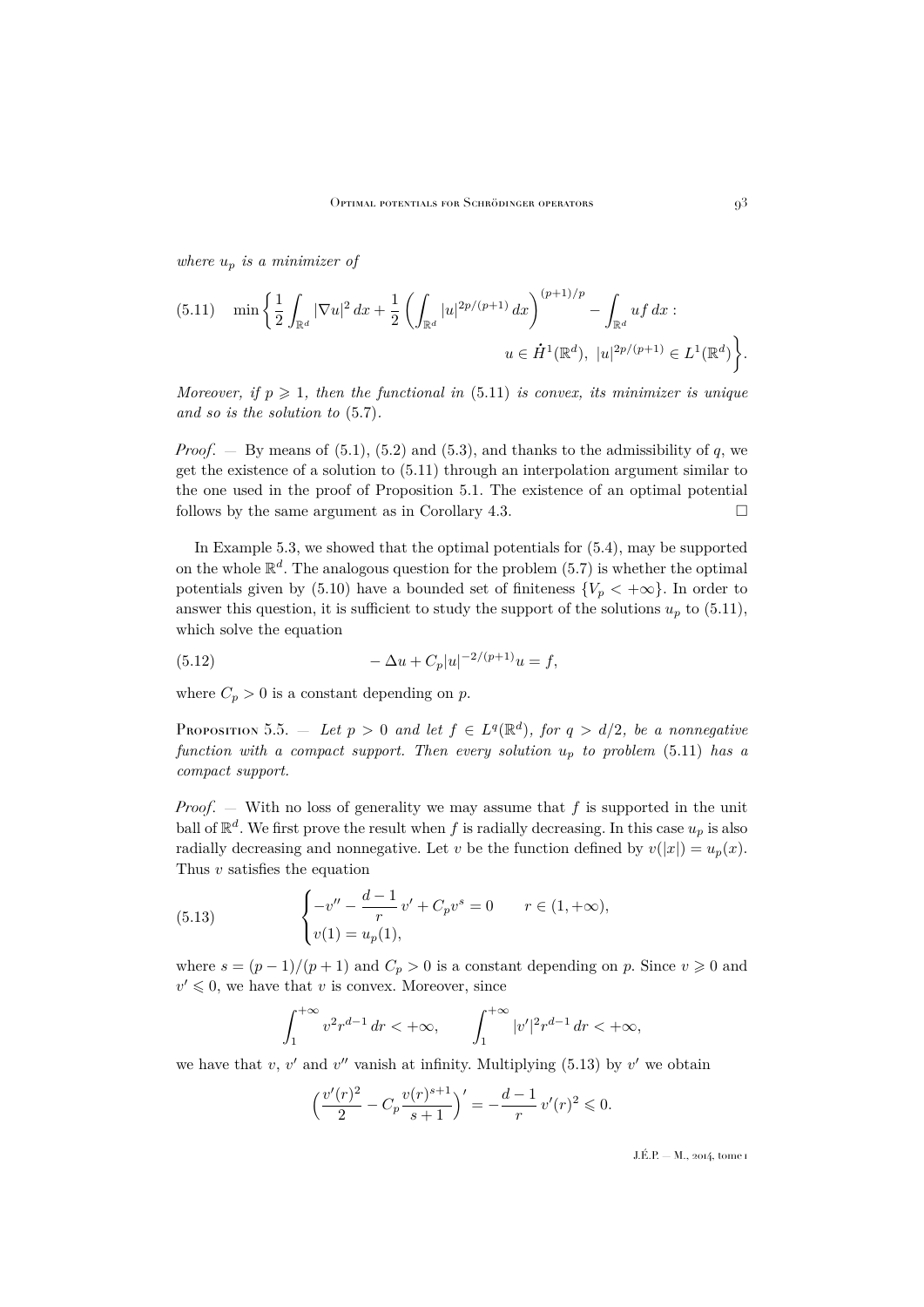<span id="page-24-0"></span>Thus the function  $v'(r)^2/2 - C_p v(r)^{s+1}/(s+1)$  is decreasing and vanishing at infinity and thus nonnegative. Thus we have

(5.14) 
$$
-v'(r) \geqslant Cv(r)^{(s+1)/2}, \quad r \in (1, +\infty),
$$

where  $C = (2C_p/(s+1))^{1/2}$ . Arguing by contradiction, suppose that v is strictly positive on  $(1, +\infty)$ . Dividing both sides of (5.14) and integrating, we have

$$
-v(r)^{(1-s)/2} \geqslant Ar + B,
$$

where  $A = 2C/(1-s)$  and B is determined by the initial datum  $v(1)$ . This cannot occur, since the left hand side is negative, while the right hand side goes to  $+\infty$ , as  $r \to +\infty$ .

We now prove the result for a generic compactly supported and nonnegative  $f \in L^{q}(\mathbb{R}^{d})$ . Since the solution  $u_{p}$  to [\(5.11\)](#page-23-0) is nonnegative and is a weak solution to [\(5.12\)](#page-23-0), we have that on each ball  $B_R \subset \mathbb{R}^d$ ,  $u_p \leq u$ , where  $u \in H^1(B_R)$  is the solution to

$$
-\Delta u = f \text{ in } B_R, \qquad u = u_p \text{ on } \partial B_R.
$$

Since  $f \in L^q(\mathbb{R}^d)$  with  $q > d/2$ , by [\[19,](#page-30-0) Theorem 9.11] and a standard bootstrap argument on the integrability of u, we have that u is continuous on  $B_{R/2}$ . As a consequence,  $u_p$  is locally bounded in  $\mathbb{R}^d$ . In particular, it is bounded since  $u_p \wedge M$ , where  $M = ||u_p||_{L^{\infty}(B_1)}$ , is a better competitor than  $u_p$  in [\(5.11\)](#page-23-0). Let w be a radially decreasing minimizer of [\(5.11\)](#page-23-0) with  $f = \chi_{B_1}$ . Thus w is a solution to the PDE

$$
-\Delta w + C_p w^s = \chi_{B_1},
$$

in  $\mathbb{R}^d$ , where  $C_p$  is as in [\(5.13\)](#page-23-0). Then, the function  $w_t(x) = t^{2/(1-s)}w(x/t)$  is a solution to the equation

$$
-\Delta w_t + C_p w_t^s = t^{2s/(1-s)} \chi_{B_t}.
$$

Since  $u_p$  is bounded, there exists some  $t \geq 1$  large enough such that  $w_t \geq u_p$  on the ball  $B_t$ . Moreover,  $w_t$  minimizes [\(5.11\)](#page-23-0) with  $f = t^{2s/(1-s)} \chi_{B_t}$  and so  $w_t \geq u_p$  on  $\mathbb{R}^d$ (otherwise  $w_t \wedge u_p$  would be a better competitor in [\(5.11\)](#page-23-0) than  $w_p$ ). The conclusion follows since, by the first step of the proof,  $w_t$  has compact support.

The problems [\(5.8\)](#page-22-0) and [\(5.7\)](#page-22-0) are similar both in the questions of existence and the qualitative properties of the solutions.

Proposition 5.6.  $-$  *For every*  $p > 0$  *there is a solution to the problem* [\(5.8\)](#page-22-0) *given by* 

(5.15) 
$$
V_p = \left(\int_{\mathbb{R}^d} |u_p|^{2p/(p+1)} dx\right)^{1/p} |u_p|^{-2/(1+p)},
$$

*where*  $u_n$  *is a radially decreasing minimizer of* 

$$
(5.16)\ \ \min\bigg\{\int_{\mathbb{R}^d}|\nabla u|^2\,dx+\bigg(\int_{\mathbb{R}^d}|u|^{2p/(p+1)}\,dx\bigg)^{(p+1)/p}\colon u\in H^1(\mathbb{R}^d),\,\int_{\mathbb{R}^d}u^2\,dx=1\bigg\}.
$$

*Moreover,*  $u_p$  *has a compact support, hence the set*  ${V_p < +\infty}$  *is a ball of finite radius in*  $\mathbb{R}^d$ .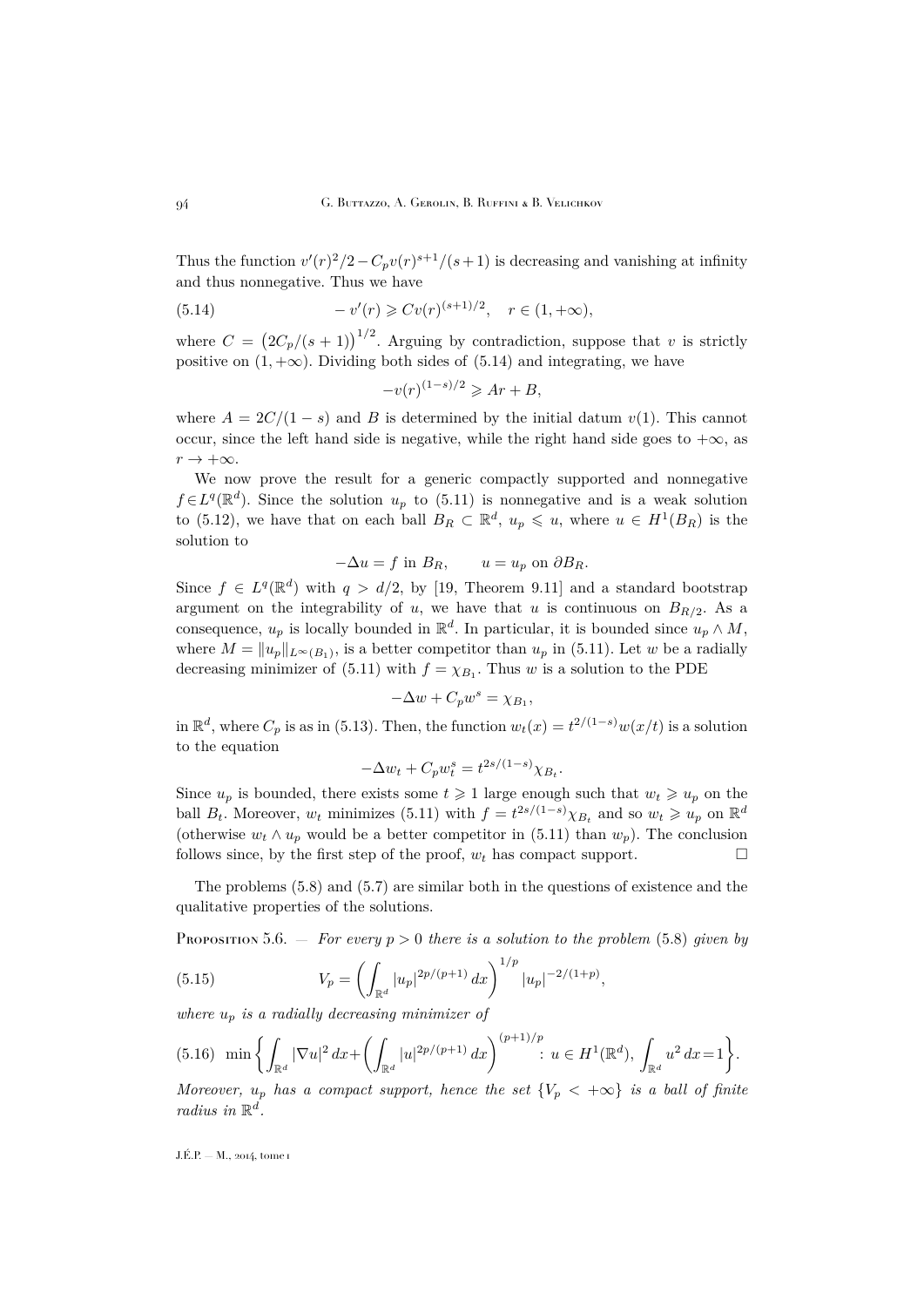<span id="page-25-0"></span>*Proof.* – Let us first show that the minimum in [\(5.16\)](#page-24-0) is achieved. Let  $u_n \in H^1(\mathbb{R}^d)$ be a minimizing sequence of positive functions normalized in  $L^2$ . Note that by the Pólya-Szegö inequality we may assume that each of these functions is radially decreasing in  $\mathbb{R}^d$  and so we will use the identification  $u_n = u_n(r)$ . In order to prove that the minimum is achieved it is enough to show that the sequence  $u_n$  converges in  $L^2(\mathbb{R}^d)$ . Indeed, since  $u_n$  is a radially decreasing minimizing sequence, there exists  $C > 0$  such that for each  $r > 0$  we have

$$
u_n(r)^{2p/(p+1)} \leq \frac{1}{|B_r|} \int_{B_r} u_n^{2p/(p+1)} dx \leq \frac{C}{r^d}.
$$

Thus, for each  $R > 0$ , we obtain

(5.17) 
$$
\int_{B_R^c} u_n^2 dx \leqslant C_1 \int_R^{+\infty} r^{-d(p+1)/p} r^{d-1} dr = C_2 R^{-1/p},
$$

where  $C_1$  and  $C_2$  do not depend on n and R. Since the sequence  $u_n$  is bounded in  $H^1(\mathbb{R}^d)$ , it converges locally in  $L^2(\mathbb{R}^d)$  and, by (5.17), this convergence is also strong in  $L^2(\mathbb{R}^d)$ . Thus, we obtain the existence of a radially symmetric and decreasing solution  $u_p$  to [\(5.16\)](#page-24-0) and so, of an optimal potential  $V_p$  given by [\(5.15\)](#page-24-0).

We now prove that the support of  $u_p$  is a ball of finite radius. By the radial symmetry of  $u_p$  we can write it in the form  $u_p(x) = u_p(|x|) = u_p(r)$ , where  $r = |x|$ . With this notation,  $u_p$  satisfies the equation:

$$
-u''_p - \frac{d-1}{r}u'_p + C_p u^s_p = \lambda u_p,
$$

where  $s = (p-1)/(p+1) < 1$  and  $C_p > 0$  is a constant depending on p. Arguing as in Proposition [5.5,](#page-23-0) we obtain that, for  $r$  large enough,

$$
-u'_p(r) \geqslant \left(\frac{C_p}{s+1} u_p(r)^{s+1} - \frac{\lambda}{2} u_p(r)^2\right)^{1/2} \geqslant \left(\frac{C_p}{2(s+1)} u_p(r)^{s+1}\right)^{1/2},
$$

where, in the last inequality, we used the fact that  $u_p(r) \rightarrow 0$ , as  $r \rightarrow \infty$ , and  $s + 1 < 2$ . Integrating both sides of the above inequality, we conclude that  $u_p$  has a compact support. In Figure 5.2 we show the case  $d = 1$  and  $f = \chi_{(-1,1)}$ .



FIGURE 5.2. The solution  $u_p$  to problem [\(5.11\)](#page-23-0), with  $p > 1$  and  $f = \chi_{(-1,1)}$ .

REMARK 5.7. — We note that the solution  $u_p \in H^1(\mathbb{R}^d)$  to [\(5.16\)](#page-24-0) is the function for which the best constant  $C$  in the interpolated Gagliardo-Nirenberg-Sobolev inequality (5.18)  $\|u\|_{L^2(\mathbb{R}^d)} \leqslant C \|\nabla u\|_{L^2(\mathbb{R}^d)}^{d/(d+2p)} \|u\|_{L^{2p/(p+1)}(\mathbb{R}^d)}^{2p/(d+2p)}$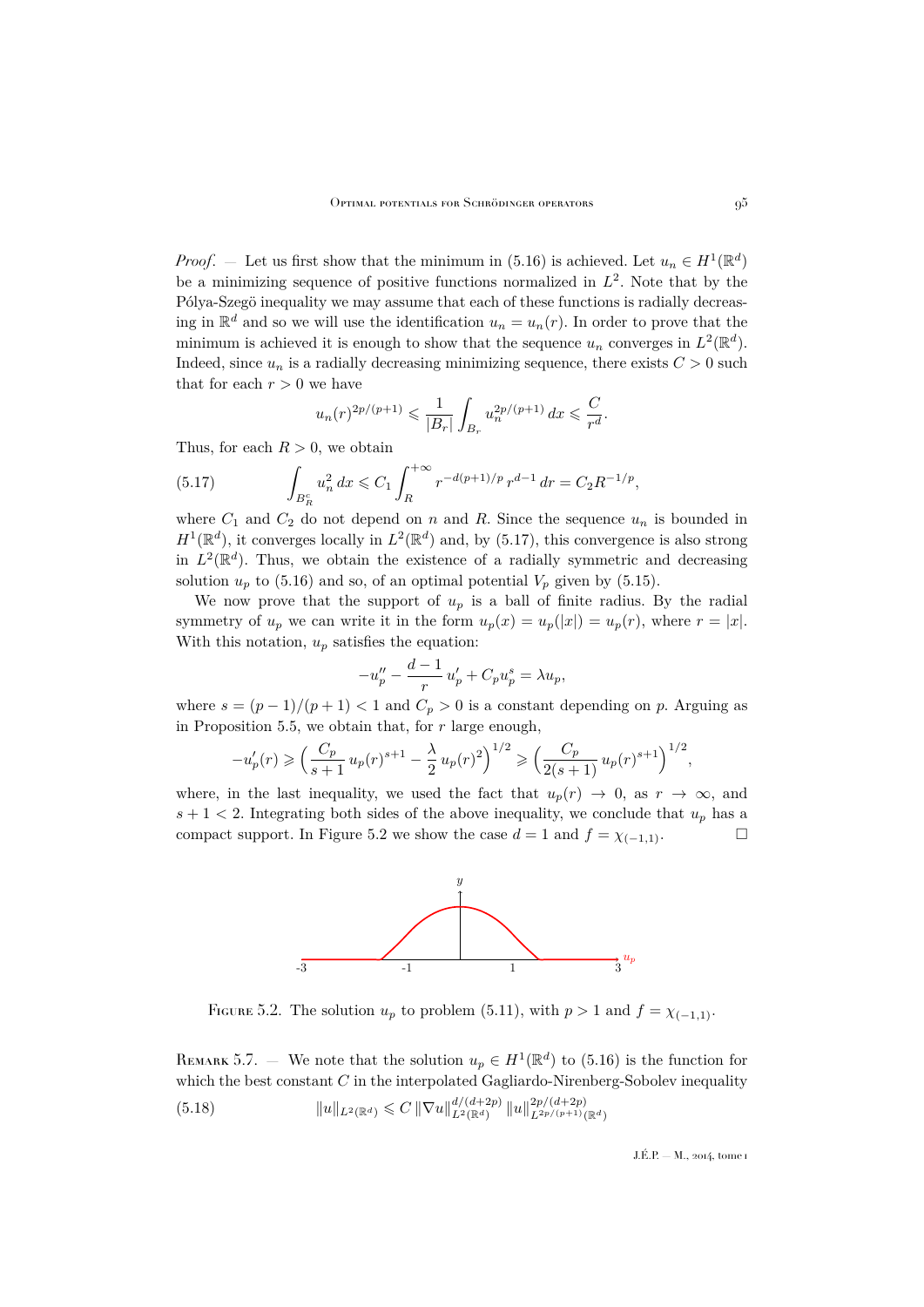<span id="page-26-0"></span>is achieved. Indeed, for any  $u \in H^1(\mathbb{R}^d)$  and any  $t > 0$ , we define  $u_t(x) := t^{d/2}u(tx)$ . Thus, we have that  $||u||_{L^2} = ||u_t||_{L^2}$ , for any  $t > 0$ . Moreover, up to a rescaling, we may assume that the function  $g : (0, +\infty) \to \mathbb{R}$ , defined by

$$
g(t) = \int_{\mathbb{R}^d} |\nabla u_t|^2 dx + \left( \int_{\mathbb{R}^d} |u_t|^{2p/(p+1)} dx \right)^{(p+1)/p}
$$
  
=  $t^2 \int_{\mathbb{R}^d} |\nabla u|^2 dx + t^{-d/p} \left( \int_{\mathbb{R}^d} |u|^{2p/(p+1)} dx \right)^{(p+1)/p},$ 

achieves its minimum in the interval  $(0, +\infty)$  and, moreover, we have

$$
\min_{t \in (0, +\infty)} g(t) = C \left( \int_{\mathbb{R}^d} |\nabla u|^2 dx \right)^{d/(d+2p)} \left( \int_{\mathbb{R}^d} |u|^{2p/p+1} dx \right)^{2(p+1)/(d+2p)}
$$

,

where C is a constant depending on p and d. In the case  $u = u_p$ , the minimum of g is achieved for  $t = 1$  and so, we have that  $u_p$  is a solution also to

$$
\min \bigg\{ \left( \int_{\mathbb{R}^d} |\nabla u|^2 \, dx \right)^{d/(d+2p)} \left( \int_{\mathbb{R}^d} |u|^{2p/(p+1)} \, dx \right)^{2(p+1)/(d+2p)} : \\ u \in H^1(\mathbb{R}^d), \int_{\mathbb{R}^d} u^2 \, dx = 1 \bigg\},
$$

which is just another form of  $(5.18)$ .

Remark 5.8. — We conclude this section with a remark about the constraint  $\Psi(s) = e^{-\alpha s}$ . This type of constraint may be used to approximate shape optimization problems, in which the main unknown is a domain  $\Omega$ , i.e. the potential  $V = I_{\Omega}$  is the capacitary measure of  $\Omega$ . To get an example of this fact we recall the problem

(5.19) 
$$
\min \Big\{ \mathcal{E}_f(V) + \Lambda \int_{\Omega} e^{-\alpha V} dx : V \in \mathcal{B}(\Omega) \Big\},
$$

where  $\Lambda$  is a Lagrange multiplier and  $\mathcal{B}(\Omega)$  is the class of nonnegative Borel measurable functions on  $\Omega$ . As before, we note that the problem (5.19) is equivalent to

(5.20) 
$$
\min\left\{\int_{\Omega}\left(\frac{1}{2}|\nabla u|^2+\frac{1}{2}Vu^2-f u+\Lambda e^{-\alpha V}\right)dx:\,u\in H_0^1(\Omega),\,V\in\mathcal{B}(\Omega)\right\}.
$$

Fixing  $u \in H_0^1(\Omega)$  and minimizing in  $V \in \mathcal{B}(\Omega)$  leads to the problem

$$
\min\left\{\int_{\Omega} V u^2 dx + \Lambda \int_{\Omega} e^{-\alpha V} dx : V \in \mathcal{B}(\Omega)\right\},\
$$

whose solution  $V$  satisfies

$$
u^2 - \Lambda \alpha e^{-\alpha V} = 0 \qquad \text{on } \{V(x) > 0\}.
$$

We note that if  $u^2 \geq \Lambda \alpha$ , then necessarily  $V = 0$ . On the other hand, if  $u^2 < \Lambda \alpha$ , then by the optimality of  $V$ , we have  $V > 0$ . Finally, we get

$$
V(x) = 0 \vee \left( -\frac{1}{\alpha} \log \frac{u^2}{\Lambda \alpha} \right).
$$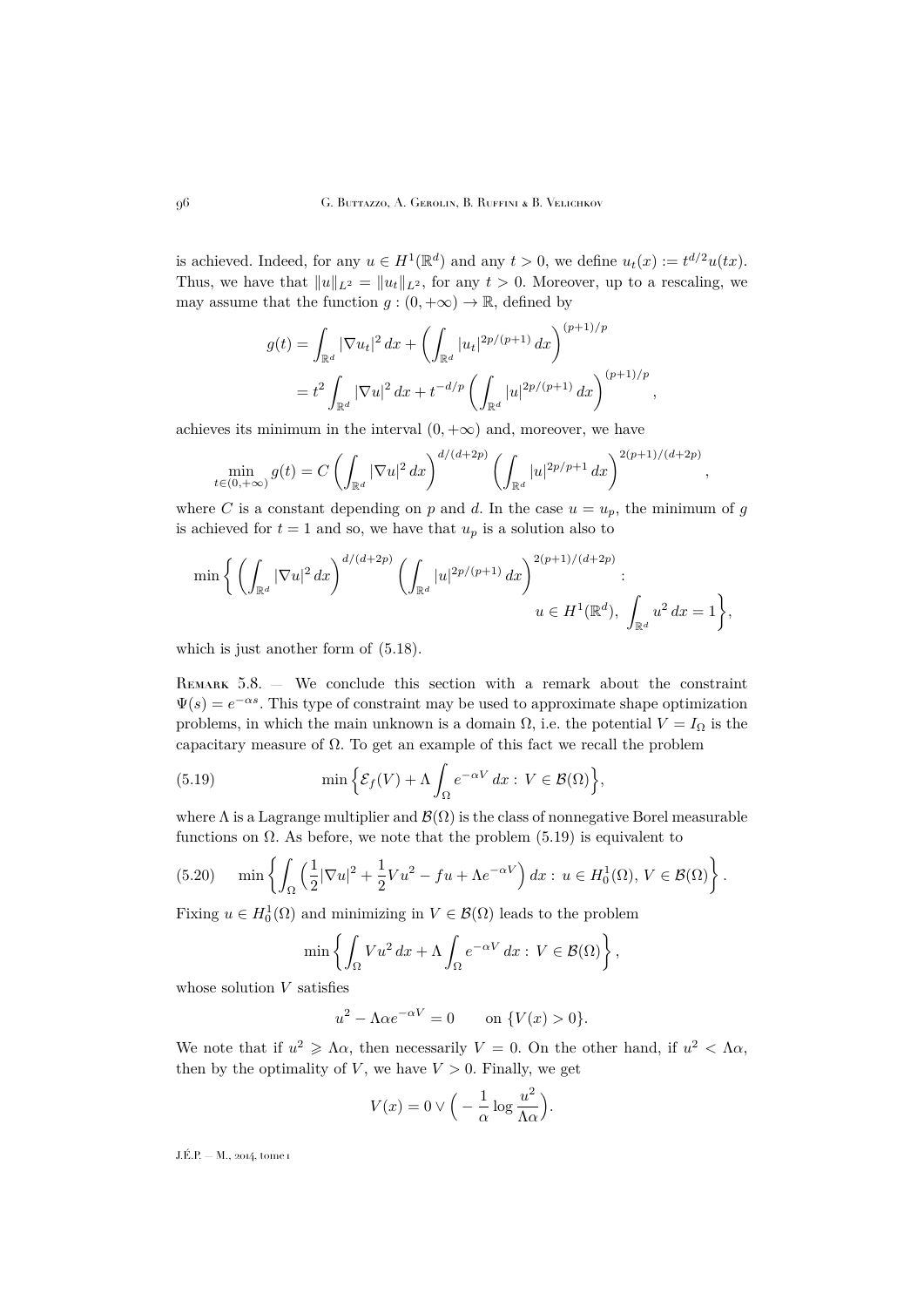<span id="page-27-0"></span>Substituting in [\(5.20\)](#page-26-0), we obtain the problem

$$
\min_{u \in H_0^1(\Omega)} \left\{ \frac{1}{2} \int_{\Omega} |\nabla u|^2 dx - \frac{1}{2\alpha} \int_{\{u^2 < \Lambda \alpha\}} u^2 \log \left(\frac{u^2}{\Lambda \alpha}\right) dx - \int_{\Omega} fu \, dx + \Lambda |\{u^2 \ge \Lambda \alpha\}| + \frac{1}{\alpha} \int_{\{u^2 < \Lambda \alpha\}} u^2 \, dx \right\},\
$$

or, equivalently,

$$
(5.21) \quad \min_{u \in H_0^1(\Omega)} \left\{ \frac{1}{2} \int_{\Omega} |\nabla u|^2 \, dx - \frac{1}{2\alpha} \int_{\{u^2 \le \Lambda \alpha\}} u^2 \log \left(\frac{u^2}{\Lambda \alpha}\right) dx - \int_{\Omega} fu \, dx + \Lambda |\{u^2 > \Lambda \alpha\}| + \frac{1}{\alpha} \int_{\{u^2 \le \Lambda \alpha\}} u^2 \, dx \right\}.
$$

Note that the second term is actually positive and so, by a standard variational argument, we have that the problem (5.21) has a solution  $u_{\alpha} \in H_0^1(\Omega)$ . Moreover, on the quasi-open set  $u^2 > \Lambda \alpha$ , we have  $-\Delta u = f$ . Let  $J_\alpha$  be the functional in (5.21), i.e.

$$
J_{\alpha}(u) = \frac{1}{2} \int_{\Omega} |\nabla u|^2 dx + \frac{1}{\alpha} \int_{\{u^2 \le \Lambda \alpha\}} u^2 \left[1 - \frac{1}{2} \log \left(\frac{u^2}{\Lambda \alpha}\right)\right] dx + \Lambda |\{u^2 > \Lambda \alpha\}|.
$$

Then  $J_{\alpha}$  Γ-converges in  $L^2(\Omega)$ , as  $\alpha \to 0$ , to the functional

$$
J(u) = \frac{1}{2} \int_{\Omega} |\nabla u|^2 dx + \Lambda |\{u \neq 0\}|.
$$

Note that this implies the convergence of the optimal potentials  $V_{\alpha}$  for [\(5.19\)](#page-26-0) to a limit potential of the form

$$
V(x) = \begin{cases} +\infty & \text{if } u(x) = 0\\ 0 & \text{if } u(x) \neq 0, \end{cases}
$$

where  $u$  is a solution to the limit problem

$$
\min\left\{\frac{1}{2}\int_{\Omega}|\nabla u|^2\,dx-\int_{\Omega}fu\,dx+\Lambda|\{u\neq 0\}|\,\colon\,u\in H_0^1(\Omega)\right\}.
$$

This limit problem is indeed a shape optimization problem written in terms of the state function  $u$ , and several results on the regularity of the optimal domains are known (see for instance [\[1\]](#page-29-0), [\[3\]](#page-29-0)).

#### 6. Further remarks on the optimal potentials for spectral functionals

We recall (see [\[5\]](#page-29-0)) that the injection  $H_V^1(\mathbb{R}^d) \hookrightarrow L^2(\mathbb{R}^d)$  is compact whenever the potential V satisfies  $\int_{\mathbb{R}^d} V^{-p} dx < +\infty$  for some  $0 < p \leq 1$ . In this case the spectrum of the Schrödinger operator  $-\Delta+V(x)$  is discrete and we denote by  $\lambda_k(V)$  its eigenvalues. The existence of an optimal potential for spectral optimization problems of the form

(6.1) 
$$
\min\Big\{\lambda_k(V): V\geqslant 0, \int_{\mathbb{R}^d} V^{-p} dx\leqslant 1\Big\},\
$$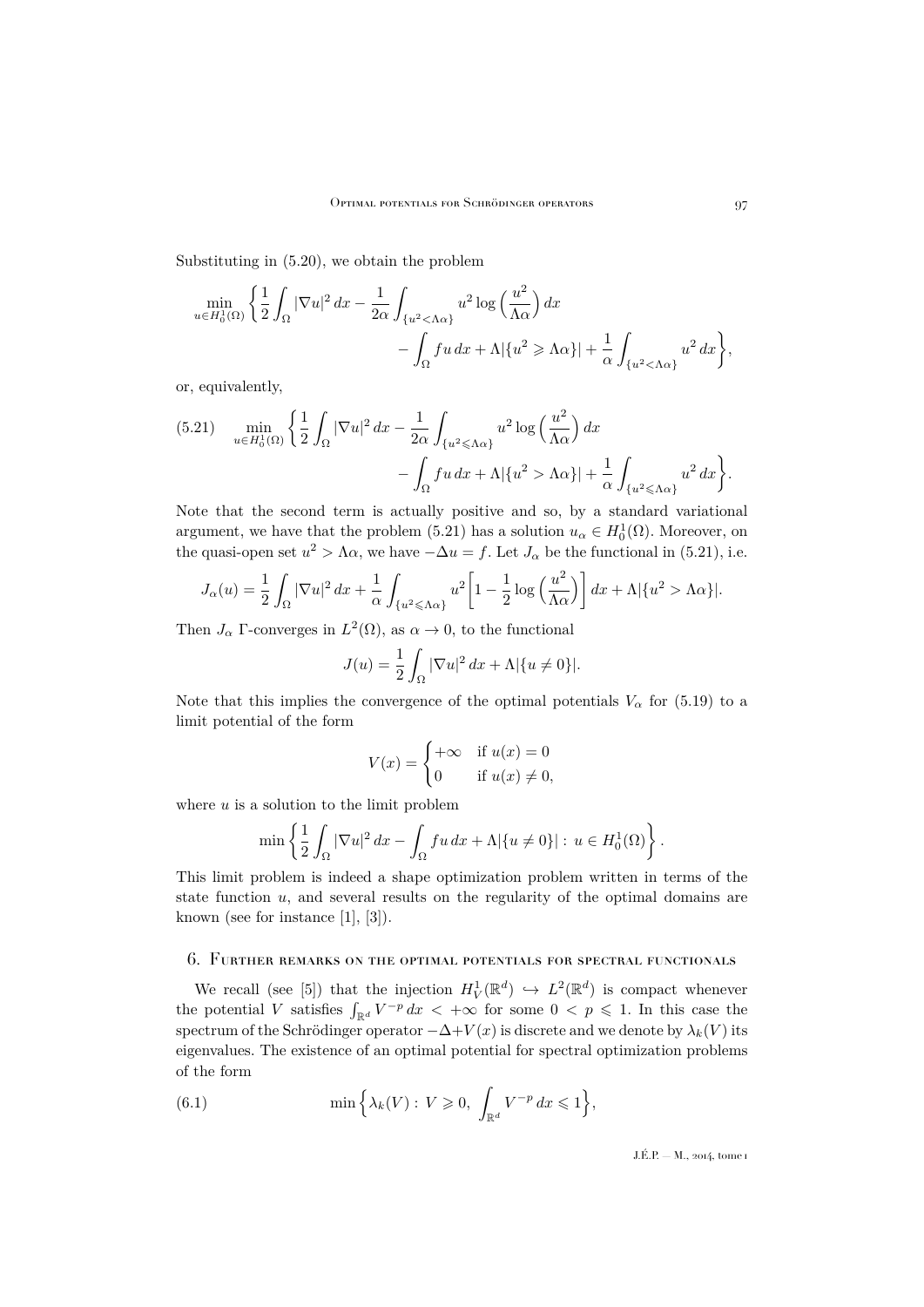<span id="page-28-0"></span>was proved in [\[6\]](#page-29-0), for any  $k \in \mathbb{N}$  and for  $p \in (0, 1)$ . This result cannot be deduced by the direct methods used in Subsection [5.2](#page-22-0) and is based on a combination of a concentration-compactness argument and a fine estimate on the diameter of the set of finiteness  ${V_k < +\infty}$  of the optimal potential  $V_k$ . We note that the existence of an optimal potential in the case  $k > 2$  and  $p = 1$  is still an open question.

In the case  $k = 2$  the idea from Subsection [5.2](#page-22-0) can still be applied to prove an existence result for [\(6.1\)](#page-27-0) and to explicitly characterize the optimal potential. We first recall that, by Proposition [5.6,](#page-24-0) there exists optimal potential  $V_p$ , for  $\lambda_1$ , such that the set of finiteness  ${V_p < +\infty}$  is a ball. Thus, we have a situation analogous to the Faber-Krahn inequality, which states that the minimum

(6.2) 
$$
\min\left\{\lambda_1(\Omega): \Omega \subset \mathbb{R}^d, |\Omega| = c\right\},\
$$

is achieved for the ball of measure  $c$ . We recall that, starting from  $(6.2)$ , one may deduce, by a simple argument (see for instance [\[21\]](#page-30-0)), the Krahn-Szegö inequality, which states that the minimum

$$
\min\left\{\lambda_2(\Omega): \Omega \subset \mathbb{R}^d, \ |\Omega| = c\right\},\
$$

is achieved for a disjoint union of equal balls. In the case of potentials one can find two optimal potentials for  $\lambda_1$  with disjoint sets of finiteness and then apply the argument from the proof of the Krahn-Szegö inequality. In fact, we have the following result.

**THEOREM** 6.1.  $-$  *There exists an optimal potential, solution to* [\(6.1\)](#page-27-0) *with*  $k = 2$ *and*  $p \in (0,1]$ *. Moreover, any optimal potential is of the form*  $\min\{V_1, V_2\}$ *, where*  $V_1$  *and*  $V_2$  *are optimal potentials for*  $\lambda_1$  *which have disjoint sets of finiteness*  $\{V_1 < +\infty\} \cap \{V_2 < +\infty\} = \varnothing$  and are such that  $\int_{\mathbb{R}^d} V_1^{-p} dx = \int_{\mathbb{R}^d} V_2^{-p} dx = 1/2$ .

*Proof.* – Given  $V_1$  and  $V_2$  as above, we prove that for every  $V : \mathbb{R}^d \to [0, +\infty]$  with  $\int_{\mathbb{R}^d} V^{-p} dx = 1$ , we have

$$
\lambda_2(\min\{V_1, V_2\}) \le \lambda_2(V).
$$

Indeed, let  $u_2$  be the second eigenfunction of  $-\Delta + V(x)$ . We first suppose that  $u_2$ changes sign on  $\mathbb{R}^d$  and consider the functions  $V_+ = \sup\{V, \infty_{\{u_2 \leq 0\}}\}$  and  $V_- =$  $\sup\{V, \infty_{\{u_2\geq 0\}}\}$  where, for any measurable  $A \subset \mathbb{R}^d$ , we set

$$
\infty_A(x) = \begin{cases} +\infty, & x \in A, \\ 0, & x \notin A. \end{cases}
$$

We note that

$$
1\geqslant \int_{\mathbb{R}^d}V^{-p}\,dx\geqslant \int_{\mathbb{R}^d}V_+^{-p}\,dx+\int_{\mathbb{R}^d}V_-^{-p}\,dx.
$$

Moreover, on the sets  $\{u_2 > 0\}$  and  $\{u_2 < 0\}$ , the following equations are satisfied:

$$
-\Delta u_2^+ + V_+ u_2^+ = \lambda_2(V) u_2^+, \qquad -\Delta u_2^- + V_- u_2^- = \lambda_2(V) u_2^-,
$$

and so, multiplying respectively by  $u_2^+$  and  $u_2^-$ , we obtain that

$$
\lambda_2(V) \geq \lambda_1(V_+), \qquad \lambda_2(V) \geq \lambda_1(V_-),
$$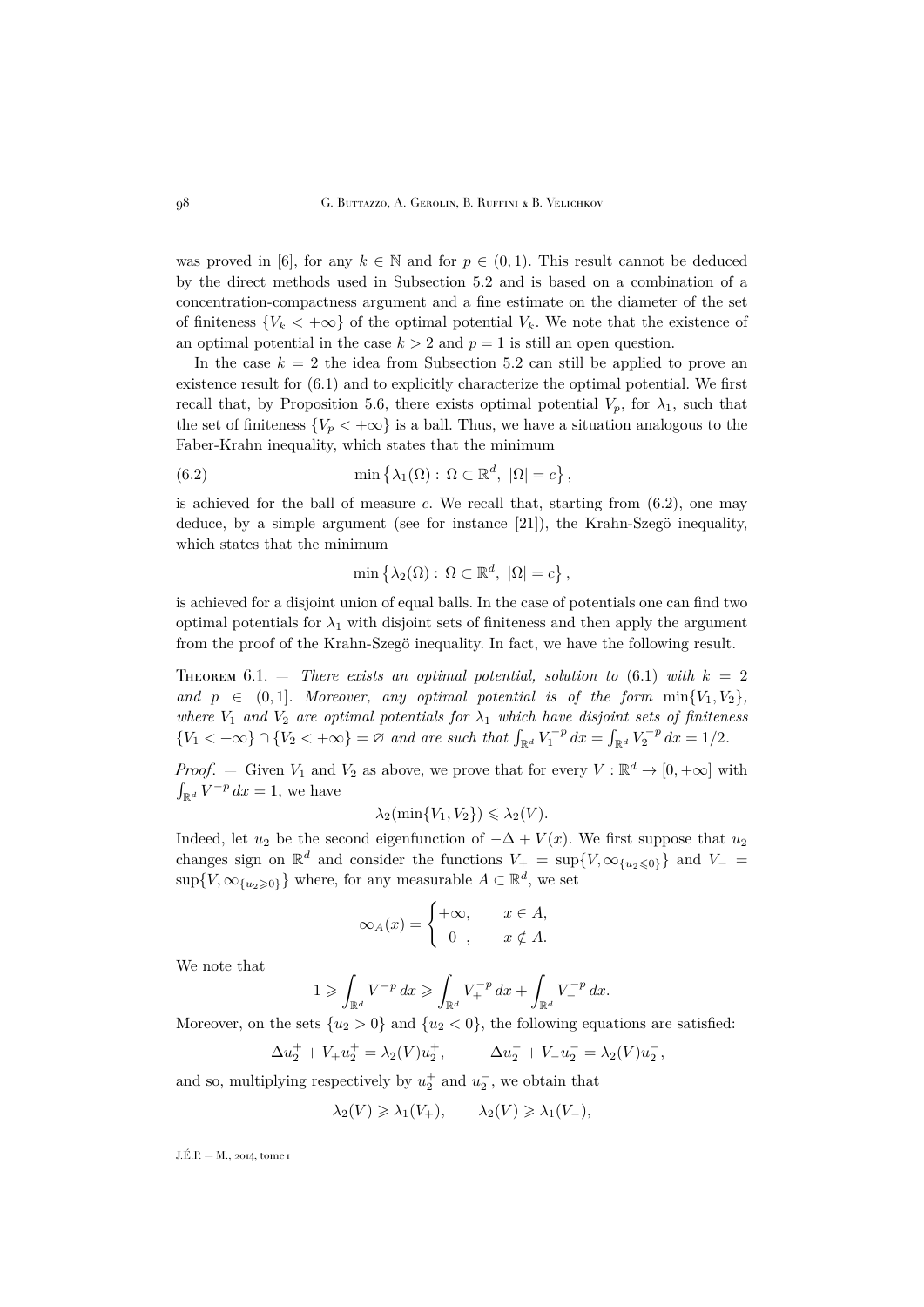<span id="page-29-0"></span>where we have equalities, if and only if,  $u_2^+$  and  $u_2^-$  are the first eigenfunctions corresponding to  $\lambda_1(V_+)$  and  $\lambda_1(V_-)$ . Let now  $\widetilde{V}_+$  and  $\widetilde{V}_-$  be optimal potentials for  $\lambda_1$ corresponding to the constraints

$$
\int_{\mathbb{R}^d} \widetilde{V}_+^{-p} dx = \int_{\mathbb{R}^d} V_+^{-p} dx, \qquad \int_{\mathbb{R}^d} \widetilde{V}_-^{-p} dx = \int_{\mathbb{R}^d} V_-^{-p} dx.
$$

By Proposition [5.6,](#page-24-0) the sets of finiteness of  $\widetilde{V}_+$  and  $\widetilde{V}_-$  are compact, hence we may assume (up to translations) that they are also disjoint. By the monotonicity of  $\lambda_1$ , we have

$$
\max\{\lambda_1(V_1), \lambda_1(V_2)\} \leq \max\{\lambda_1(\widetilde{V}_+), \lambda_1(\widetilde{V}_-) \},\
$$

and so, we obtain

$$
\lambda_2(\min\{V_1, V_2\}) \le \max\{\lambda_1(\widetilde{V}_+), \lambda_1(\widetilde{V}_-)\} \le \max\{\lambda_1(V_+), \lambda_1(V_-)\} \le \lambda_2(V),
$$

as required. If  $u_2$  does not change sign, then we consider  $V_+ = \sup\{V, \infty_{\{u_2=0\}}\}$  and  $V_-=\sup\{V,\infty_{\{u_1=0\}}\}\,$ , where  $u_1$  is the first eigenfunction of  $-\Delta+V(x)$ . Then the claim follows by the same argument as above.  $\square$ 

#### **REFERENCES**

- [1] H. W. ALT & L. A. CAFFARELLI "Existence and regularity for a minimum problem with free boundary", *J. Reine Angew. Math.* **325** (1981), p. 105–144.
- [2] M. S. ASHBAUGH & E. M. HARRELL,  $II$  "Maximal and minimal eigenvalues and their associated nonlinear equations", *J. Math. Phys.* **28** (1987), no. 8, p. 1770–1786.
- [3] T. Briançon & J. Lamboley "Regularity of the optimal shape for the first eigenvalue of the Laplacian with volume and inclusion constraints", *Ann. Inst. H. Poincaré Anal. Non Linéaire* **26** (2009), no. 4, p. 1149–1163.
- [4] D. Bucur & G. Buttazzo *Variational methods in shape optimization problems*, Progress in Nonlinear Differential Equations and their Applications, vol. 65, Birkhäuser Boston, Inc., Boston, MA, 2005.
- [5]  $\qquad$ , "On the characterization of the compact embedding of Sobolev spaces", *Calc. Var. Partial Differential Equations* **44** (2012), no. 3-4, p. 455–475.
- [6] D. Bucur, G. Buttazzo & B. Velichkov "Spectral optimization problems for potentials and measures", Preprint available at <http://cvgmt.sns.it>.
- [7] G. Burrazzo *Semicontinuity, relaxation and integral representation in the calculus of variations*, Pitman Research Notes in Mathematics Series, vol. 207, Longman Scientific & Technical, Harlow, 1989.
- [8] , "Spectral optimization problems", *Rev. Mat. Univ. Complut. Madrid* **24** (2011), no. 2, p. 277–322.
- [9] G. Buttazzo & G. Dal Maso "Shape optimization for Dirichlet problems: relaxed formulation and optimality conditions", *Appl. Math. Optim.* **23** (1991), no. 1, p. 17–49.
- [10] , "An existence result for a class of shape optimization problems", *Arch. Rational Mech. Anal.* **122** (1993), no. 2, p. 183–195.
- [11] G. Buttazzo, N. Varchon & H. Zoubairi "Optimal measures for elliptic problems", *Ann. Mat. Pura Appl. (4)* **185** (2006), no. 2, p. 207–221.
- [12] E. A. Carlen, R. L. Frank & E. H. Lieb "Stability estimates for the lowest eigenvalue of a Schrödinger operator", *Geom. Funct. Anal.* **24** (2014), no. 1, p. 63–84.
- [13] G. Dal Maso *An introduction to* Γ*-convergence*, Progress in Nonlinear Differential Equations and their Applications, vol. 8, Birkhäuser Boston, Inc., Boston, MA, 1993.
- [14] G. Dal Maso & U. Mosco "Wiener's criterion and Γ-convergence", *Appl. Math. Optim.* **15** (1987), no. 1, p. 15–63.
- [15] H. EGNELL "Extremal properties of the first eigenvalue of a class of elliptic eigenvalue problems", *Ann. Scuola Norm. Sup. Pisa Cl. Sci. (4)* **14** (1987), no. 1, p. 1–48.